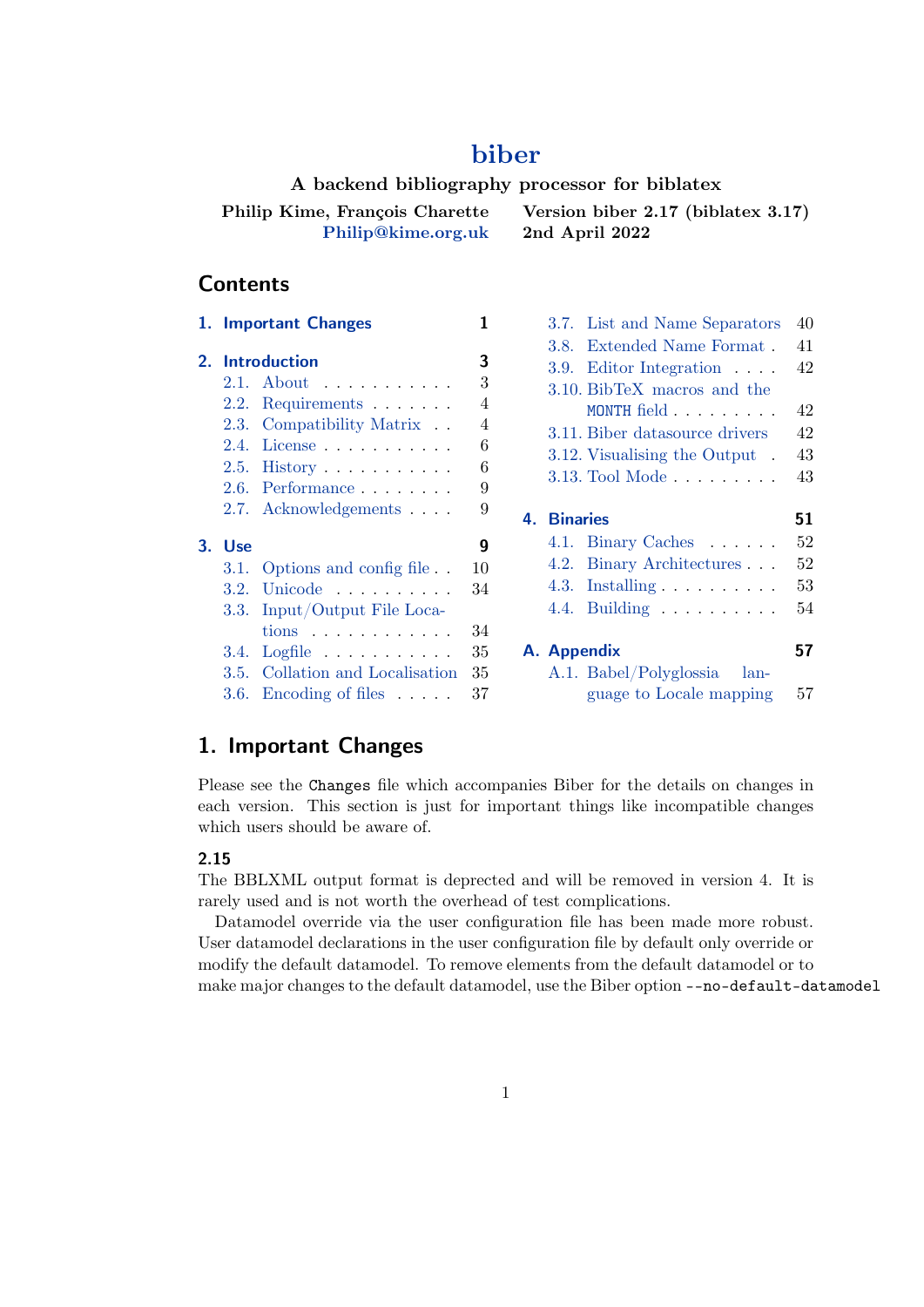which will not load any default datamodel and assumes that a complete datamodel will be provided in the user configuration file.

### **2.13**

In tool mode (--tool), Biber now allows datamodel configuration in a user configuration file to add to or override the default datamodel contained in the main biber-tool.conf file. Previously it was necessary to copy the entire default data model into a user configuration file and then alter it.

## **2.6**

When outputting BibTeX data in tool mode ( $\text{-}$ tool), Biber now follows a full internal processing chain involving the data model. In previous versions, BibTeX output would just output the raw BibTeX input data, only allowing for some reformatting options and therefore no tool mode conversions from other formats into BibTeX format were possible. This change has some normalisation consequences:

- Dates are normalised into DATE fields. Legacy YEAR fields are never output in BibTeX format data output.
- Fields which are not defined in the data model described in the default biber-tool.conf are ignored and are neither read nor output. If custom fields are required, they should be defined in the data model by using a custom tool mode config file (see below). If you would like to have ignored fields reported on, use the --validate-datamodel option.

## **1.9**

Biber no longer checks the environment for locales to use for sorting. This was always rather against the spirit of TeX since it means that the same document might look different when compiled by different people. However, Biblatex now passes Babel/Polyglossia language identifiers (or real locale identifiers if you prefer) in the .bcf and Biber can use these to set the sorting locale globally or on a per-sortscheme basis. This is better than using environment variables since Babel/Polyglossia are more LaTeX relevant language environments anyway.

## **1.8**

Various option name changes. Old names are retained for backwards compatibility. See the output of the --help option.

## **1.0**

The --validate-structure option is now called --validate-datamodel

## **0.9.9**

The output format option --graph has been moved to a new option --output-format. The option --graph should now be specified as --output-format=dot and the --dot-include option should be used to specify the elements to include in the DOT output. For example: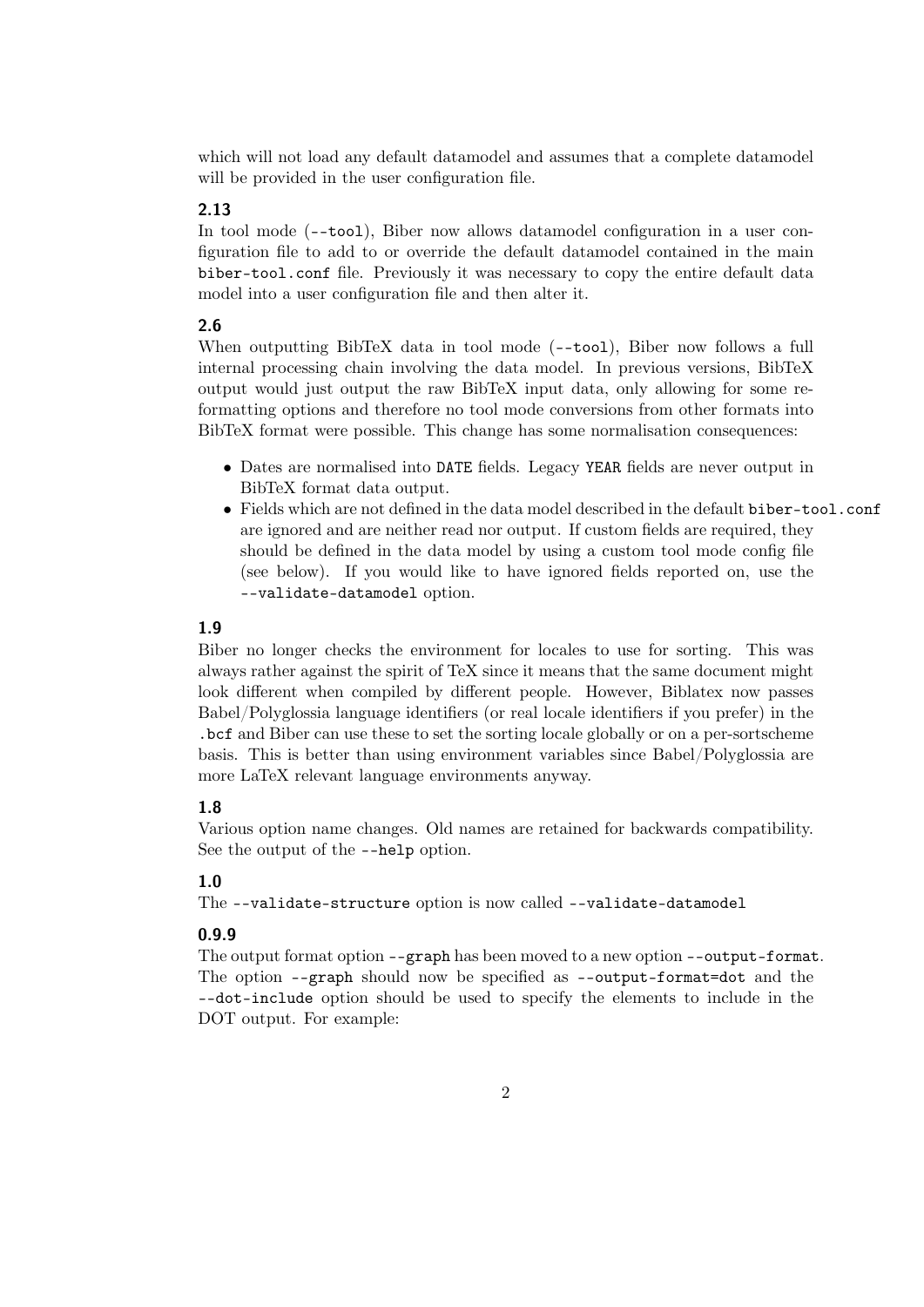```
biber --graph=section,field <file>
```
is now:

biber --output-format=dot --dot-include=section,field <file>

## **1.8**

Several option names have changed. Several options have changed names to facilitate better semantic classification of options. The previous names are supported as legacy aliases. See the --help output of the Biber command.

## **0.9.8**

The sourcemap option syntax has changed.The syntax was too confusing. It is now simplified and more powerful. It is uses a sequential processing model to apply mappings to an entry. See section [3.1.2.](#page-14-0)

#### **0.9.7**

The user config file has a completely new format.The reason for this is that the older Config::General format could not be extended to deal with more sophisticated features like per-datasource restrictions. An XML format is much better and in fact easier to understand. The old format of the map option (now called sourcemap) was rather confusing because of limitations in the old config file format. Please see section [3.1.2](#page-14-0) and convert your config files to the new format.

## **0.9.6**

Matching of citation keys and datasource entry keys is now *case-sensitive*. This is to enforce consistency across the entire BibLaTeX and Biber processing chain. All of the usual referencing mechanisms in LaTeX are case-sensitive and so is the matching in BibLaTeX of citations to entries in the .bbl file generated by Biber. It is inconsistent and messy to enforce case-insensitivity in only Biber's matching of citations keys to datasource entry keys. If Biber detects what looks like a case mismatch between citation keys, it will warn you.

Summary of warnings/errors is now a new format. When Biber finishes writing the .bbl, it gives a summary count of errors/warnings. It used to do this in the same format as BibTEX, for compatibility. Now it uses a more consistent and easier to parse format which matches all other Biber messages. Please note if you need to support Biber in an external tool. I have updated the notes on AUCTEX support below to reflect this.

## **2. Introduction**

## **2.1. About**

Biber is conceptually a BIBTEX replacement for Biblatex. It is written in Perl with the aim of providing a customised and sophisticated data preparation backend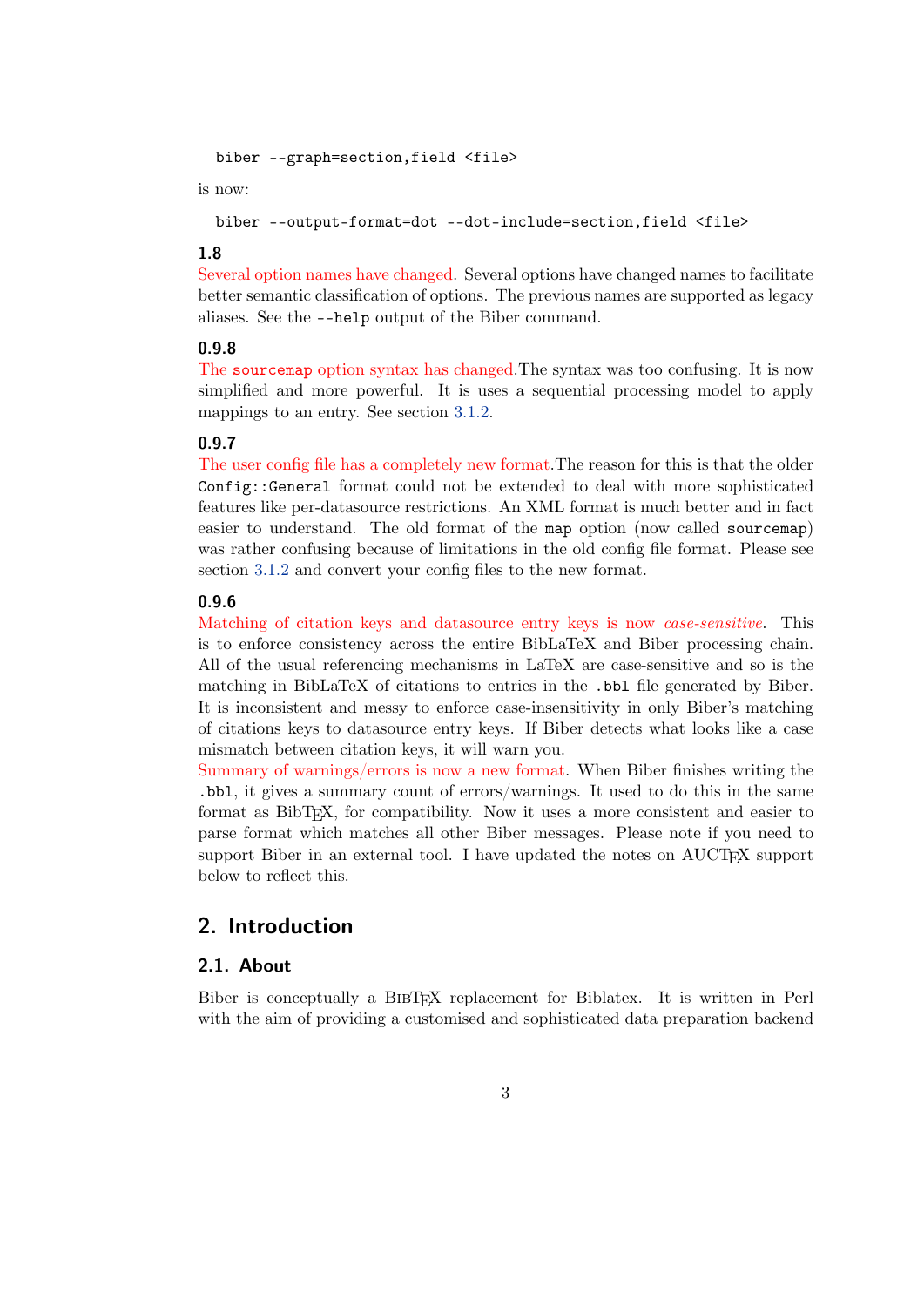<span id="page-3-0"></span>for Biblatex. You do *not* need to install Perl to use Biber—binaries are provided for many operating systems via the main T<sub>E</sub>X distributions (T<sub>E</sub>XLive, MacT<sub>E</sub>X, MiKTEX) and also via download from SourceForge. Functionally, Biber offers a superset of BIBTEX's capabilities but is tightly coupled with Biblatex and cannot be used as a stand-alone tool with standard .bst styles. Biber's primary role is to support Biblatex by performing the following tasks:

- Parsing data from datasources
- Processing cross-references, entry sets, related entries
- Generating data for name, name list and name/year disambiguation
- Structural validation according to Biblatex data model
- Sorting reference lists
- Outputting data to a .bbl for Biblatex to consume

Biber also has the ability to output different formats than .bbl and can, for example, output a new BibTeX file which contains only cited entries from the datasources (using the --output-format=bibtex option). There is also a '<tool' mode which operates on datasources instead of individual documents, allowing you to transform, convert, reformat and generally change the contents of a datasource (see [3.13\)](#page-42-0).

#### **2.2. Requirements**

Biber is distributed primarily as a stand-alone binary and is included in TEXLive, MacT<sub>EX</sub> and MiKT<sub>EX</sub>. If you are using any of these distributions, you do not need any additional software installed to use Biber. You do *not* need a Perl installation at all to use the binary distribution of Biber<sup>1</sup>.

Biber's git repository and bug/feature tracker is on github<sup>2</sup>. Biber's documentation, binary downloads and supporting files are on SourceForge<sup>3</sup> Biber is included into TEXLive, the binaries coming from SourceForge.

## **2.3. Compatibility Matrix**

Biber versions are closely coupled with Biblatex versions. You need to have the right combination of the two. Biber will warn you during processing if it encounters information which comes from a Biblatex version which is incompatible. Table [1](#page-4-0) shows a compatibility matrix for the recent versions.

<sup>1</sup> If you prefer, you can run Biber as a normal Perl program and doing this *does* require you to have a Perl interpreter installed. See section [4.](#page-50-0)

 $^{2}$ <https://github.com/plk/biber>

 $^3$ <http://sourceforge.net/projects/biblatex-biber/>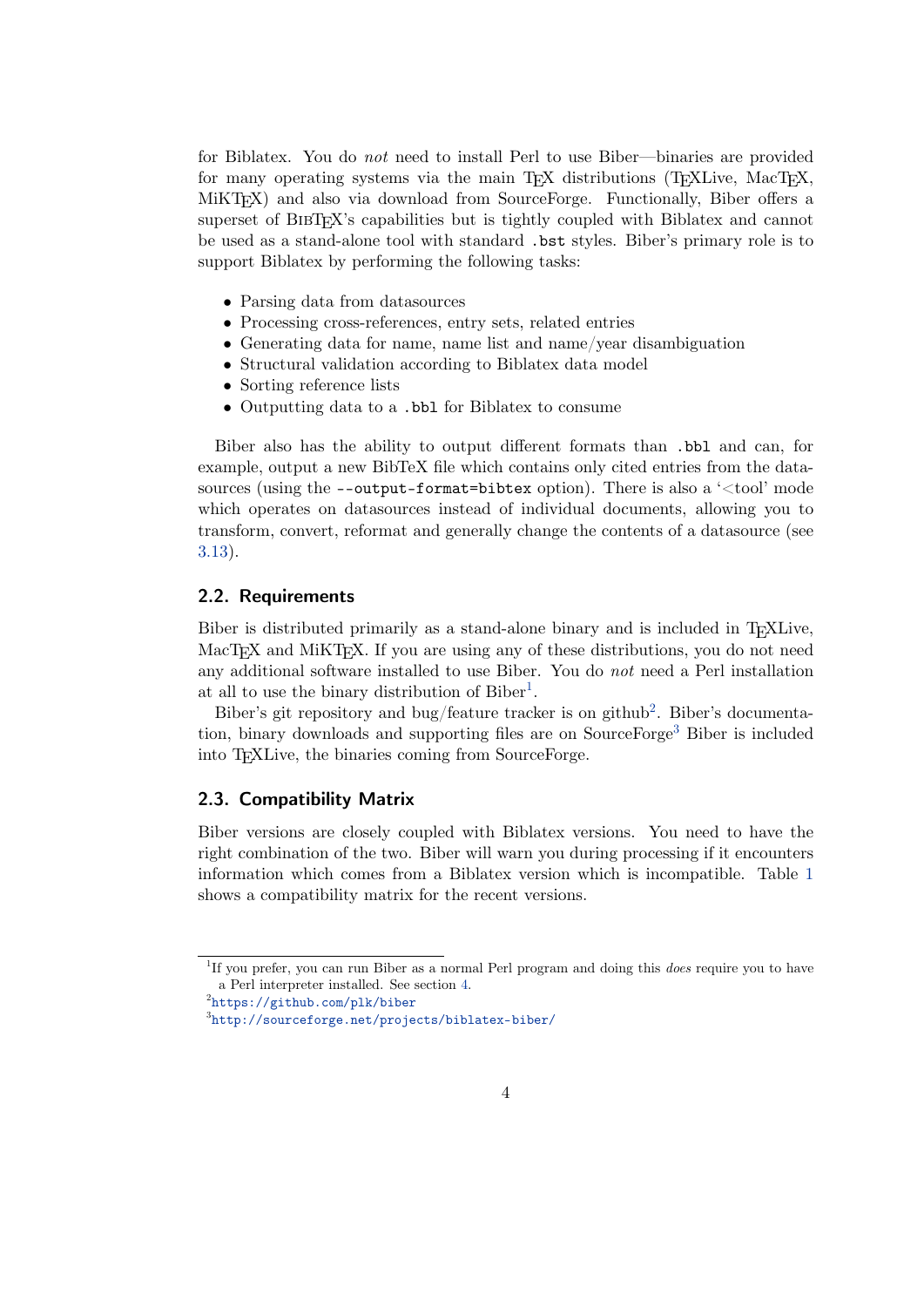<span id="page-4-0"></span>

| Biber version | Biblatex version |
|---------------|------------------|
| 2.17          | 3.17             |
| 2.16          | 3.16             |
| 2.15          | 3.15             |
| 2.14          | 3.14             |
| 2.13          | 3.13             |
| 2.12          | 3.12             |
| 2.11          | 3.11             |
| 2.10          | 3.10             |
| 2.9           | 3.9              |
| 2.8           | 3.8              |
| 2.7           | 3.7              |
| 2.6           | 3.5, 3.6         |
| 2.5           | 3.4              |
| 2.4           | 3.3              |
| 2.3           | 3.2              |
| 2.2           | 3.1              |
| 2.1           | 3.0              |
| 2.0           | 3.0              |
| 1.9           | 2.9              |
| 1.8           | 2.8x             |
| 1.7           | 2.7              |
| 1.6           | 2.6              |
| 1.5           | 2.5              |
| 1.4           | 2.4              |
| 1.3           | 2.3              |
| 1.2           | 2.1, 2.2         |
| 1.1           | 2.1              |
| 1.0           | 2.0              |
| 0.9.9         | 1.7x             |
| 0.9.8         | 1.7x             |
| 0.9.7         | 1.7x             |
| 0.9.6         | 1.7x             |
| 0.9.5         | 1.6x             |
| 0.9.4         | 1.5x             |
| 0.9.3         | 1.5x             |
| 0.9.2         | 1.4x             |
| 0.9.1         | 1.4x             |
| 0.9           | 1.4x             |

Table 1: Biber/Biblatex compatibility matrix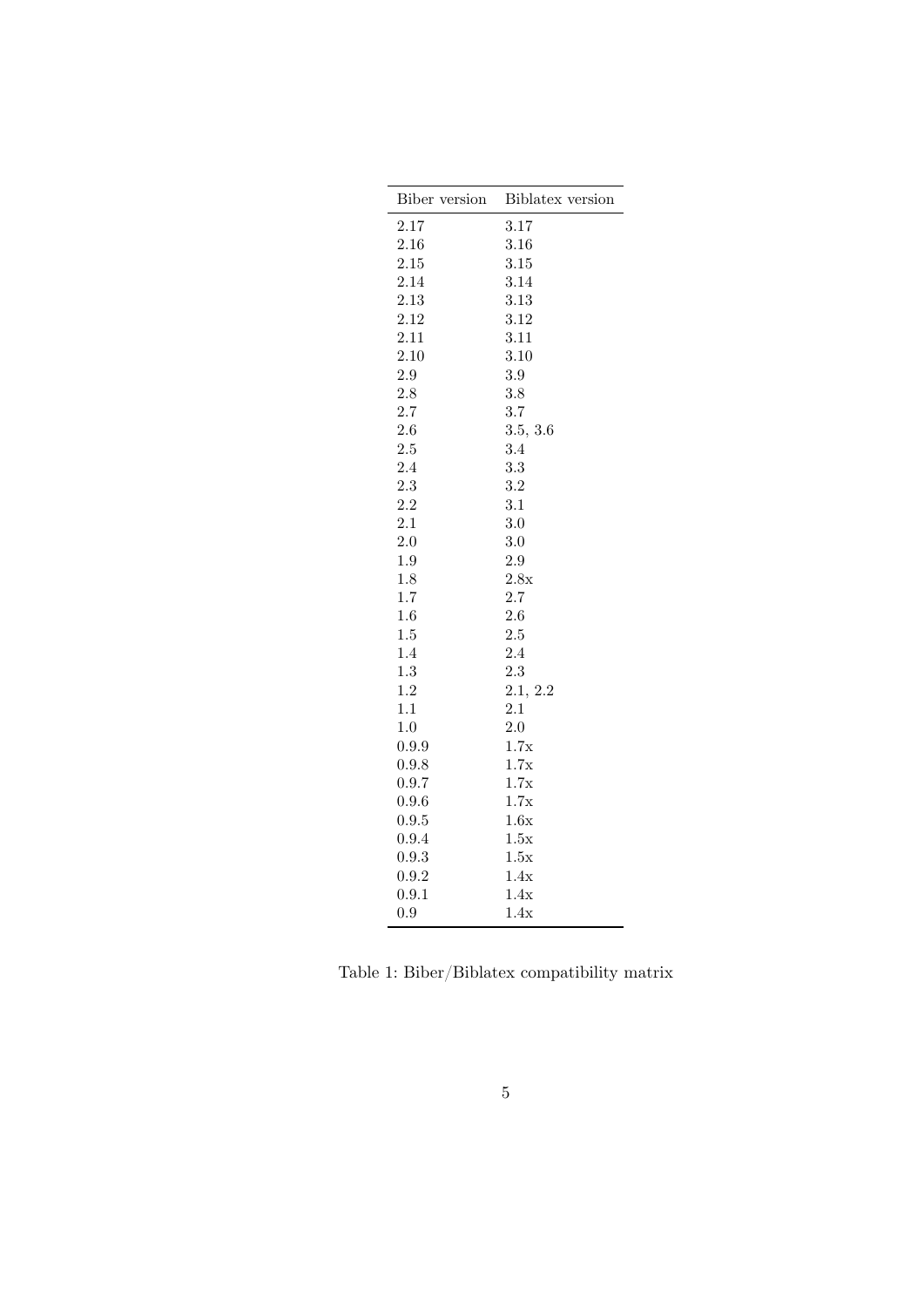### <span id="page-5-0"></span>**2.4. License**

Biber is released under the free software Artistic License 2.0<sup>4</sup>

## **2.5. History**

BIBTEX has been the default (only …) integrated choice for bibliography processing in TEX for a long time. It has well known limitations which stem from its data format, data model and lack of Unicode support<sup>5</sup>. The  $.\,\mathsf{bst}$  language for writing bibliography styles is painful to learn and use. It is not a general programming language and this makes it really very hard to do sophisticated automated processing of bibliographies.

Biblatex was a major advance for LaTeX users as it moved much of the bibliography processing into LaTeX macros. However, Biblatex still used BIBTEX as a sorting engine for the bibliography and also to generate various labels for entries. BIBTEX's capabilities even for this reduced set of tasks was still quite restricted due to the lack of Unicode support and the more and more complex programming issues involved in label preparation and file encoding.

Biber was designed specifically for Biblatex in order to provide a powerful backend engine which could deal with any required tasks to do with .bbl preparation. Its main features are:

- Deals with the full range of UTF-8
- Sorts in a completely customisable manner using, when available, CLDR collation tailoring
- Allows for per-entrytype options
- Automatically encodes the  $.$ bbl into any supported encoding format<sup>6</sup>
- Processes all bibliography sections in one pass of the tool
- Output to GraphViz instead of .bbl in order to help visualise complex bibliographies with many crossrefs etc. (see section [3.12\)](#page-42-0)
- Handles UTF-8 citekeys and filenames (given a suitable fully UTF-8 compliant TEX engine)
- Creates entry sets dynamically and allows easily defined static entry sets, all processed in one pass
- 'Syntactic' inheritance via new @XDATA entrytype and field. This can be thought of as a field-based generalisation of the BIBT<sub>EX</sub> CSTRING functionality (which is also supported).
- 'Semantic' inheritance via a generalisation of the BIBTEX crossreference mechanism. This is highly customisable by the user—it is possible to choose which

<sup>4</sup> <http://www.opensource.org/licenses/artistic-license-2.0.php>

<sup>5</sup> In fact, there is now a Unicode version

 $6$ 'Supported' here means encodings supported by the Perl Encode module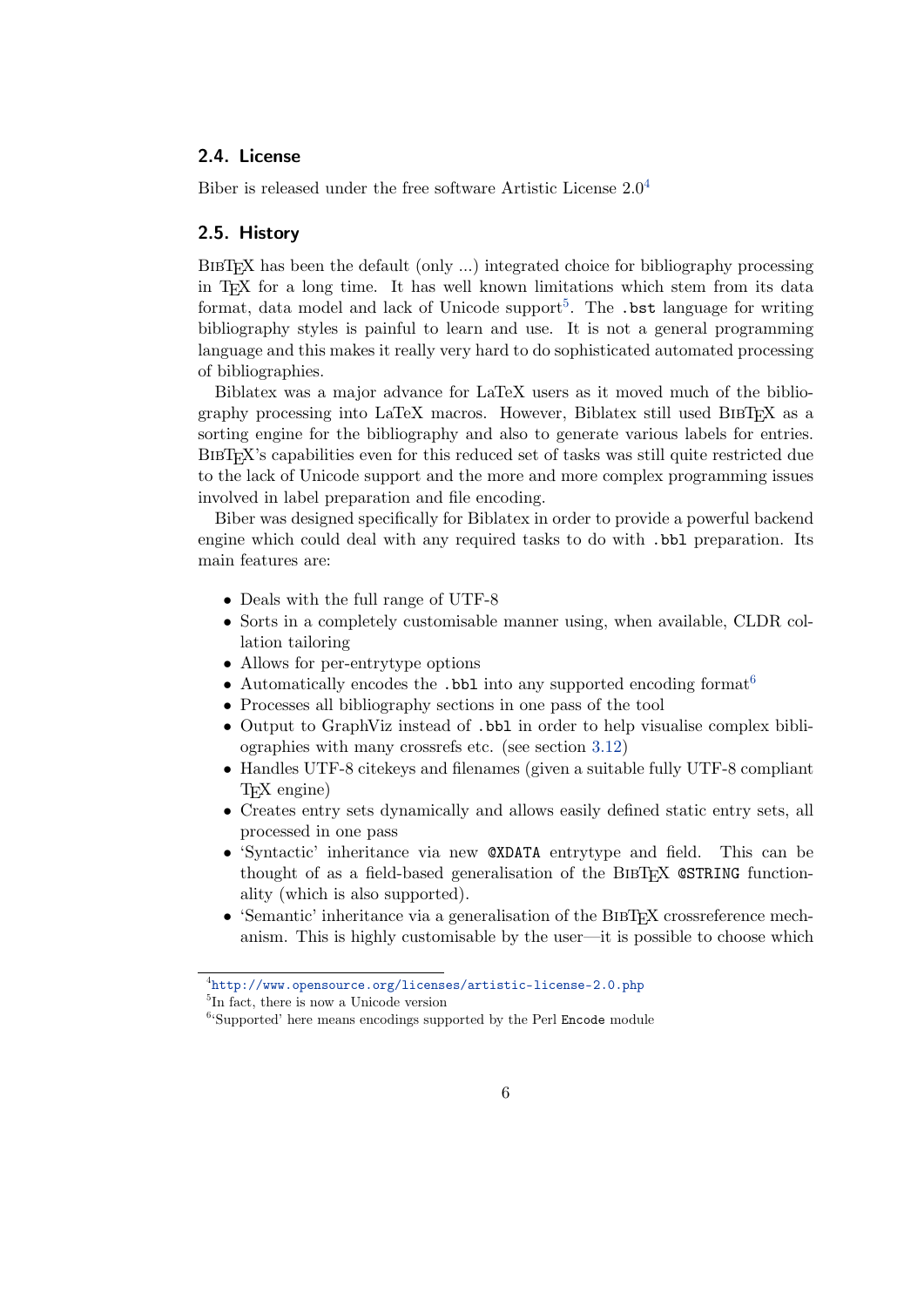fields to inherit for which entrytypes and to inherit fields under different names etc. Nested crossreferences are also supported.

- Handles complex auto-expansion and contraction of names and namelists (See section 4.11.4 of the Biblatex manual for an excellent explanation with examples, this is quite an impressive feature …)
- Extensible modular datasource architecture for ease of adding more datasource types
- Support for remote datasources
- User-definable mapping and suppression of fields and entrytypes in datasources. You can use this to, for example, ignore all ABSTRACT fields completely. See section [3.1.2](#page-14-0)
- Support for related entries, to enable generic treatment of things like 'translated as', 'reprinted as', 'reprint of' etc.
- Customisable labels
- Multiple bibliography lists in the same section with different sorting and filtering
- No more restriction to a static data model of specific fields and entrytypes
- Structural validation of the data against the data model with a customisable validation model
- Tool mode for operations on datasources directly

Figure [1](#page-7-0) shows the main functional units of processing in Biber. The most difficult tasks which Biber performs are the processing of Biblatex's uniquename and uniquelist options<sup>7</sup>, the sorting of lists<sup>8</sup> and the initial data parse and remap into an internal data model. Biber is getting on for around 20,000 lines of mostly OO Perl and relies on certain splendid Perl modules such as Unicode::Collate, Text::BibTeX and XML::LibXML.

It may be useful to know something about the different routes a datasource entry can take as it passes through Biber.

- 1. All cited entries which are subsequently found in a datasource are instantiated in the internal Biber data model.
- 2. Some uncited entries on which cited entries depend are instantiated in the internal Biber data model:
	- Entries with entrytype @XDATA which are referenced from cited entries.
	- Entries mentioned in the CROSSREF or XREF field of a cited entry (unless they are also cited themselves in which case they are already instantiated as per item 1 above).
	- Clones of entries mentioned as a 'related' entry of a cited entry.

 ${}^{7}$ A rather tricky unbounded loop but with a guaranteed eventual stable exit state.

<sup>8</sup>This is multi-field ST sort with an embedded cache for performance.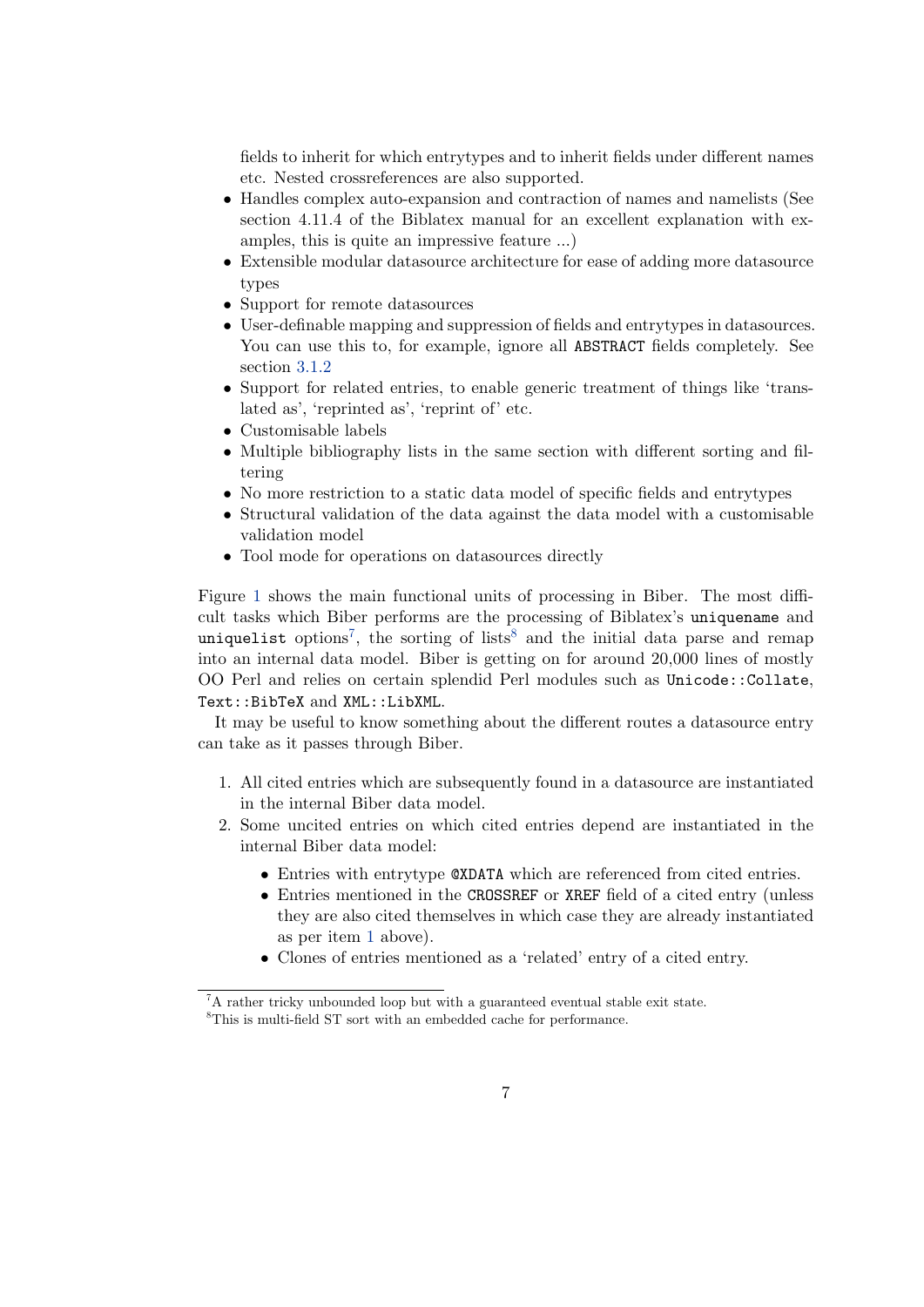<span id="page-7-0"></span>

Figure 1: Overview of Biber's main functional units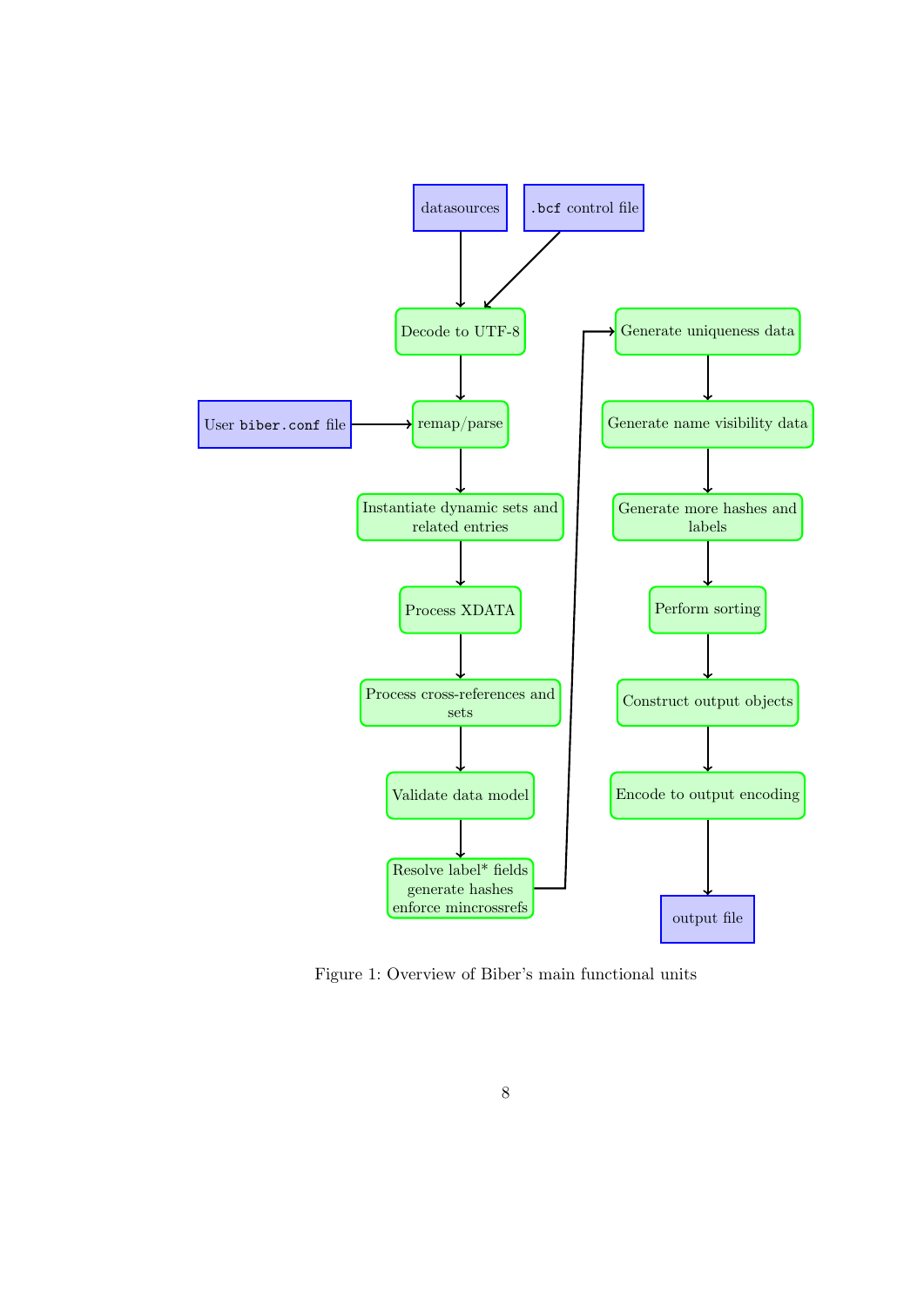- Members of sets, either explicit @SET entrytype entries or dynamic sets.
- <span id="page-8-0"></span>3. Some uncited but instantiated entries are promoted to cited status so that they make it into the output:
	- Entries instantiated by being members of a set.
	- Entries instantiated by being mentioned as a CROSSREF are promoted to cited status if CROSSREF'ed or XREF'ed at least mincrosref times.
	- Clones of entries mentioned as a 'related' entry of a cited entry.
- 4. Some of these auto-cited entries have the 'dataonly' option set on them so that Biblatex will only use them for data and will not output them to the bibliography:
	- Clones of entries mentioned as a 'related' entry of a cited entry.

### **2.6. Performance**

Biber can't really be compared with BIBTEX in any meaningful way performancewise. Biber is written in Perl and does a *great* deal more than BIBT<sub>EX</sub> which is written in C. One of Biber's test cases is a 2150 entry, 15,000 line .bib file which references a 630 entry macros file with a resulting 160 or so page (A4) formatted bibliography. This takes Biber just under 30 seconds to process on a reasonable computer. This is perfectly acceptable, especially for a batch program.

#### **2.7. Acknowledgements**

François Charette originally wrote a first modest version of Biber. Philip Kime joined in the development in 2009 and is largely responsible for making it what it is today.

## **3. Use**

Firstly, please note that Biber will *not* attempt to sanitise the content of BIBT<sub>E</sub>X datasources. That is, don't expect it to auto-escape any TEX special characters like '&' or '%' which it finds in, for example, your TITLE fields. It used to do this in earlier versions in some cases but as of version 0.9, it doesn't because it's fraught with problems and leads to inconsistent expectations and behaviour between different datasource types. In your BIBTEX data sources, please make sure your entries are legal T<sub>EX</sub> code.

Running biber --help will display all options and description of each and is the primary source of usage information. Biber returns an exit code of 0 on success or 2 if there was an error.

Most Biber options can be specified in long or short format. When mentioning options below, they are referred to as 'long form|short form' when an option has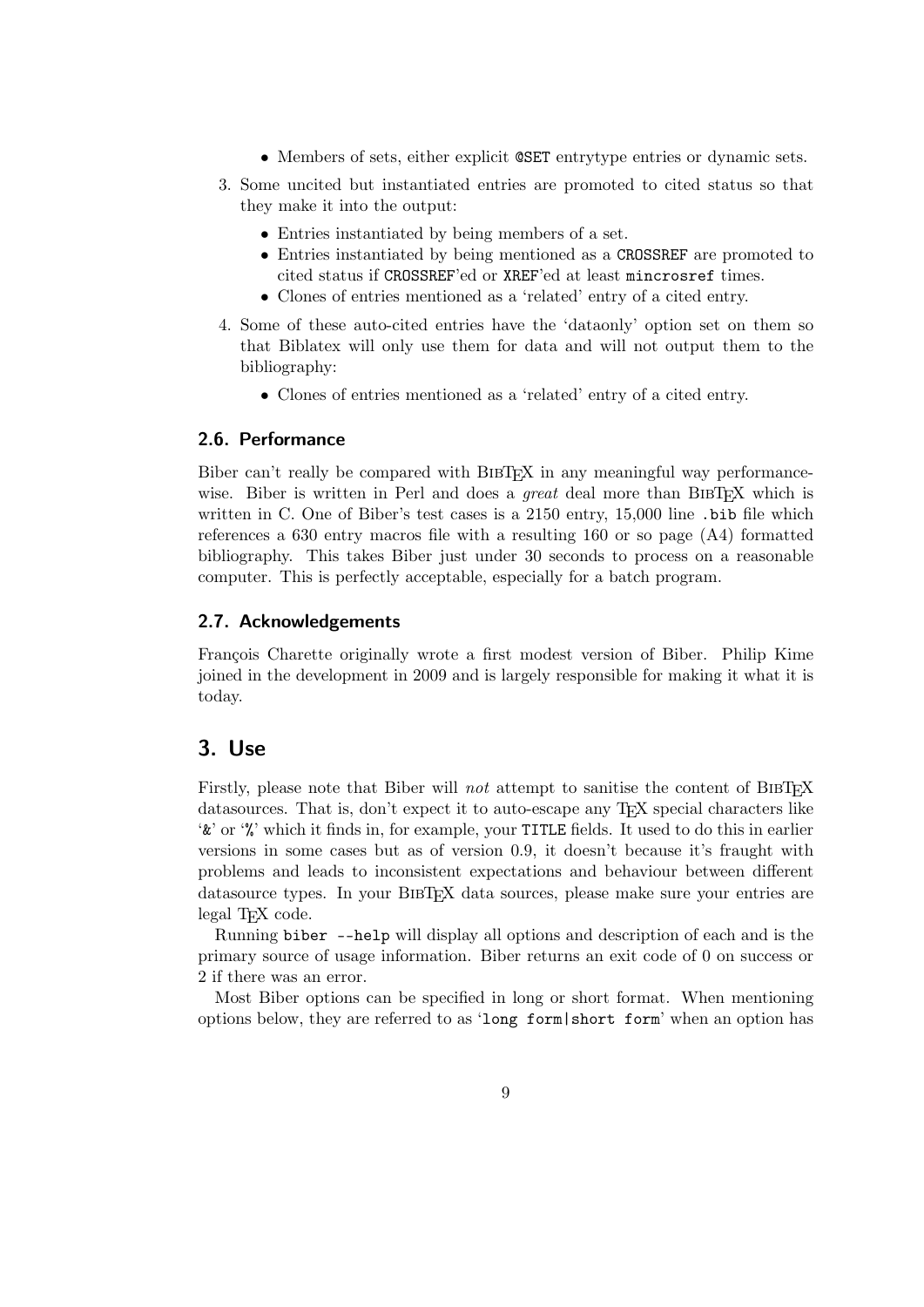<span id="page-9-0"></span>both a long and short form. As usual with such options, when the option requires an argument, the long form is followed by an equals sign '=' and then the argument, the short form is followed by a space and then the argument. For example, the --configfile|-g option can be given in two ways:

```
biber --configfile=somefile.conf
biber -g somefile.conf
```
With the backend=biber option, Biblatex switches its backend interface and passes all options and information relevant to Biber's operation in a control file with extension .bcf<sup>9</sup>. This is conceptually equivalent to the .aux file which LaTeX uses to pass information to BIBTEX. The .bcf file is XML and contains many options and settings which configure how Biber is to process the bibliography and generate the .bbl file.

The usual way to call Biber is simply with the .bcf file as the only argument. Biblatex always writes the control file with a .bcf extension. Specifying the '.bcf' extension to Biber is optional. Assuming a control file called test.bcf, the following two commands are equivalent:

biber test.bcf biber test

Figure [2](#page-11-0) is a graphical overview of the data flow for data model information. See Figure [1](#page-7-0) for a more complete overview of Biber's processing steps.

## **3.1. Options and config file**

Biblatex options which Biber needs to know about are passed via the .bcf file. See Table [2](#page-10-0) for the Biblatex options which Biber uses and also for the scopes which are supported for each option. Biber also has its own options which are set using the following resource chain, given in decreasing precedence order:

command line options → biber.conf file  $\rightarrow$ .bcf file→ Biber hard-coded defaults

Users do not need to care directly about the contents or format of the .bcf file as this is generated from the options which they specify via Biblatex. The config file is

<sup>&</sup>lt;sup>9</sup>Biblatex Control File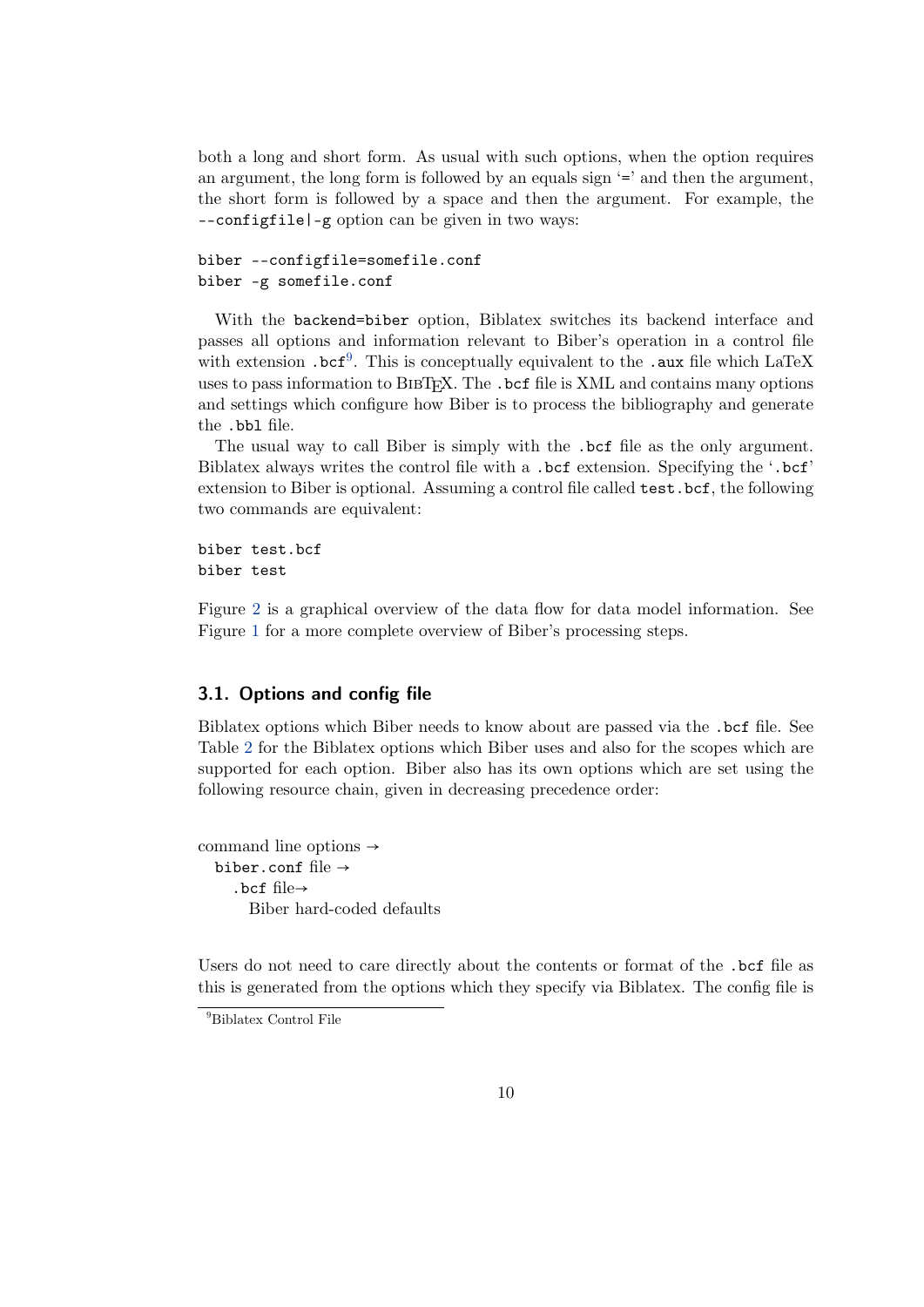<span id="page-10-0"></span>

| Biblatex option    | Global                                                          | Per-type   | Per-entry |
|--------------------|-----------------------------------------------------------------|------------|-----------|
| alphaothers        |                                                                 | ✓          |           |
| dataonly           |                                                                 |            |           |
| inheritance        |                                                                 |            |           |
| labelalpha         | $\checkmark$                                                    |            |           |
| labelalphatemplate |                                                                 |            |           |
| labeldate          | $\begin{array}{c}\n\searrow\\ \searrow\\ \swarrow\end{array}$   | くくくくへんへんへん |           |
| labeldatespec      |                                                                 |            |           |
| labelnamespec      | $\checkmark$                                                    |            |           |
| labelnumber        | $\checkmark$                                                    |            |           |
| labeltitle         | $\sqrt$                                                         |            |           |
| labeltitleyear     |                                                                 |            |           |
| maxalphanames      | $\checkmark$                                                    |            |           |
| maxbibnames        | $\checkmark$                                                    |            |           |
| maxcitenames       | $\checkmark$                                                    |            | くくくくく     |
| maxitems           | $\checkmark$                                                    | くくへくくくへん   |           |
| minalphanames      | $\checkmark$                                                    |            |           |
| minbibnames        | $\checkmark$                                                    |            |           |
| mincitenames       | $\begin{array}{c}\n\searrow\\ \searrow\\ \searrow\n\end{array}$ |            | $\sqrt{}$ |
| minitems           |                                                                 |            |           |
| presort            |                                                                 |            |           |
| singletitle        |                                                                 |            |           |
| skipbib            |                                                                 |            |           |
| skiplab            |                                                                 |            |           |
| skiplos            |                                                                 |            |           |
| sortalphaothers    |                                                                 |            |           |
| sortexclusion      |                                                                 |            |           |
| sortfirstinits     |                                                                 |            |           |
| sorting            | $\checkmark$                                                    |            |           |
| uniquelist         | $\checkmark$                                                    |            |           |
| uniquename         | $\checkmark$                                                    |            |           |
| useauthor          | $\begin{array}{c} \n\searrow$                                   |            |           |
| useeditor          |                                                                 |            |           |
| useprefix          |                                                                 |            |           |
| usetranslator      |                                                                 |            |           |

Table 2: Biblatex options which Biber uses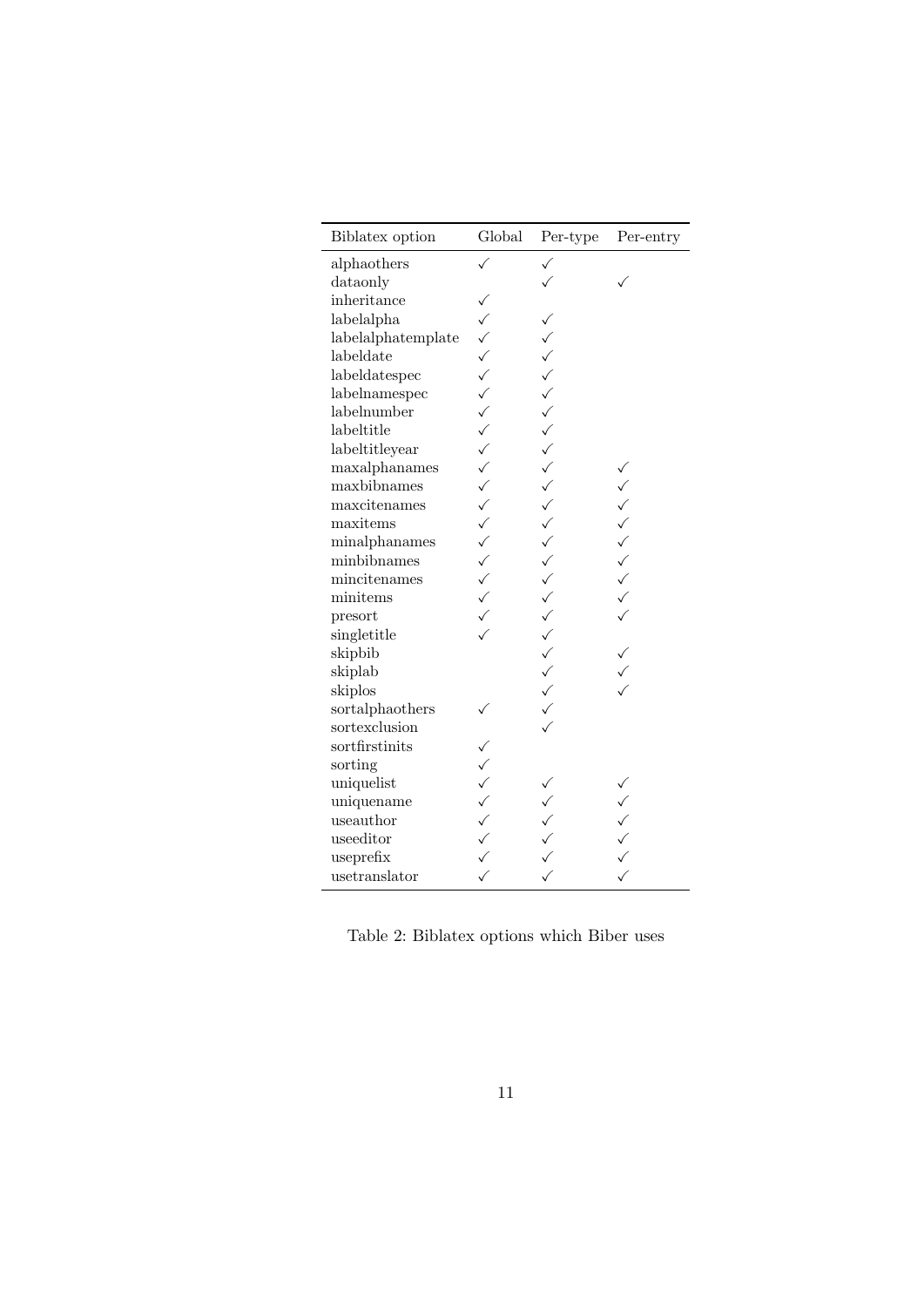<span id="page-11-0"></span>

Figure 2: Model data flow in Biber

a place to set commonly used command-line options and also to set options which cannot be set on the command line.

The configuration file is by default called biber.conf but this can be changed using the  $--\text{configfile}$   $|-g$  option. Unless  $--\text{configfile}$   $|-g$  is used, the config file is looked for in the following places, in decreasing order of preference:

```
biber.conf in the current directory \rightarrow$HOME/.biber.conf →
    $XDG_CONFIG_HOME/biber/biber.conf →
       $HOME/Library/biber/biber.conf (Mac OSX only)
       \texttt{APPDATA/biber.comf} (Windows only) \rightarrowthe output of 'kpsewhich biber.conf' (if available on the system)
```
The config file is XML. Below is an example config file which displays the Biber defaults:

```
<?xml version="1.0" encoding="UTF-8"?>
<config>
 <clrmacros>0</clrmacros>
 <collate_options>
   <option name="level" value="4"/>
   <option name="variable" value="non-ignorable"/>
   <option name="normalization" value="prenormalized"/>
 </collate_options>
```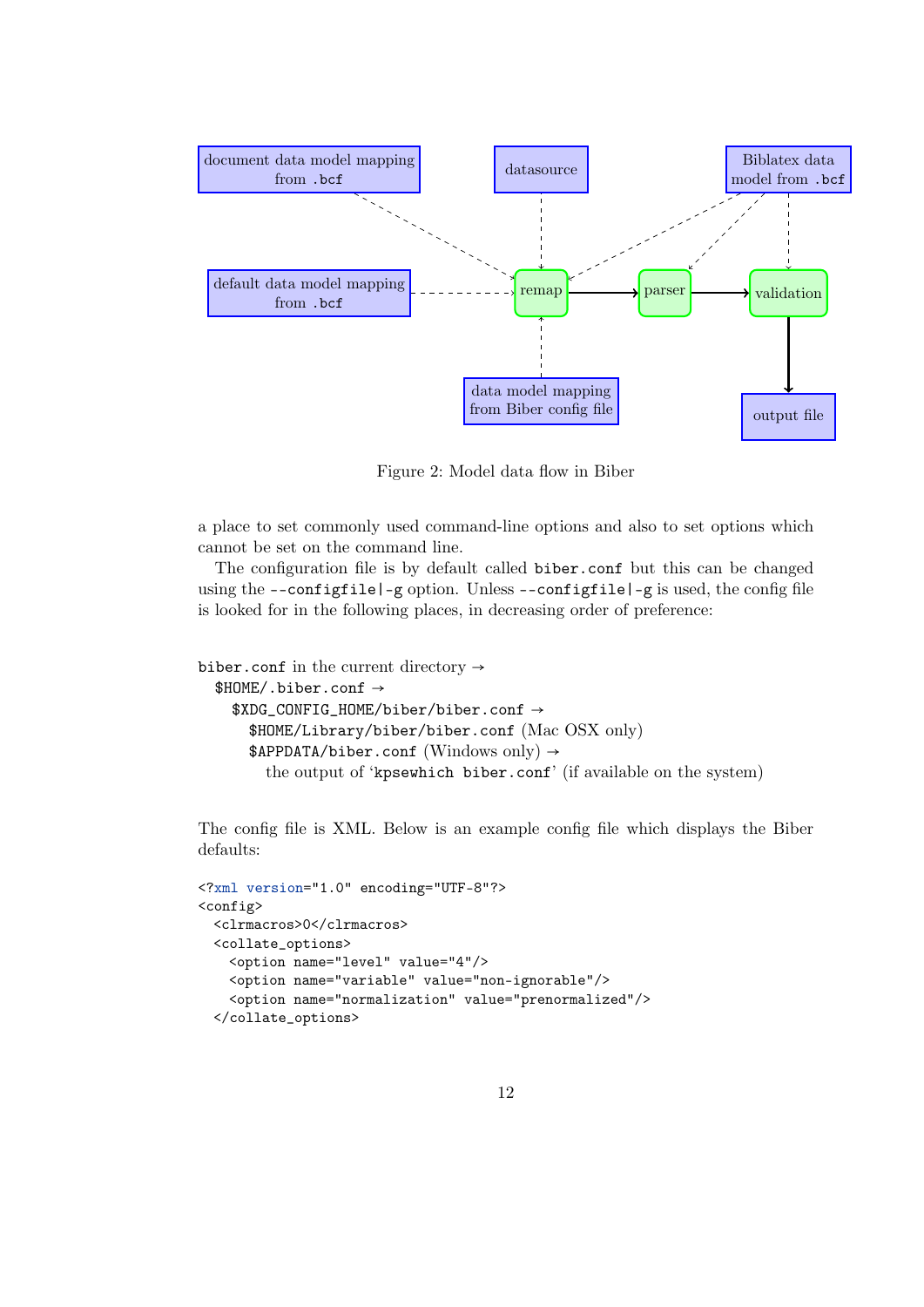```
<debug>0</debug>
<decodecharsset>base</decodecharsset>
<dieondatamodel>0</dieondatamodel>
<graph>0</graph>
<input_encoding>UTF-8</input_encoding>
<listsep>and</listsep>
<mincrossrefs>0</mincrossrefs>
<namesep>and</namesep>
<nodieonerror>0</nodieonerror>
<noinit>
  <!-- strip lowercase prefices like 'al-' when generating initials -->
  \phi value="\b\p{Ll}{2}\p{Pd}(?=\S)"/>
  <!-- strip diacritics when generating initials -->
  \check{\mathrm{value}} = "[\x{2bf}\x{2018}]"/>
</noinit>
<nolabel>
  <!-- strip punctuation, symbols, separator and control characters -->
  \check{\phi} value="[\p{P}\p{S}\p{C}]+"/>
</nolabel>
<nolog>0</nolog>
<nostdmacros>0</nostdmacros>
<nosort>
 <!-- strip prefices like 'El-' when sorting name fields -->
  \phi /> <option name="setnames" value="\A\p{L}{2}\p{Pd}(?=\S)"/>
  <!-- strip some diacritics when sorting name fields -->
  \check{\mathrm{option}} name="setnames" value="[\x{2bf}\x{2018}]"/>
</nosort>
<onlylog>0</onlylog>
<others_string>others</others_string>
<ouput_align>0</output_align>
<output_encoding>UTF-8</output_encoding>
<output_fieldcase>upper</output_fieldcase>
<output_format>bbl</output_format>
<output_indent>2</output_indent>
<output_resolve_xdata>0</output_resolve_xdata>
<output_resolve_crossrefs>0</output_resolve_crossrefs>
<output_resolve_sets>0</output_resolve_sets>
<output_safechars>0</output_safechars>
<output_safecharsset>base</output_safecharsset>
<output_xdatamarker>xdata</output_xdatamarker>
<output_xdatasep>-</output_xdatasep>
<output_xnamesep>=</output_xnamesep>
<quiet>0</quiet>
<sortcase>true</sortcase>
<sortupper>true</sortupper>
<tool>false</tool>
<trace>false</trace>
```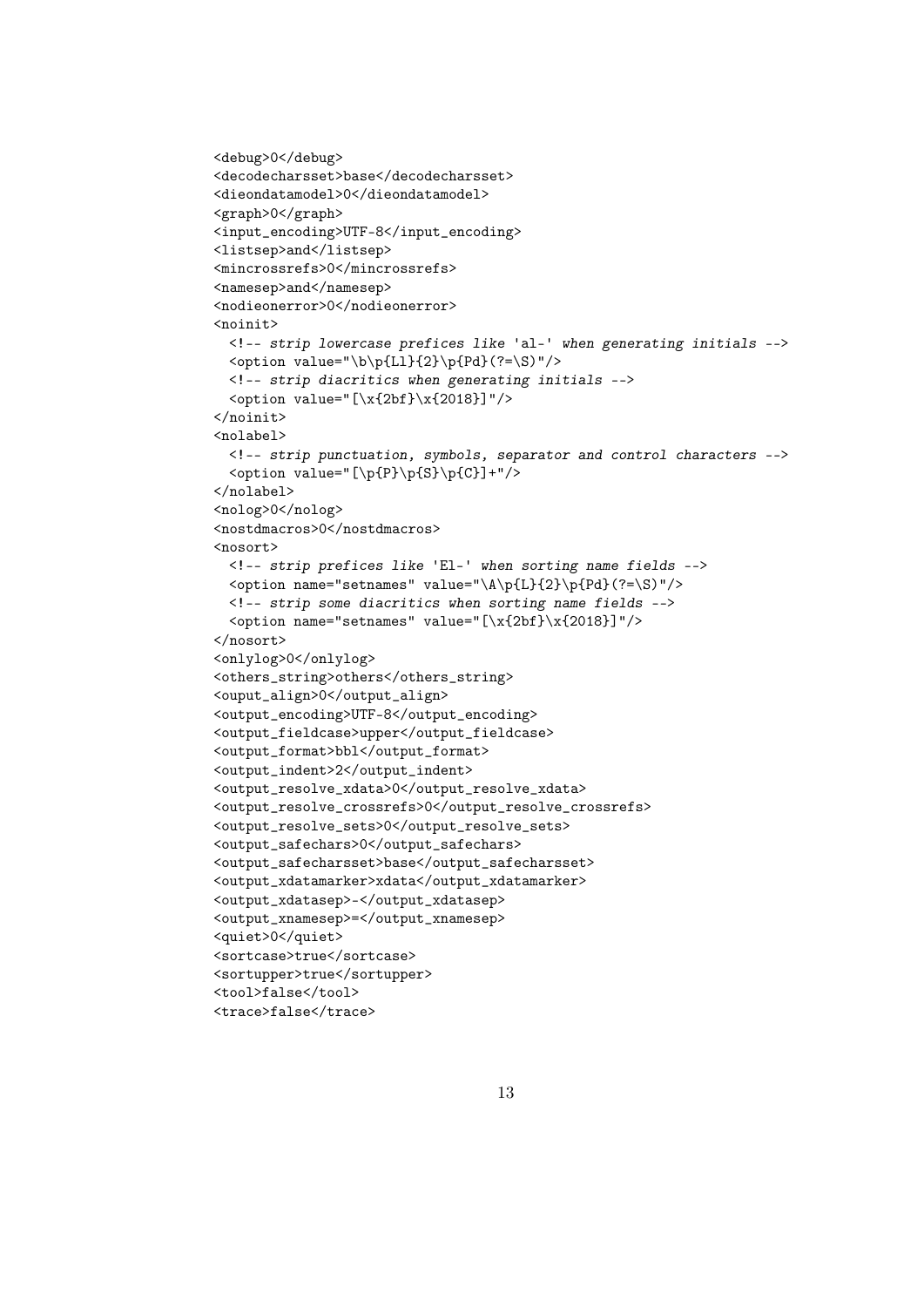```
<validate_bltxml>0</validate_bltxml>
 <validate_config>0</validate_config>
 <validate_control>0</validate_control>
 <validate_datamodel>0</validate_datamodel>
 <wraplines>0</wraplines>
 <xdatamarker>xdata</xdatamarker>
 <xdatasep>-</xdatasep>
 <xnamesep>=</xnamesep>
  <xsvsep>\s*,\s*</xsvsep>
</config>
```
In practice, the most commonly used options will be set via Biblatex macros in your document and automatically passed to Biber via the .bcf file. Certain options apply only to Biber and can only be set in the config file, particularly the more complex options. Most options are simple tags. Exceptions are the nosort, nonamestring, noinit and collate-options options which are slightly more complex and can have sub-options as shown. A much more complex option is the sourcemap option which is not set by default and which is described in section [3.1.2.](#page-14-0)

#### **3.1.1. The output-format option**

Biber is able to output formats other than .bbl files for Biblatex to consume. It is also able to output other formats such as DOT for visualisation of entry dependencies (see section [3.12\)](#page-42-0), the experimental biblatexml XML format, BibTeX .bib files and an XML version of the .bbl format with extension .bblxml. .bib output is possible in tool mode, when you are converting an entire datasource file independently of any particular document (see section [3.13\)](#page-42-0). It is also useful when you want, instead of a .bbl, a new .bib file containing only the cited entries from a document so that you can, for example, send a minimally complete package for typesetting to someone. To do this, you would, after the first LaTeX run, call Biber like this:

#### biber --output-format=bibtex test.bcf

This would result in a new .bib file called test\_biber.bib containing all cited entries in test.tex, in citation order, formatted according to the various ouput-\* options. You could of course also perform more processing like source mapping (see section [3.1.2\)](#page-14-0), reencoding (see section [3.6\)](#page-36-0) etc. using more command line options or a config file.

The .bblxml format for output is an XML version of the .bbl. It cannot be read by Biblatex but contains the same information as in the .bbl and may be useful if you want to transform a document bibliography into some other format since XML is a well-supported transformation format (using, for example, XSLT). By default, when choosing .bblxml output with the option --output-format=bblxml, a RelaxNG XML schema is also generated (unless the --no-bblxml-schema is used).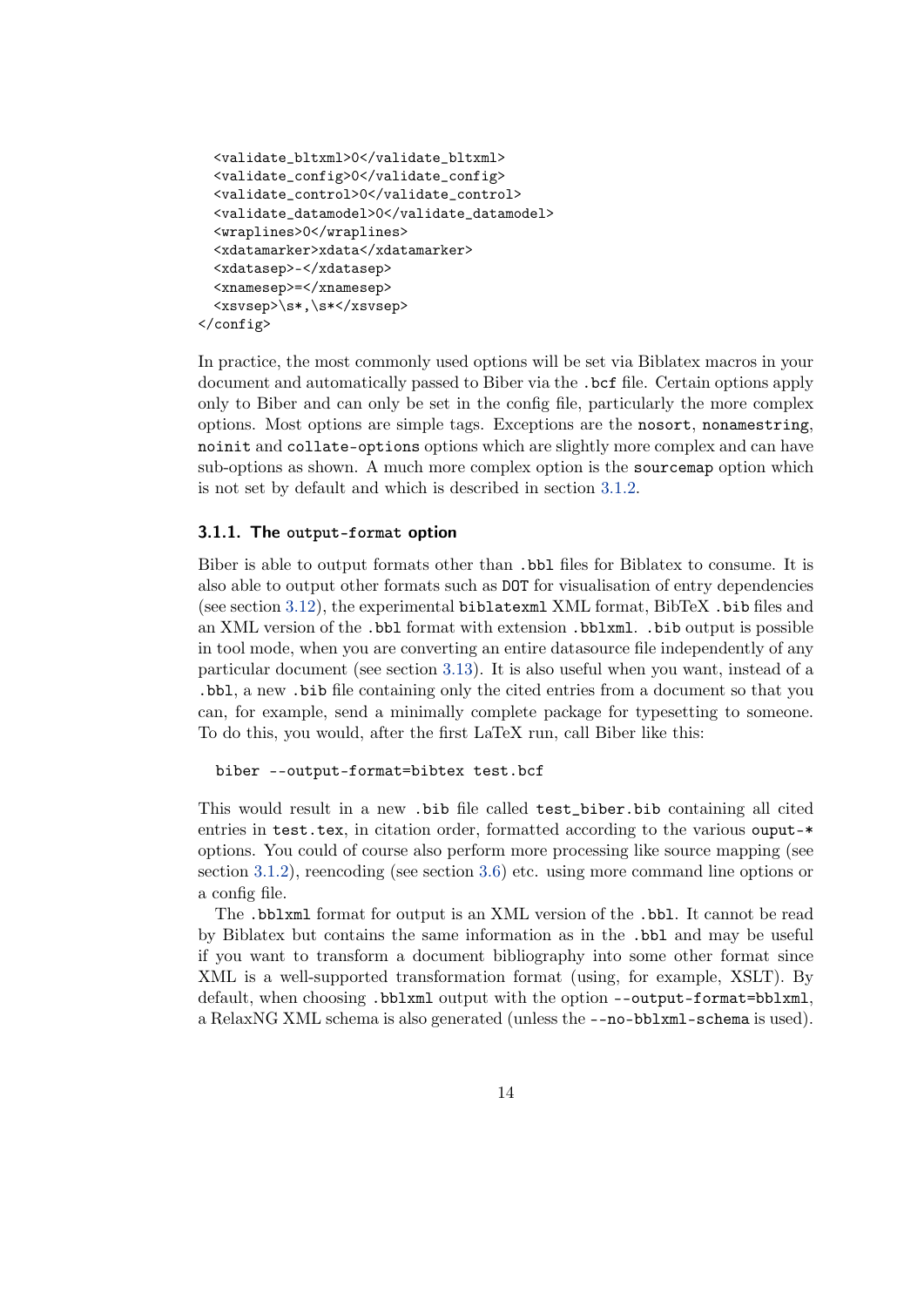<span id="page-14-0"></span>This schema is derived from the active datamodel in the document (passed in the .bcf from Biblatex) and is placed in the same directory as the .bblxml output file. The extension of the schema is .rng. The option --validate-bblxml may be used to validate the .bblxml against the schema.

#### **3.1.2. The sourcemap option**

The datasource drivers implement a mapping from datasource entrytypes and fields into the Biblatex data model. If you want to override or augment the driver mappings you can use the sourcemap option which makes it possible to, for example, have a datasource with non-standard entrytypes or fields and to have these automatically mapped into other entrytypes/fields without modifying your datasource. Essentially, this alters the source data stream which Biber uses to build the internal Biblatex data model and is an automatic way of editing the datasource as it is read by Biber.

Source mappings can be defined at different 'levels' which are applied in a defined order. See the Biblatex manual regarding these macros:

```
user-level maps defined with \DeclareSourcemap→
```

```
user-level maps defined in the Biber config file (described below)\rightarrow
```
style-level maps defined with \DeclareStyleSourcemap→

driver-level maps defined with \DeclareDriverSourcemap

The sourcemap option can only be set in the config file and not on the command line as it has a complex structure. This option allows you to perform various datasource mapping tasks which can be useful for pre-processing data which you do not generate yourself:

- Map datasource entrytypes to different entrytypes.
- Map datasource fields to different fields.
- Add new fields to an entry
- Remove fields from an entry
- Modify the contents of a field using standard Perl regular expression match and replace.
- Restrict any of the above operations to entries coming from particular datasources which you defined in \addresource{} macros.
- Restrict any of the above operations to entries only of a certain entrytype.

There is in fact, more flexibility than the above suggests, examples will show this below. The format of the sourcemap option section in the config file is described below, followed by examples which will make things clearer. Items in red are not literal, they are descriptive meta-values which are explained in the accompanying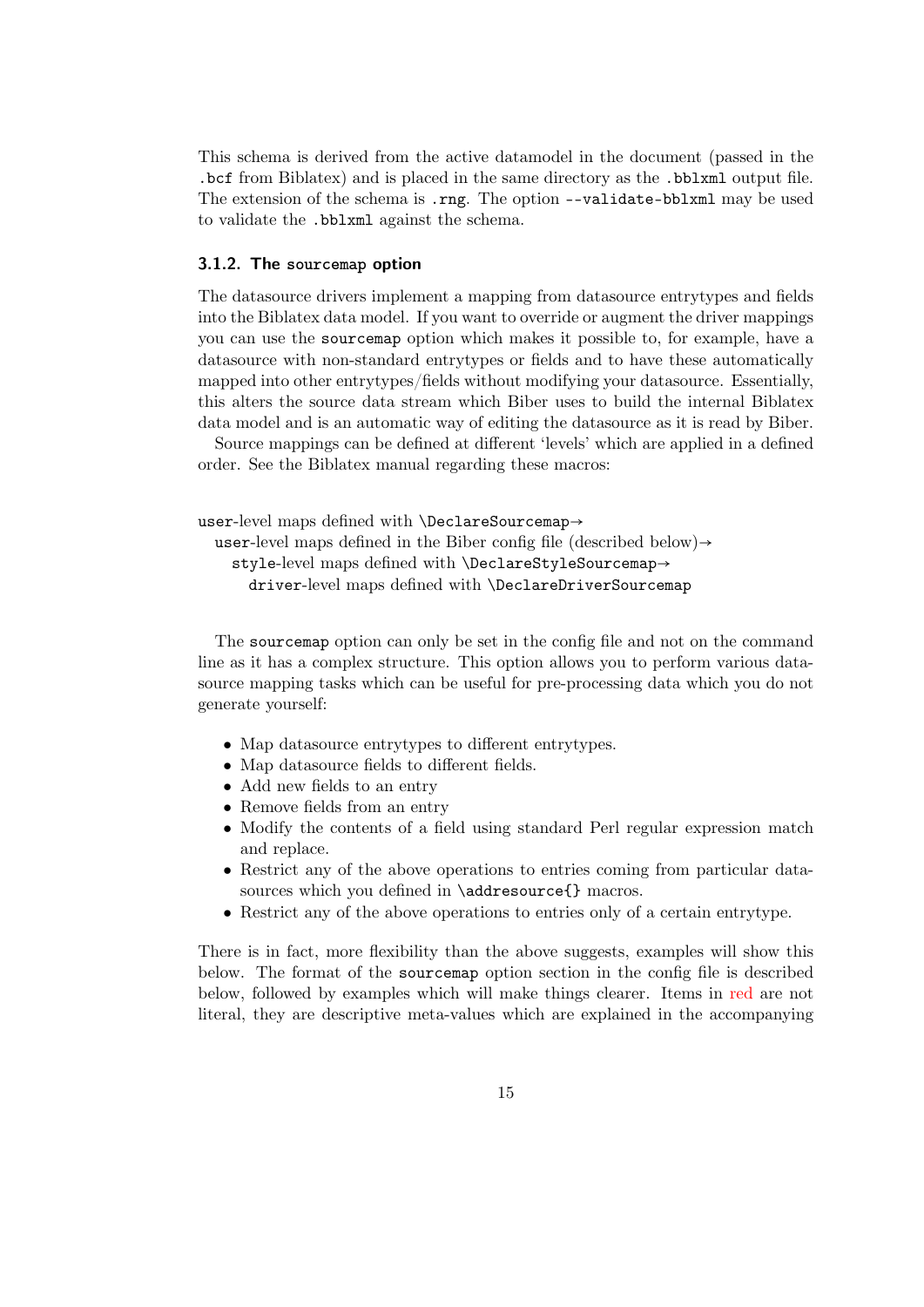text. Items in blue are optional within their parent section or element. The general structure is:

```
<sourcemap>
  \langle \text{maps d} \text{atative} = "driver_1" map_overwrite="1|0" \rangle\langle map_1 map_overwrite="1|0" \rangle ... \langle map_1 \rangle⋮
     <mapn map_overwrite="1|0"> ... </mapn>
  </maps>
           ⋮
  <maps datatype="drivern" map_overwrite="1|0">
     \langle map_1 map_overwrite="1|0" \rangle ... \langle map_1 \rangle⋮
     <mapn map_overwrite="1|0"> ... </mapn>
  </maps>
</sourcemap>
```
Here,  $\text{driver}_1 \ldots \text{driver}_n$  are the names of valid Biber data source drivers (see section [3.11\)](#page-41-0). One thing to note here is the map\_overwrite attribute. This boolean attribute determines whether, for this driver mapping section, you may overwrite existing fields when adding new fields or mapping them. This attribute can be overridden on a per-map basis, see below. A warning will be issued either way saying whether an existing field will or will not be overwritten. If omitted, it defaults to '0'.

The map elements are processed in sequence and contain a number of map\_steps which are also processed in sequence. Each map\_step allows you to do a particular thing or combination of things:

- Change the entrytype of an entry
- Change the name of a field
- Add extra fields the entry
- Change the contents of a field

These facilities are explained in more detail below, with examples. A map element looks like this:

```
<map map_overwrite="0|1" map_foreach="loopval">
 <per_datasource>datasource</per_datasource>
 <per_type>entrytype</per_type>
 <per_nottype>entrytype</per_nottype>
 <map_step map_type_source="source-entrytype"
            map_field_source="source-field"
            map_notfield="source-field"
            map type target="target-entrytype"
            map_field_target="target-field"
```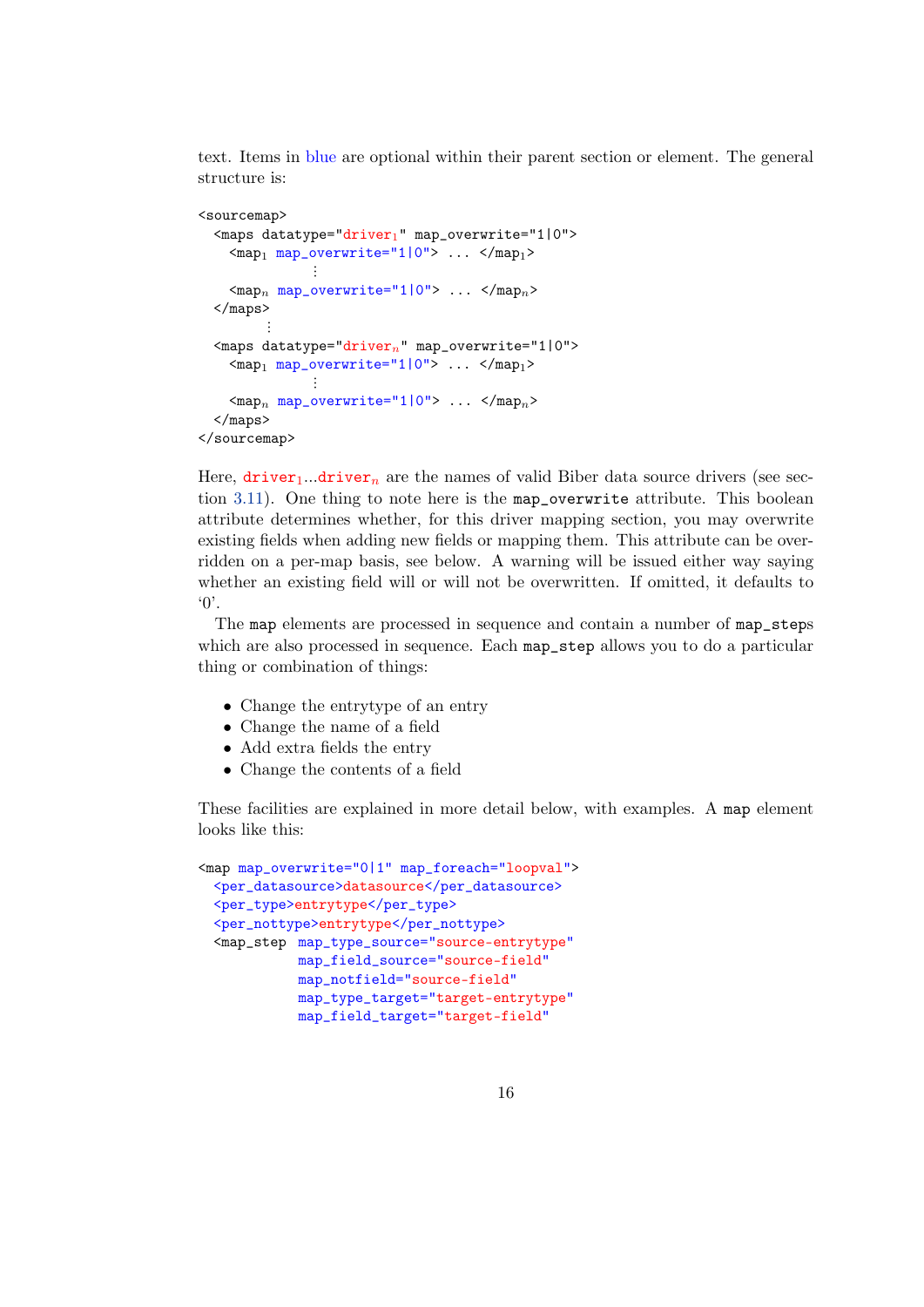```
map_match="match-regexp"
map_nomatch="match-regexp"
map_matches="match-list"
map_replace="replace-regexp"
map_field_set="set-field"
map_field_value="set-value"
map_entry_new="newentrykey"
map_entry_newtype="newentrykeytype"
map_entry_entrytarget="newentrykey"
map_append="1"
map_appendstrict="1"
map_null="1"
map_entry_null="1"
map_entry_clone="clonekey"
map_origfield="1"
map_origfieldval="1"
map_origentrytype="1"
map_final="1"/>
```
 $\langle$ /map $\rangle$ 

- If there are any datasources named in per\_datasource elements, this mapping only applies to entries coming from the named datasources. There can be multiple per\_datasource elements each specifying one of the datasource names given in a Biblatex \addbibresource macro.
- If there are any entrytypess named in per\_type elements, this mapping only applies to entries of the named entrytypess.
- If there are any entrytypess named in per\_nottype elements, this mapping only applies to entries not of the named entrytypess.
- The map\_overwrite attribute can be used to override the value for this attribute set on the parent maps element. If omitted, it defaults to the parent maps attribute value.
- The map\_foreach attribute loops over all \steps in this \map, setting the special variable \$MAPLOOP to each of the comma-separated values contained in loopval. loopval can either be the name of a datafield set defined with Biblatex's \DeclareDatafieldSet, a datasource field which contains a commaseparated values list or an explicit comma-separated values list itself (and loopval is determined in that order). This allows the user to repeat a group of map\_steps for each value of loopval. The special variable \$MAPUNIQ may also be used in the map\_steps to generate a random unique string. This can be useful when creating keys for new entries. The special variable \$MAPUNIQVAL may be used the map\_steps to refer to the value of the last random unique string generated with \$MAPUNIQ.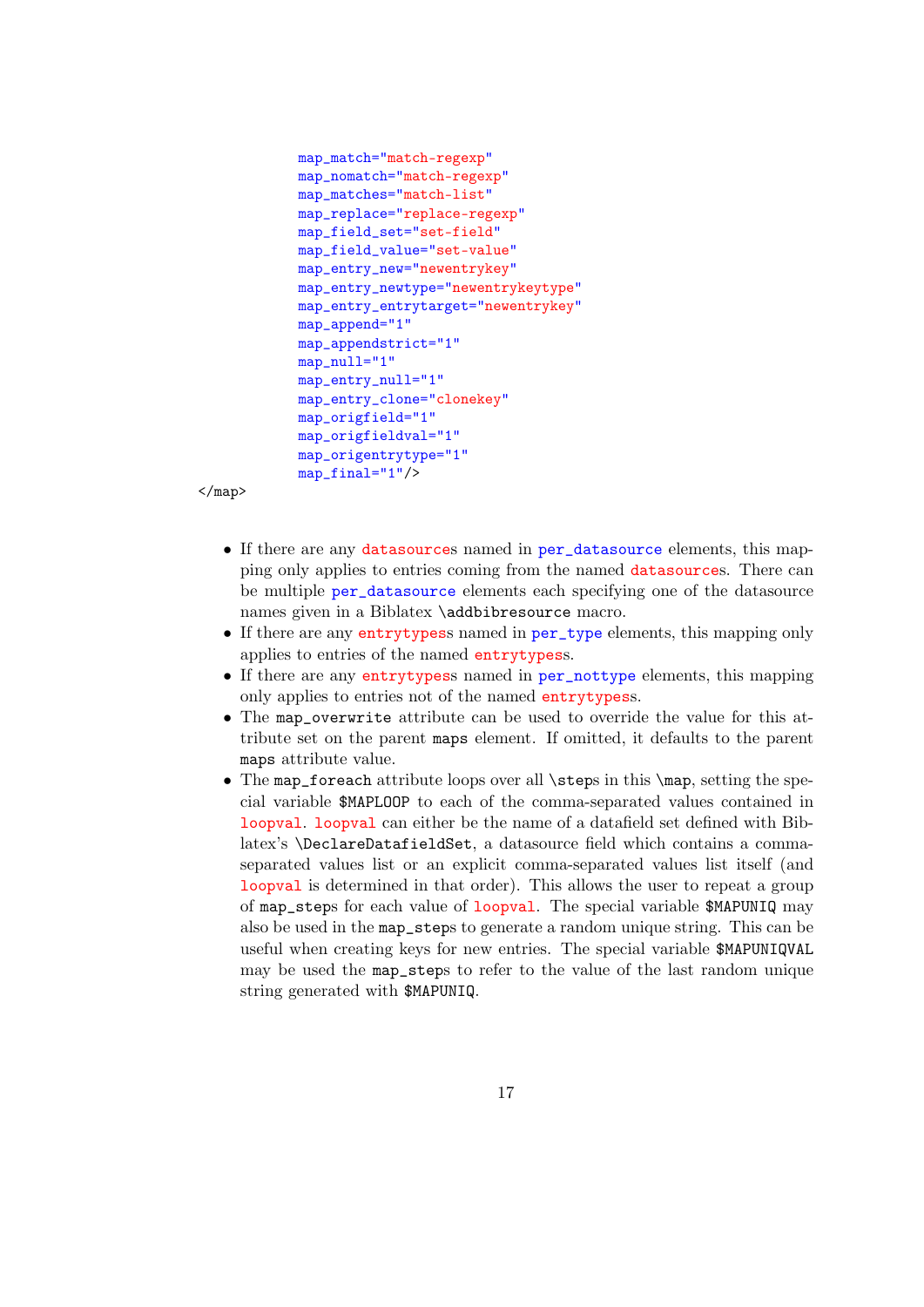Each map\_step is looked at in turn and compared with the datasource entry being processed. A map\_step works like this:

- If map entry new is set, a new entry is created with the entry key newentrykey and the entry type newentrykeytype given in the option map\_entry\_newtype. This entry is only in-scope during the processing of the current entry and can be referenced by newentrykey given as the value to map\_entrytarget. In newentrykey, you may use standard Perl regular expression backreferences to captures from a previous map\_match step.
- When a map\_field\_set step has map\_entrytarget set to the entrykey of an entry created by map\_entry\_new, the target for the field set will be the map\_entrytarget entry rather than the entry being currently processed. This allows users to create new entries and set fields in them.
- If map\_entry\_null is set, processing of the map immediately terminates and the current entry is not created. It is as if it did not exist in the datasource. Obviously, you should select the entries which you want to apply this to using prior mapping steps.
- If map\_entry\_clone is set, a clone of the entry is created with an entry key clonekey. Obviously this may cause labelling problems in author/year styles etc. and should be used with care. The cloned entry is in-scope during the processing of the current entry and can be modified by passing its key as the value to map\_entrytarget. In clonekey, you may use standard Perl regular expression backreferences to captures from a previous map\_match step.
- Change the source-entrytype to target-entrytype, if defined. If map final is set then if the entrytype of the entry is not source-entrytype, processing of this map immediately terminates.
- Change the source-field to target-field, if defined. If map\_final is set, then if there is no source-field field in the entry, processing of this map immediately terminates.
- If map\_entrykey\_cite is used then only apply the step if the entry key was specifically \citeed.
- If map\_entrykey\_nocite is used then only apply the step if the entry key was specifically \nociteed or included by \nocite{\*}.
- If map\_entrykey\_citedornocited is used then only apply the step if the entry key was specifically \citeed or \nociteed.
- If map\_entrykey\_allnocited is used then only apply the step if the entry key was included by \nocite{\*}
- If map\_notfield is used then only apply the step if the source-field does not exist.
- If map\_match is defined but map\_replace is not, only apply the step if the source-field matches map\_match. You can use parentheses as usual to capture parts of the match and can then use these later when setting a map\_field\_value.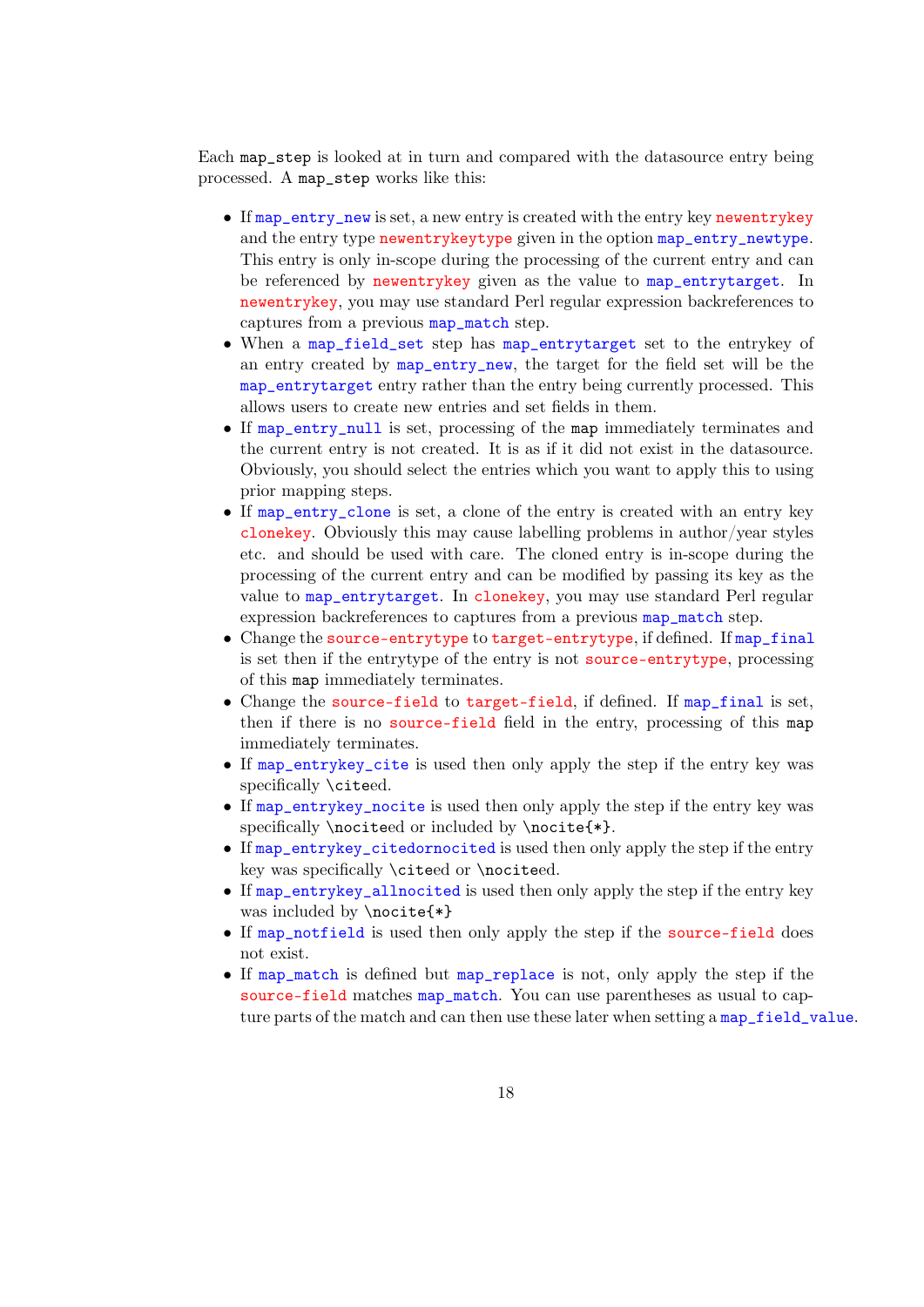- map\_matchi is the same as map\_match but case insensitive
- map\_notmatch is the same as map\_match but with the logic reversed.
- map\_notmatchi is the same as map\_notmatch but case insensitive.
- If map\_matches is defined, it should be a comma-separated list of literal strings which are replaced by corresponding locations in a comma-separated list provided in map\_replace. The lists must have the same number of elements or the step will be skipped.
- map\_matchesi is the same as map\_matches but case insensitive.
- Perform a Perl regular expression match and replace on the value of sourcefield if map\_match and map\_replace are defined. You may use (and almost certainly will want to use) parentheses for back-references in map\_replace. Do not quote the regular expressions in any special (i.e. non-Perly) way—it's not necessary.
- If map\_field\_set is defined, then its value is set-field which will be set to a value specified by further attributes. If  $map\_overwrite$  is false for this step and the field to set already exists then the map step is ignored. If  $map\_final$ is also set on this step, then processing of the parent map stops at this point. If map\_append is set, then the value to set is appended to the current value of set-field. map\_appendstrict appends only if the set-field is not empty. The value to set is specified by a mandatory one and only one of the following attributes:
	- $\circ$  map\_field\_value  $-$  The set-field is set to set-value
	- $\circ$  map\_null The field is ignored, as if it did not exist in the datasource
	- $\circ$  map\_origentrytype The set-field is set to the most recently mentioned source-entrytype name.
	- map\_origfield The set-field is set to the most recently mentioned source-field name
	- $\circ$  map\_origfieldval The set-field is set to the most recently mentioned source-field value

With BibTeX datasources, you can specify the pseudo-field 'entrykey' for sourcefield which is the citation key of the entry. Naturally, this 'field' cannot be changed (used as set-field, target-field or changed using map\_replace).

Note that for XML datasources like BibLaTeXML, the names of fields and entrytypes are matched in a case sensitive manner. For all other datasource types, entrytype and field name matching is case insensitive. Here are some examples:

<map>

```
<per_datasource>example1.bib</per_datasource>
<per_datasource>example2.bib</per_datasource>
<map_step map_field_set="KEYWORDS" map_field_value="keyw1, keyw2"/>
```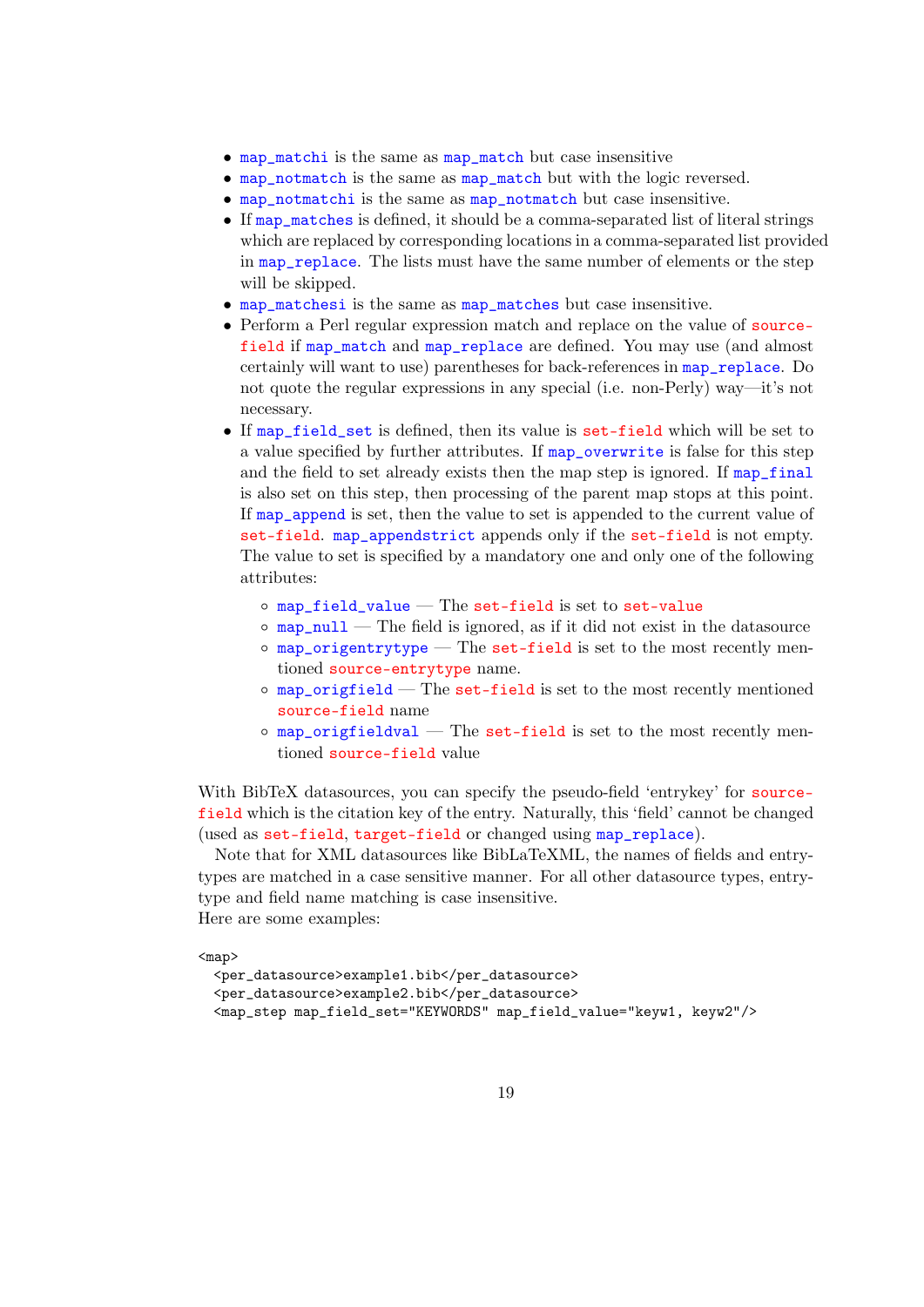```
<map_step map_field_source="ENTRYKEY"/>
  <map_step map_field_set="NOTE" map_origfieldval="1"/>
\langle/map\rangle
```
This would add a KEYWORDS field with value 'keyw1, keyw2' and set the NOTE field to citation key for the entry to all entries which are found in either the examples1.bib or examples2.bib files. This assumes that the Biblatex source contains \addresource{example1.bib} and \addresource{example2.bib}.

```
<map map_overwrite="0">
  <map_step map_field_source="TITLE"/>
  <map_step map_field_set="NOTE" map_origfieldval="1"/>
\langle/map\rangle
```
Copy the TITLE field to the NOTE field unless the NOTE field already exists.

```
<map map_overwrite="0">
 <map_step map_field_source="AUTHOR" />
 <map_step map_field_set="SORTNAME" map_origfieldval="1" map_final="1"/>
  <map_step map_field_source="SORTNAME" map_match="\A(.+?)\s+and.∗" map_replace="$1"/>
</map>
```
For any entry with an AUTHOR field, try to set SORTNAME to the same as AUTHOR. If this fails because SORTNAME already exists, stop, otherwise truncate SORTNAME to just the first name in the name list.

```
<map map_overwrite="0">
 <map_step map_type_source="CHAT" map_type_target="CUSTOMA" map_final="1"/>
  <map_step map_field_set="TYPE" map_origentrytype="1"/>
</map>
```
Any @CHAT entrytypes would become @CUSTOMA entrytypes and would automatically have a TYPE field set to 'CHAT' unless the TYPE field already exists in the entry (because map\_overwrite is false). This mapping applies only to entries of type @CHAT since the first step has map\_final set and so if the map\_type\_source does not match the entry, processing of this map immediately terminates.

```
<map>
 <per_datasource>examples.bib</per_datasource>
 <per_type>ARTICLE</per_type>
 <per_type>BOOK</per_type>
 <map_step map_field_set="ABSTRACT" map_null="1"/>
 <map_step map_field_set="NOTE" map_field_value="Auto-created this field"/>
</map>
```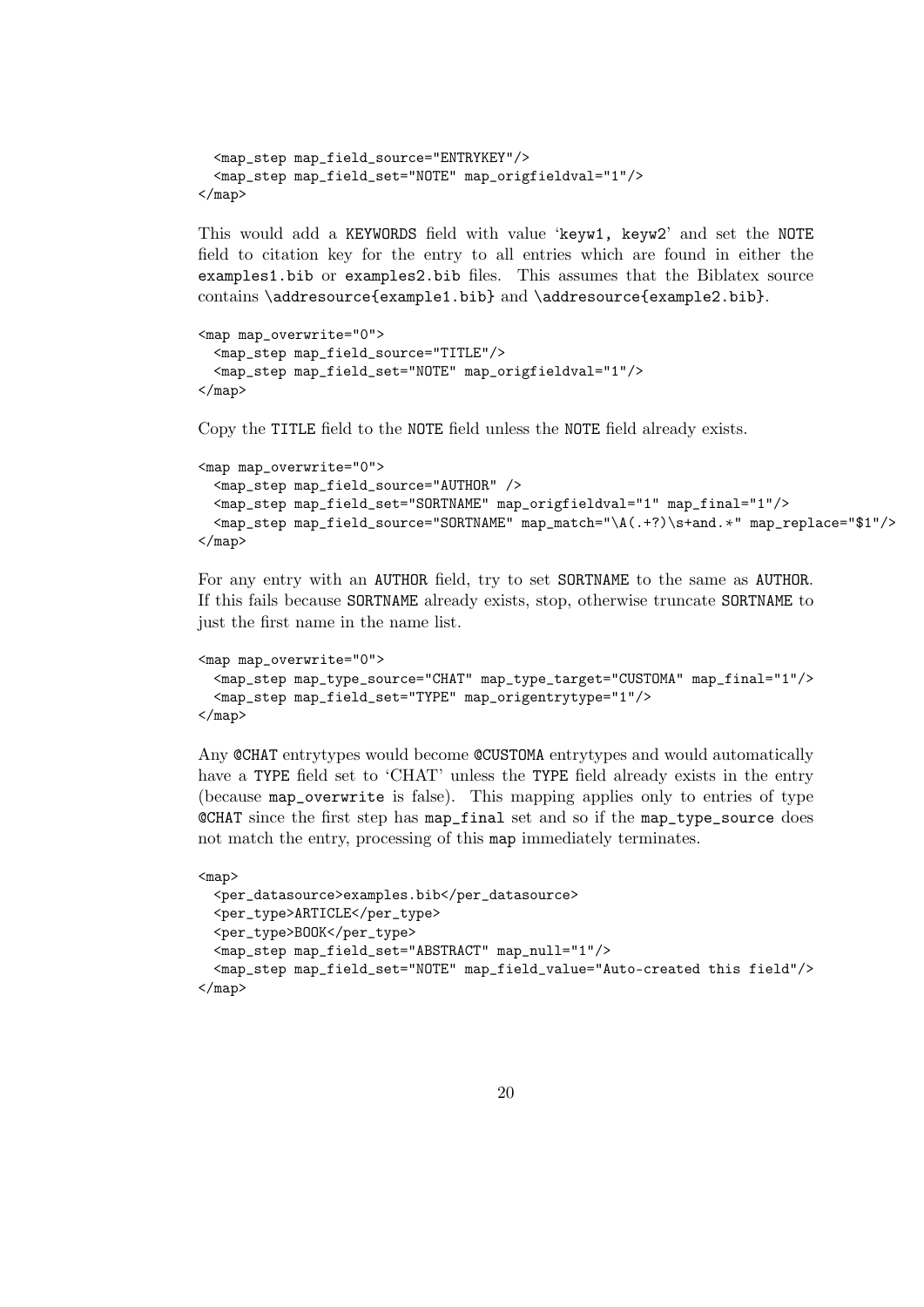Any entries of entrytype ARTICLE or BOOK from the 'examples.bib' datasource would have their ABSTRACT fields removed and a NOTE field added with value 'Auto-created this field'.

```
<map>
  <map_step map_field_set="ABSTRACT" map_null="1"/>
 <map_step map_field_source="CONDUCTOR" map_field_target="NAMEA"/>
 <map_step map_field_source="GPS" map_field_target="USERA"/>
\langlemap>
```
This removes ABSTRACT fields from any entry, changes CONDUCTOR fields to NAMEA fields and changes GPS fields to USERA fields

```
<sub>map</sub></sub>
  <map_step map_field_source="PUBMEDID"
              map_field_target="EPRINT"
              map_final="1"/>
 <map_step map_field_set="EPRINTTYPE" map_origfield="1"/>
 <map_step map_field_set="USERD"
              map_field_value="Some string of things"/>
```

```
\langle map>
```
Applies only to entries with PUBMED fields and maps PUBMEDID fields to EPRINT fields, sets the EPRINTTYPE field to 'PUBMEDID' and also sets the USERD field to the string 'Some string of things'.

```
<map>
 <map_step map_field_source="SERIES"
             map_match="\A\d∗(.+)"
             map_replace="\L$1"/>
```
 $\langle$ map>

Here, the contents of the SERIES field have leading numbers stripped and the remainder of the contents lowercased.

```
<sub>map</sub></sub>
  <map_step map_field_source="TITLE"
              map_match="Collected\s+Works.+Freud"
              map_final="1"/>
 <map_step map_field_set="KEYWORDS" map_field_value="freud"/>
</map>
```
Here, if for an entry, the TITLE field matches a particular regular expression, we set a special keyword so we can, for example, make a references section just for certain items.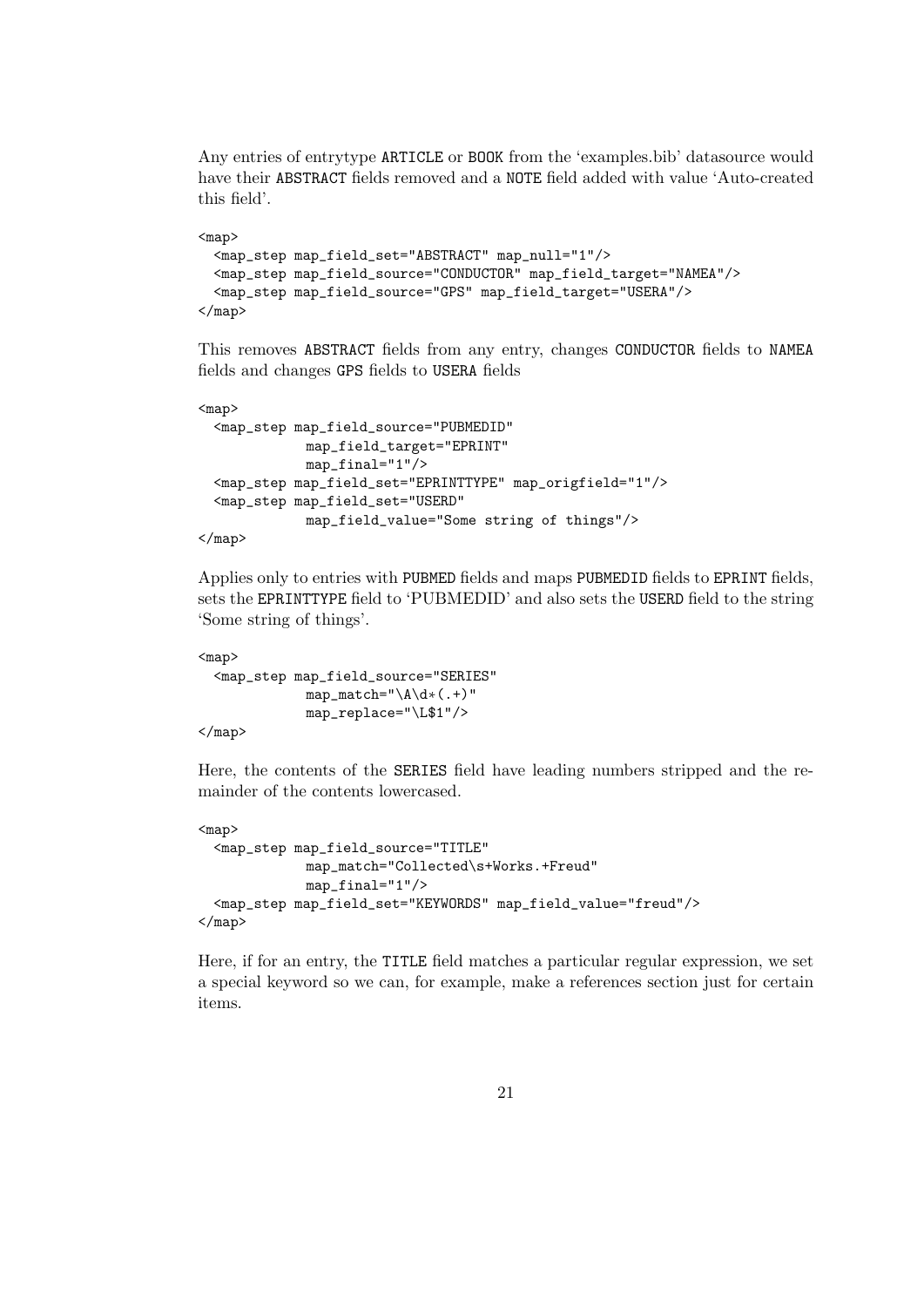```
<sub>map</sub></sub>
  <map_step map_field_source="LISTA" map_match="regexp" map_final="1"/>
  <map_step map_field_set="LISTA" map_null="1"/>
\langlemap>
```
If an entry has a LISTA field which matches regular expression 'regexp', then it is removed.

```
<sub>map</sub></sub>
  <map_step map_field_source="AUTHOR"
             map_match="Smith, Bill" map_replace="Smith, William"/>
  <map_step map_field_source="AUTHOR"
            map_match="Jones, Baz" map_replace="Jones, Barry"/>
\langle/map\rangle
```
Here, we use multiple match/replace for the same field to regularise some inconstant name variants. Bear in mind that match/replace processing within a map element is sequential and the changes from a previous match/replace are already committed.

```
<map map_overwrite="1">
 <map_step map_field_source="AUTHOR" map_match="Doe," map_final="1"/>
 <map_step map_field_set="SHORTAUTHOR" map_origfieldval="1"/>
 <map_step map_field_set="SORTNAME" map_origfieldval="1"/>
 <map_step map_field_source="SHORTAUTHOR"
             map_match="Doe,\s*J(?:\.|ohn)(?:[-]*)(?:P\.|Paul)*"
             map_replace="Doe, John Paul"/>
 <map_step map_field_source="SORTNAME"
             map_match="Doe,\s*J(?:\ldots | \text{ohn})(?:[-]*)(??:P\ldots | \text{Paul})*"
             map_replace="Doe, John Paul"/>
```
</map>

Only applies to entries with an AUTHOR field matching 'Doe,'. First the AUTHOR field is copied to both the SHORTAUTHOR and SORTNAME fields, overwriting them if they already exist. Then, these two new fields are modified to canonicalise a particular name, which presumably has some variants in the datasource.

```
<map>
 <map_step map_field_source="TITLE" map_match="A Title" map_final="1"/>
  <map_step map_entry_null="1"/>
\langlemap>
```
Any entry with a TITLE field matching 'A Title' will be completely ignored.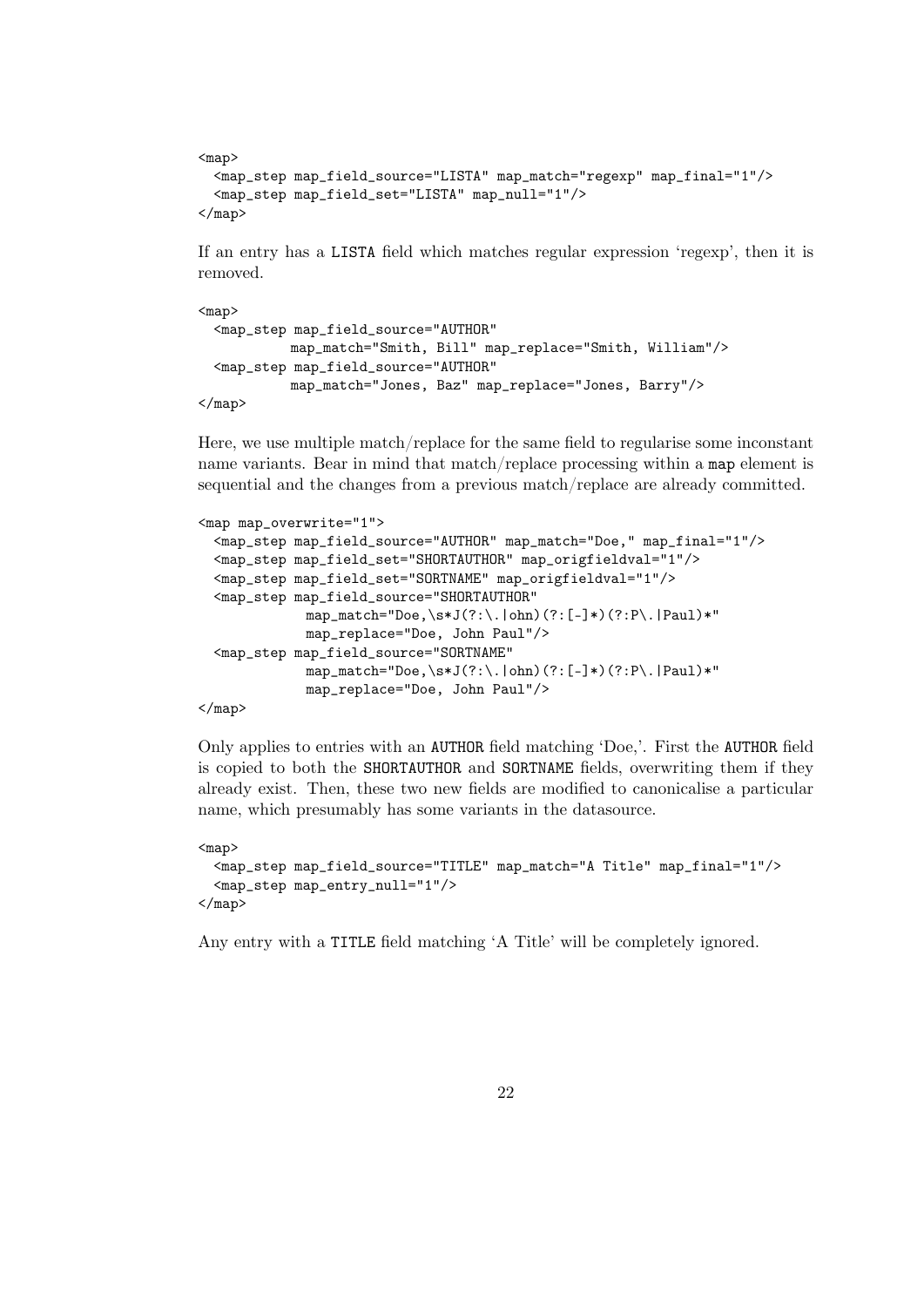#### <span id="page-22-0"></span>**Other datasource types**

For datasources other than BIBT<sub>F</sub>X, (e.g. biblatexml), the source entrytypes and fields are usually very differently modelled and named.

```
<maps datatype="bibtex" level="user">
 <map map_overwrite="1" map_foreach="author,editor,translator">
   <map_step map_field_source="$MAPLOOP" map_match="Smith" map_replace="Jones"/>
 \langlemap>
</maps>
```
In this example, a loop is used to apply a regular expression replacement to several fields.

```
<maps datatype="bibtex" level="user">
 <map>
    <map_step map_field_source="NOTE" map_matchesi="test1,test2,Test3" map_replace="1,3,2"/>
  </map>
</maps>
```
Here, the NOTE field content 'test1' will be replaced with '1', 'test2' will be replaced with '3' and 'test3' will be replaced with '2'. This sort of map is useful for sorting fields which have a defined order for some application but where the order is neither alphabetical or numeric, for example, courts in legal references. A map could create a new field with a defined alpha or numeric sort order which a custom sorting template then uses to sort in the order required.

#### **3.1.3. The inheritance option**

The inheritance option defines the inheritance rules for data inheritance between entries using, for example, BibTeX's CROSSREF field. The default setup for this is defined by Biblatex and is passed in the .bcf file. Defining inheritance rules in the Biber configuration file is rarely something you would want to do with one notably exceptional case being when using Biber in tool mode where you might want to 'materialise' special inheritance rules (see section [3.13\)](#page-42-0). Here we define the format of the config file inheritance section, should you need to understand or modify it. Items in red are not literal, they are descriptive meta-values which are explained in the accompanying text. Items in blue are optional within their parent section or element.

```
<inheritance>
 <defaults inherit_all="true|false" override_target="true|false">
   <type_pair source="source" target="target"
               inherit_all="true|false"
               override_target="true|false"/>
```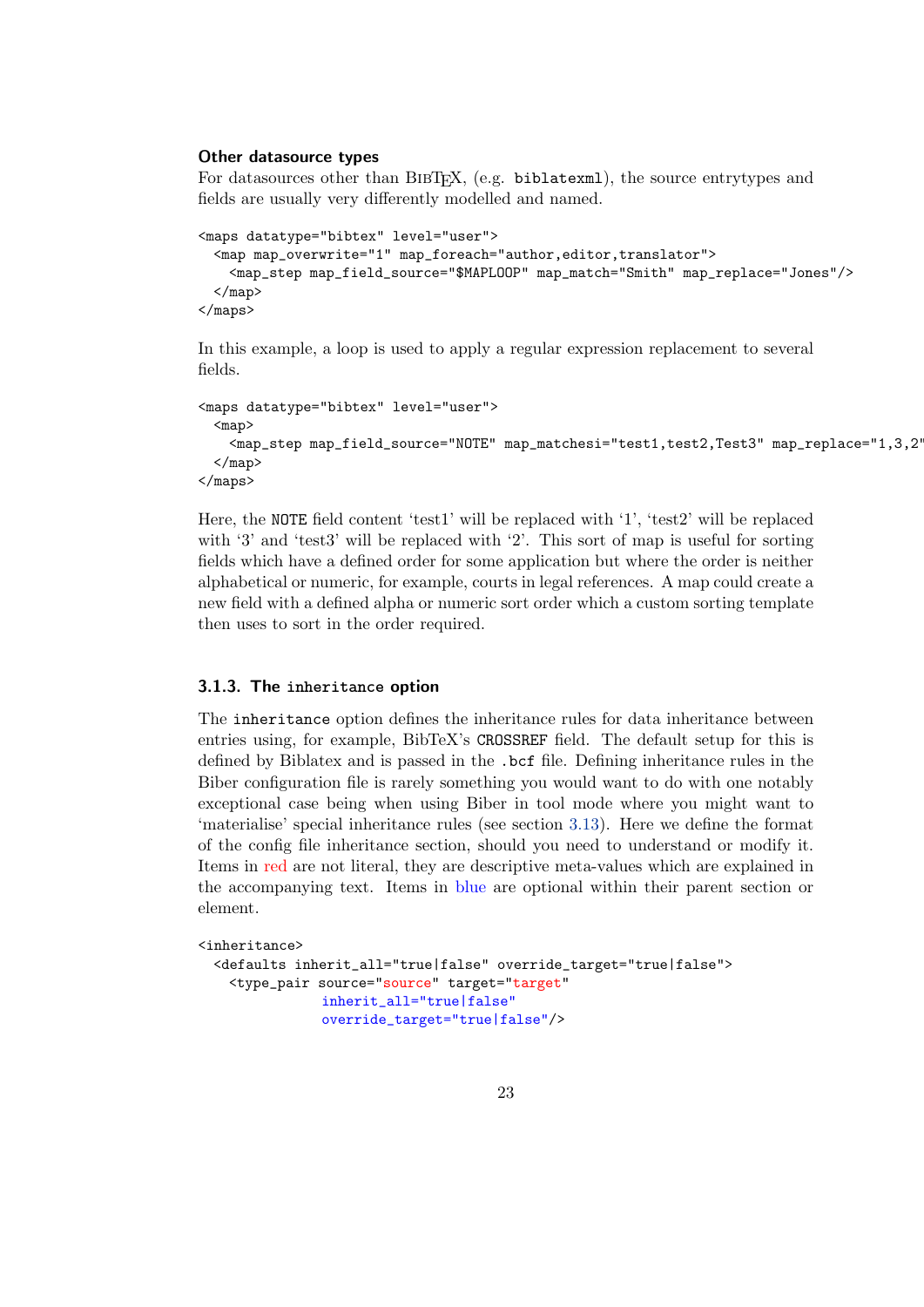```
\ddot{\ddot{\cdot}}</defaults>
  <inherit>
    <type_pair source="source" target="target"/>
                  \ddot{\phantom{a}}<field source="source"
            target="target"
             skip="true|false"
             override_target="true|false"/>
                               ⋮
  </inherit>
                                \vdots</inheritance>
```
- The defaults section specifies the default inheritance rules which are not otherwise covered by a specific inherit rule. inherit\_all specifies that by default a target inherits all fields from a source. override\_target specifies that by default an existing target field will be overwritten by a source field it already exists in the target. A type\_pair element specifies the defaults for a particular source and target entrytype combination. source or target can take the value '\*' which is a wildcard representing all possible entrytypes.
- An inherit element specifies how one or more source fields are inherited by one more source/target pairs which are specified in one or more type\_pair elements within the same inherit element. override\_target can be specified on a per-field basis as can the skip attribute which indicates that a particular field is not to be inherited by the target.

Here is an example:

```
<inheritance>
 <defaults inherit_all="true" override_target="false">
 </defaults>
 <inherit>
   <type_pair source="mvbook" target="inbook"/>
   <type_pair source="mvbook" target="bookinbook"/>
   <type_pair source="mvbook" target="suppbook"/>
   <type_pair source="book" target="inbook"/>
   <type_pair source="book" target="bookinbook"/>
   <type_pair source="book" target="suppbook"/>
   <field source="author" target="author"/>
   <field source="author" target="bookauthor"/>
 </inherit>
 <inherit>
   <type_pair source="*" target="inbook"/>
   <type_pair source="*" target="incollection"/>
```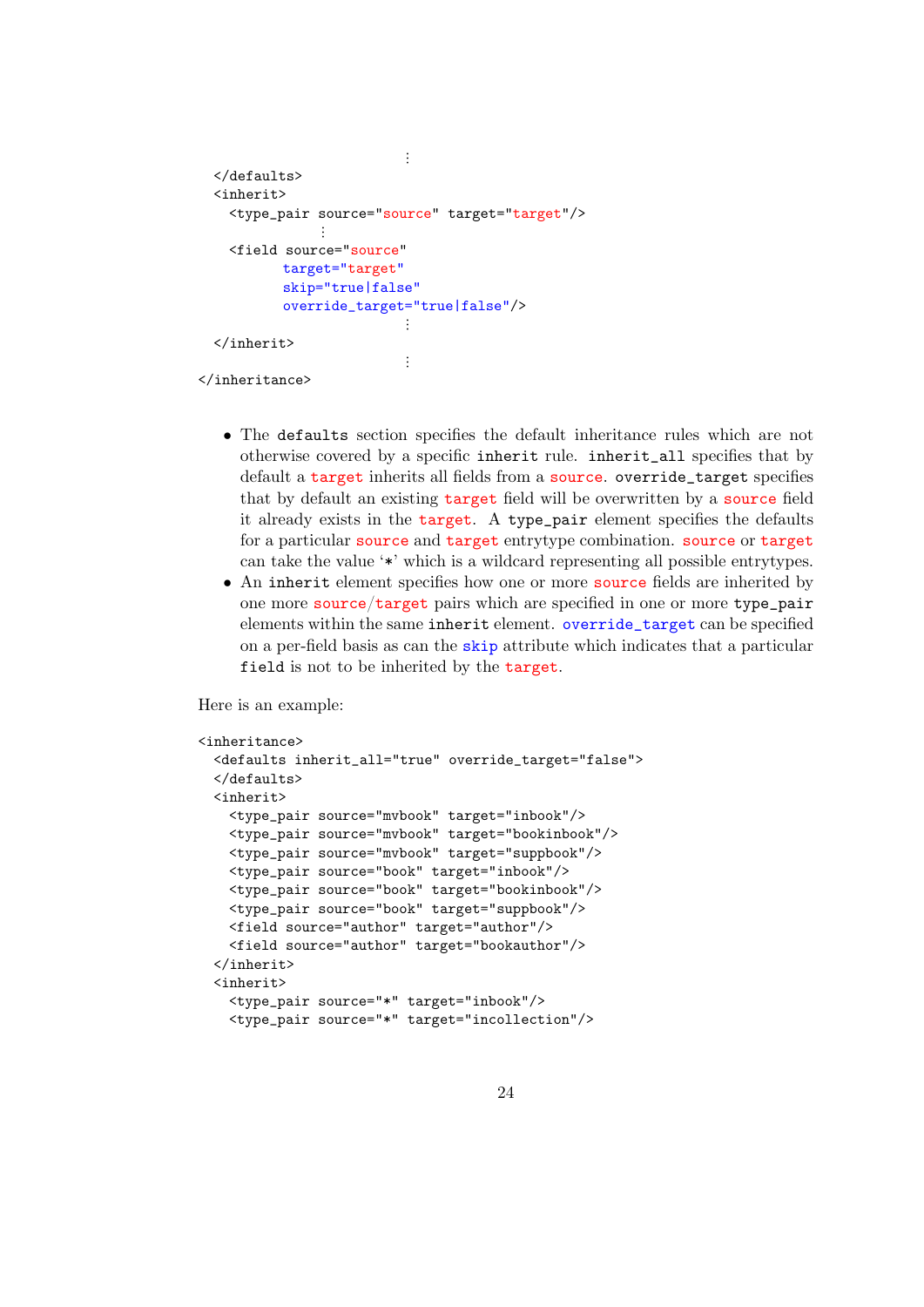```
<field source="*" skip="true"/>
 </inherit>
</inheritance>
```
Here we can see that the default is to inherit all fields from the source and not to override existing target fields if they already exist. Then we see that for some combinations of sources and targets, the AUTHOR field is inherited from the source and also the AUTHOR field in the source is inherited as the BOOKAUTHOR field in the target.

The second inherit element says that INBOOK and INCOLLECTION entries never inherit the INTRODUCTION field from any source.

In general, it is probably best to copy the default Biblatex inheritance rules and modify them to your needs. See section [3.13.](#page-42-0)

#### **3.1.4. The noinit option**

The value of the noinit option can only be set in the config file and not on the command line. This is because the values are Perl regular expressions and would need special quoting to set on the command line. This can get a bit tricky on some OSes (like Windows) so it's safer to set them in the config file. noinit allows you to ignore parts of a name when generating initials. This is done using Perl regular expressions which specify what to ignore. You can specific multiple regular expressions and they will be removed from the name before it is passed to the initials generating system.

For example, this option can be used to ignore diacritic marks and prefices in names which should not be considered when sorting. Given (the default):

```
<noinit>
  <!-- strip lowercase prefices like 'al-' when generating initials -->
  \check{\phi} value="\b\p{Ll}{2}\p{Pd}(?=\S)"/>
  <!-- strip diacritics when generating initials -->
  \check{\mathrm{value}} = "[\x{2bf}\x{2018}]"/>
</noinit>
```
and the BIBT<sub>E</sub>X datasource entry:

```
AUTHOR = \{\{al-Hasan\}, \ldots A1\overline{\iota}\},
```
the initials for the last name will be 'H' and not 'a-H'. The initial for the first name will be 'A' as the diacritic is also ignored. This is tricky in general as you cannot often determine the difference between a name with a prefix and a hyphenated name with only, say, two chars in the first part such as 'Ho-Pun'. You can adjust this option for your individual cases. By default, only lowercased prefices are looked for so as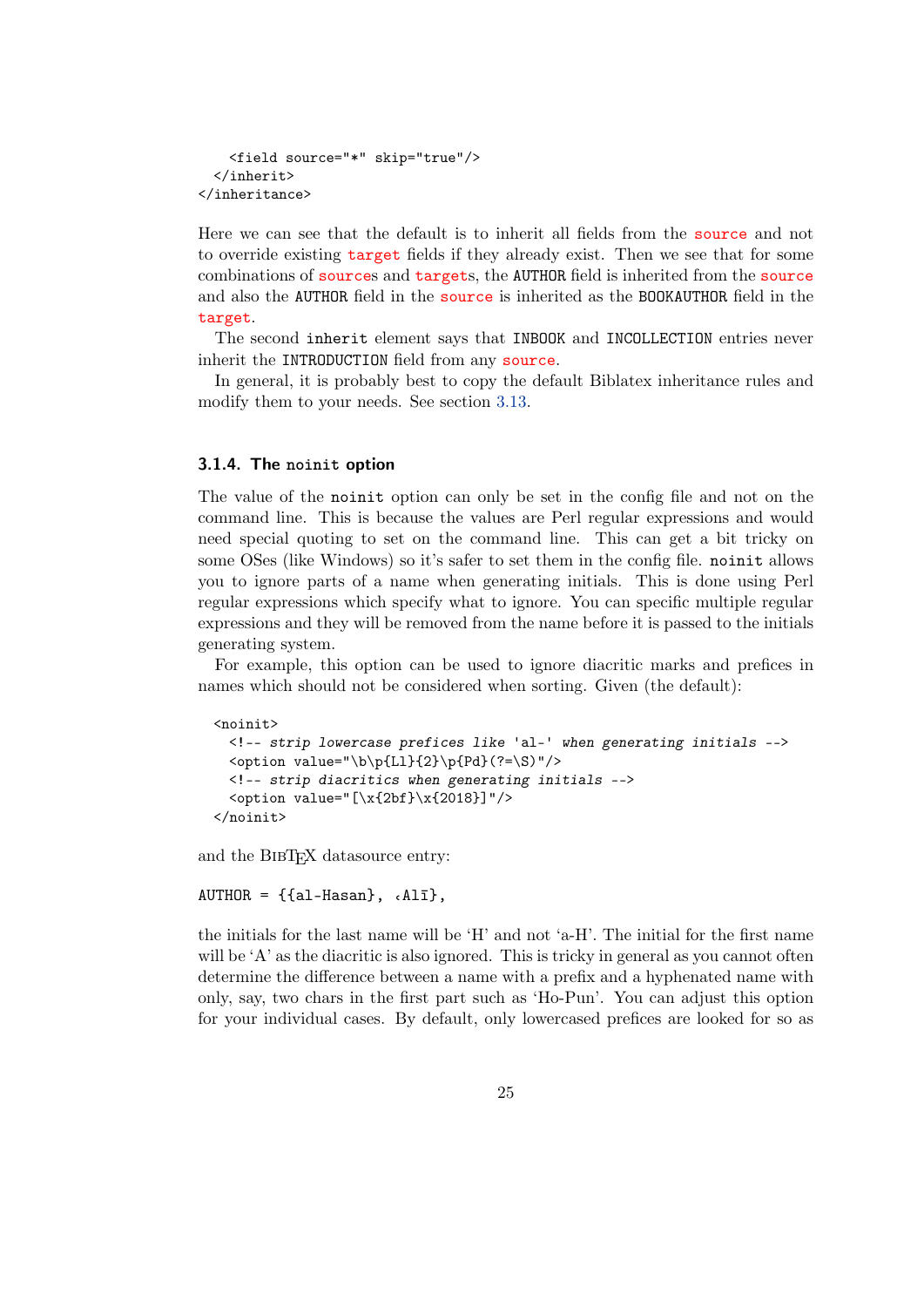to avoid breaking things like 'Ho-Pun' where you want the initials to be 'H.-P.', for example. See the Perl regular expression manual page for details of the regular  $expression$  syntax $^{10}$ .

#### **3.1.5. The nolabel option**

The value of the nolabel option can only be set in the config file and not on the command line. This is because the values are Perl regular expressions and would need special quoting to set on the command line. This can get a bit tricky on some OSes (like Windows) so it's safer to set them in the config file. nolabel allows you to ignore elements of a field when generating labels. This is done using Perl regular expressions which specify what to ignore. You can specific multiple regular expressions and they will be removed from a field before it is passed to the label generating system.

For example, this option can be used to ignore control, punctuation, symbol and separator characters when generation labels. Given (the default):

```
<nolabel>
  <!-- strip punctuation, symbols, separator and control characters-->
  \check{\phi} value="[\p{P}\p{S}\p{C}]+"/>
</nolabel>
```
and the BIBTEX datasource entry with default label generation definition (see Biblatex documentation for \DeclareLabelalphaTemplate):

#### AUTHOR = {O'Toole, Alexander},

Then the label for the name will be «OTo07» as the apostrophe is ignored by the label generation routine. See the Perl regular expression manual page for details of the regular expression syntax $11$ .

#### **3.1.6. The nolabelwidthcount option**

The value of the nolabelwidthcount option can only be set in the config file and not on the command line. This is because the values are Perl regular expressions and would need special quoting to set on the command line. This can get a bit tricky on some OSes (like Windows) so it's safer to set them in the config file. nolabelwidthcount allows you to ignore elements of a field when generating fixedwidth substrings of labels. This is done using Perl regular expressions which specify what to ignore. You can specific multiple regular expressions and they will be removed from a field before it is passed to the label generating system.

<sup>10</sup><http://perldoc.perl.org/perlre.html>

<sup>11</sup><http://perldoc.perl.org/perlre.html>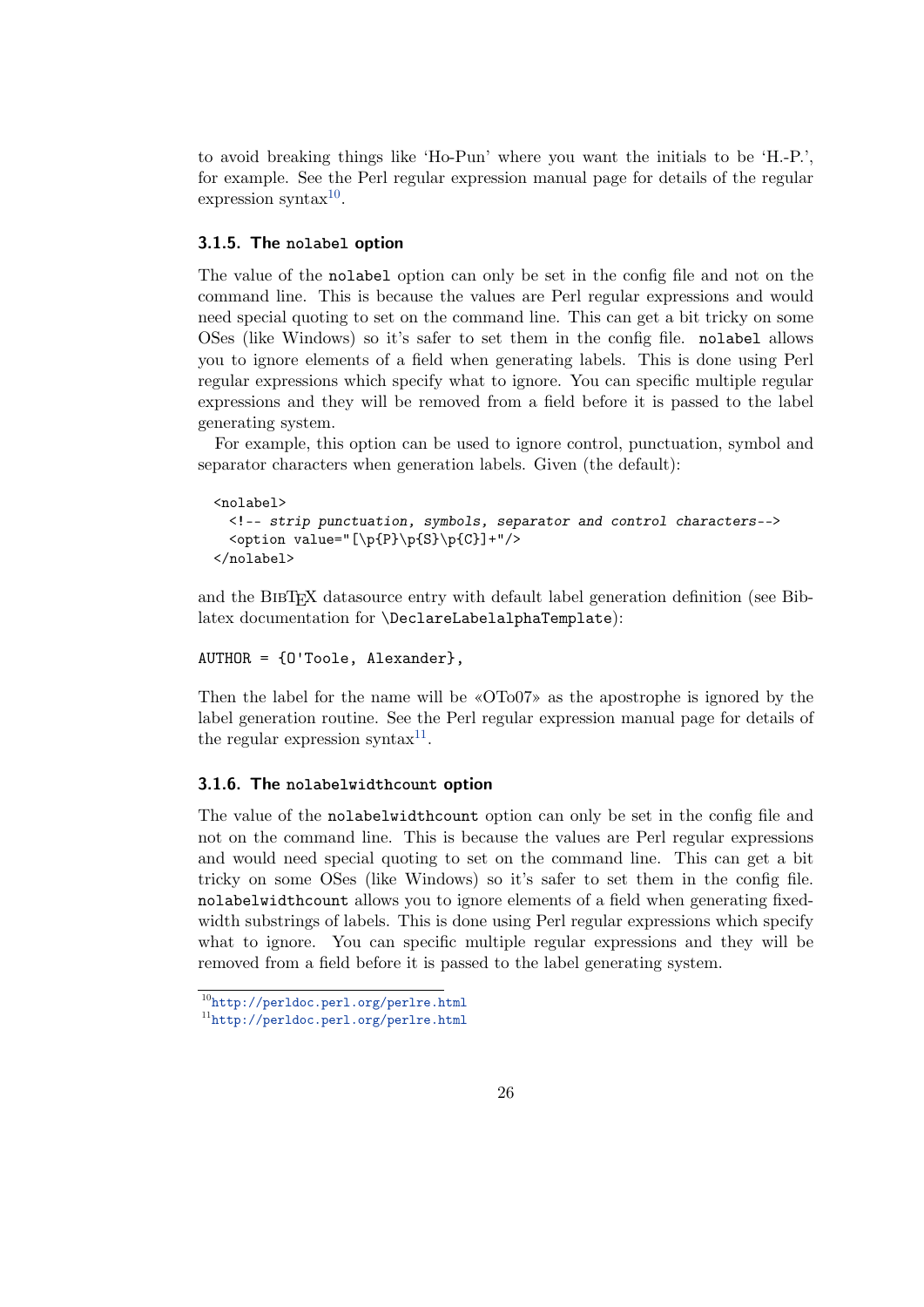<span id="page-26-0"></span>For example, this option can be used to ignore punctuation characters when generating substrings for labels. Note that in this example we reset nolabel because by default this removes punctuation characters. Given:

```
<nolabel>
 <option value=""/>
</nolabel>
<nolabelwidthcount>
  <option value="\p{P}+"/>
</nolabelwidthcount>
```
and the BIBTEX datasource entry with default label generation definition (see Biblatex documentation for \DeclareLabelalphaTemplate):

```
AUTHOR = {O'Toole, Alexander},
```
Then the label for the name will be «O'To07» as the apostrophe is ignored by the substring generation routine. See the Perl regular expression manual page for details of the regular expression syntax $^{12}$ .

#### **3.1.7. The sorting option**

The sorting option defines the sorting rules for the bibliography lists. Biblatex allows multiple sorting specifications referenced by name as it can print bibliography information as many times as the user wishes with different filtering and sorting. This is normally handled by macros in Biblatex which write the XML sorting specification(s) to the .bcf file for Biber to read but there may be occasions (usually when using Biber in 'tool' mode (see sectio[n3.13\)](#page-42-0) when you need to specify the global sorting specification directly in a Biber config file. This section documents the XML format of the sorting specification. Items in red are not literal, they are descriptive meta-values which are explained in the accompanying text. Items in blue are optional within their parent section or element. See also the nosort option in section [3.1.8.](#page-30-0)

```
<sortingtemplate name="schemename">
 <presort type=type>string</presort>
 <sortexclusion type=type>
     <exclusion>field</exclusion>
                ⋮
 </sortexclusion>
 <sort order="n"
       final=1
```
<sup>12</sup><http://perldoc.perl.org/perlre.html>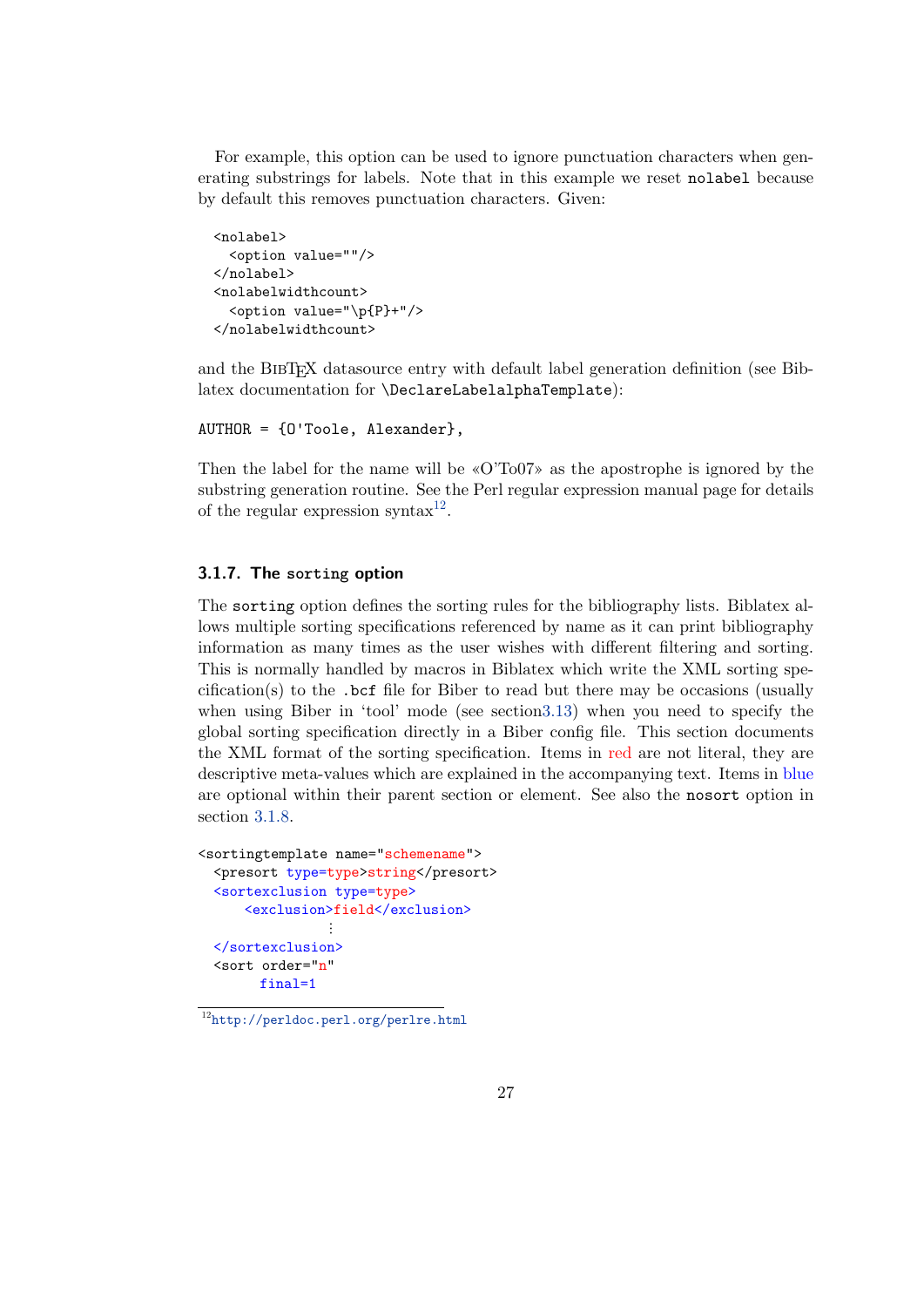```
sort_direction="ascending|descending"
      sort_case="1|0"
      sort_upper="1|0">
  <sortitem order="m"
            substring_side="left|right"
            substring_width="int"
            pad_side="left|right"
            pad_width="int"
            pad_char="string">field|literal|citeorder</sortitem>
            ⋮
</sort>
  \ddot{\cdot}
```

```
</sortingtemplate>
```
Sorting in Biber is a sophisticated procedure of building up a sorting object for an entry based on a sorting scheme template, the general form of which is shown above. The sorting routine first traverses every entry in the bibliography list and generates a sorting object based on the sorting scheme. When this is done, it sorts the entries according to the sorting objects it has generated for each entry.

A sorting specification must be named with the schemename attribute. In 'tool' mode, this must be set to tool. Otherwise, it is a name referenced by a Biblatex refcontext sorting option. A sorting specification is comprised of a number of sort elements. Sorting is essentially a process of comparing whatever information is in the nth sort element collected for every entry (otherwise known as 'multi-field' sorting). Within a sort element, there can be any number of sortitem elements which describe what information to look for in the entry in order to construct this part of the sorting object; either a field, a literal string or the special 'citeorder' pseudo-field.

When generating the sorting information for an entry, within each sort element, the first sortitem to return a non-empty value for the bibliography entry is used and the rest of the sortitems in the sort are skipped. A sortitem essentially looks for a piece of information in the entry and adds this to the sorting object. If it is looking for a field, then the field must exist in the entry. If it does not, the sortitem is skipped. If the field does exist, it is added to the sorting object for the entry after being modified by the attributes of the sortitem.

Once a sortitem has returned the contents of a field, you can use the substring side (default 'left' if any other substring attributes are set) and substring width (default '4' if any other substring attributes are set) attributes to truncate the contents of the field by reducing it to a substring taken from the left or right side of the string and of a number of (UTF-8) characters of your choice. You can also pad the field with repeated arbitrary characters on either side using the pad\_side (default 'left' if any other pad attributes are set), pad\_width (default '4' if any other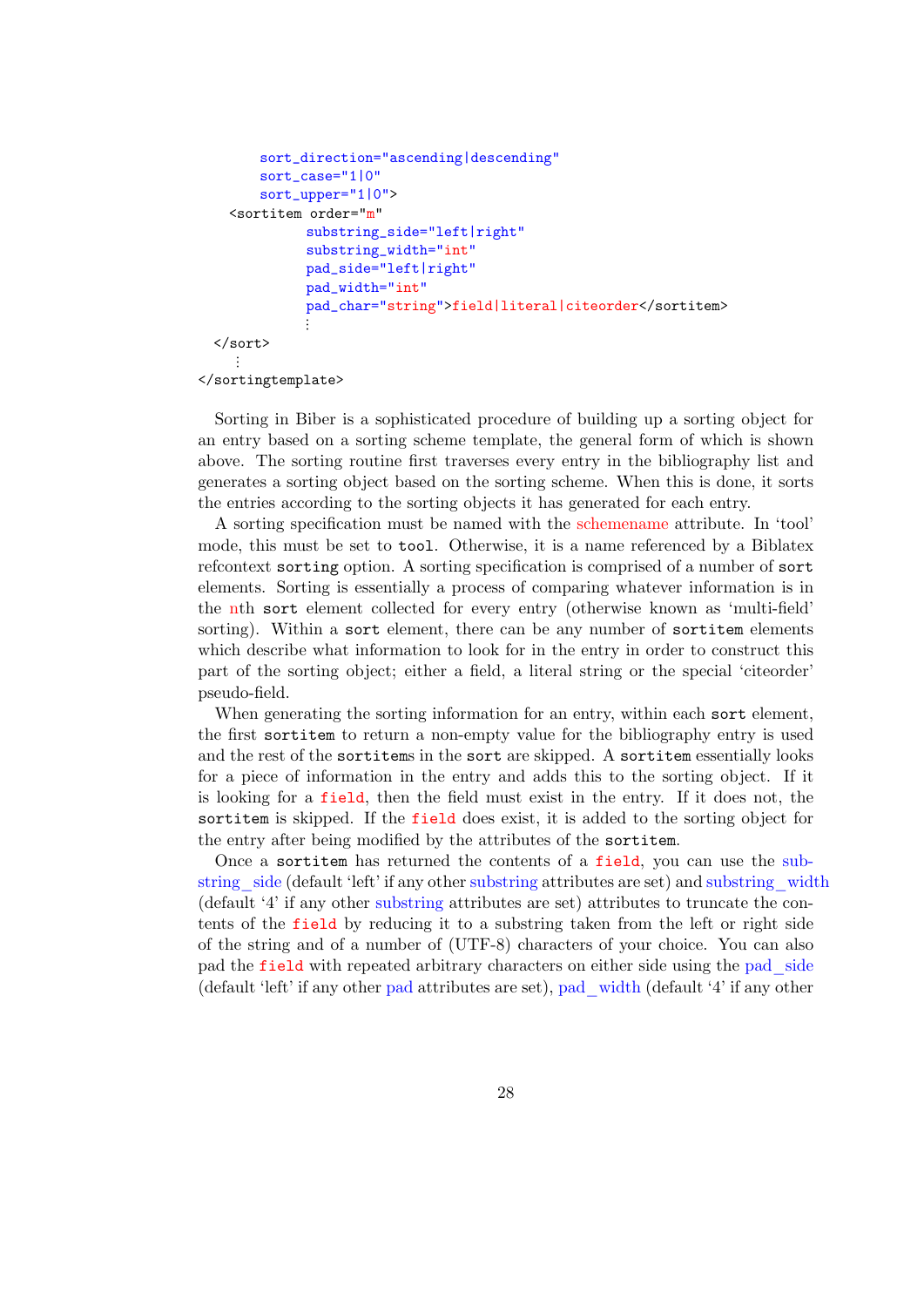pad attributes are set) and pad\_char (default '0'—the digit zero if any other pad attributes are set) attributes.

A sortitem which is neither a known bibliography sorting field nor the special 'citeorder' string is treated as a literal string to add to the sorting object. Naturally, such a sortitem always 'finds' something to add to the sorting object and so it should never have any other sortitems after it within the sort section as they will never be considered. The 'citeorder' sortitem value has a special meaning. It requests a sort based on the lexical order of the actual citations. For entries cited in Biblatex within the same citation command like:

```
\cite{one,two}
```
there is a distinction between the lexical order and the semantic order. Here 'one' and 'two' have the same semantic order but a unique lexical order. The semantic order only matters if you specify further sorting to disambiguate entries with the same semantic order. For example, this is the definition of the Biblatex none sorting scheme:

```
<sortingtemplate>
 <presort>mm</presort>
  <sort order="1">
    <sortitem order="1">citeorder</sortitem>
  \langle/sort\rangle</sortingtemplate>
```
This sorts the bibliography purely lexically by the order of the keys in the citation commands. In the example above, it sorts entry 'one' before 'two'. However, suppose that you consider 'one' and 'two' to have the same order (semantic order) since they are cited at the same time and want to further sort these by year. Suppose 'two' has an earlier YEAR than 'one':

```
<sortingtemplate>
  <presort>mm</presort>
  <sort order="1">
    <sortitem order="1">citeorder</sortitem>
  \langle/sort\rangle<sort order="2">
    <sortitem order="1">year</sortitem>
  \langle/sort\rangle</sortingtemplate>
```
This sorts 'two' before 'one', even though lexically, 'one' would sort before 'two'. This is possible because the semantic order can be disambiguated by the further sorting on year. With the standard Biblatex none sorting scheme, the lexical order and semantic order are identical because there is nothing further to disambiguate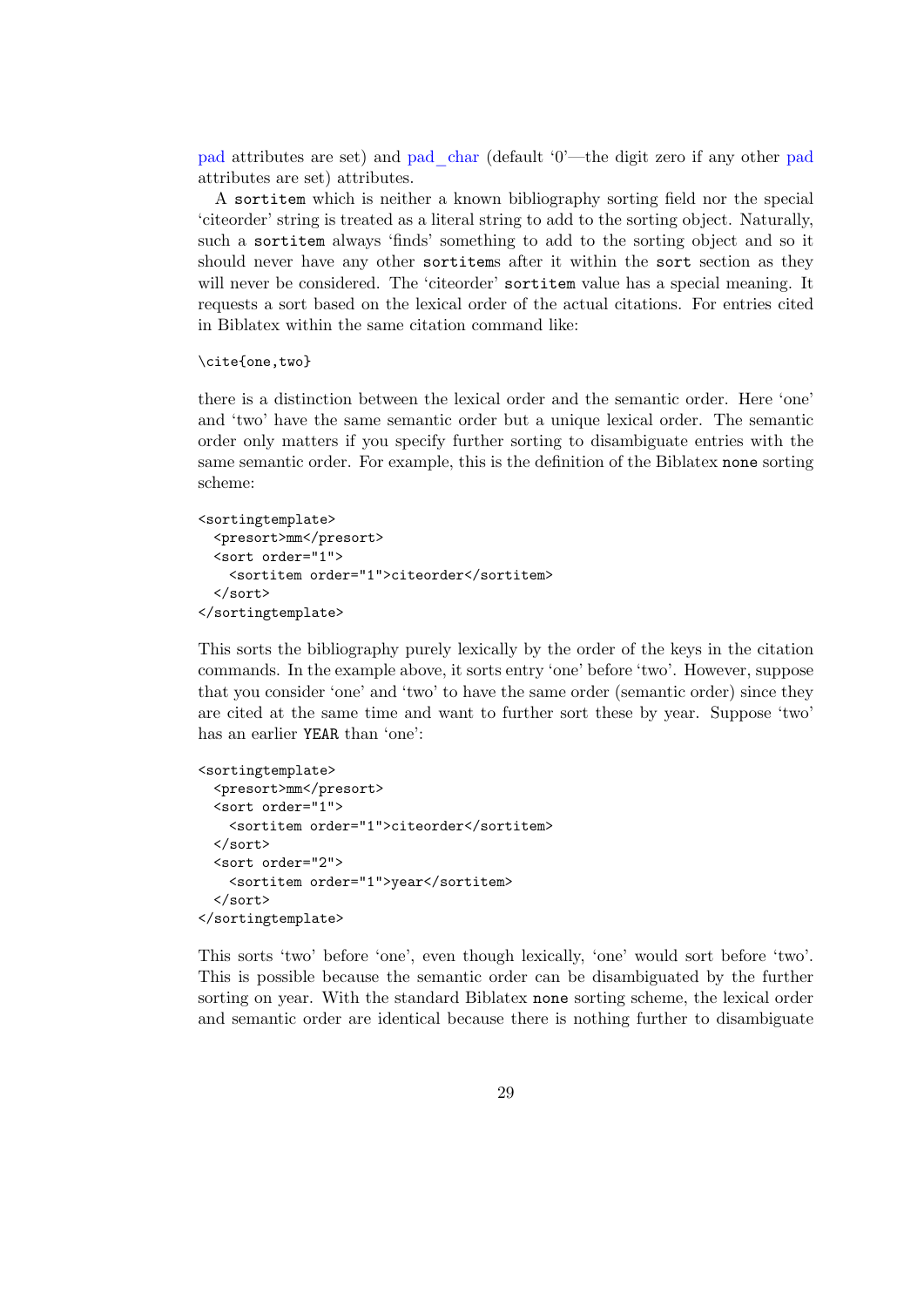them. This means that you can use 'citeorder' just like any other sortitem value, choosing how to further sort entries cited at the same time (in the same citation command).

Both sort and sortitem elements have a mandatory order attribute which should start at '1' and increase for each further element. Order numbers for sortitem elements within a sort element always begin with '1' and don't increase between sort elements.

Once a sortitem element has added something to the sorting object (or all sortitem elements within a sort have been processed, regardless of whether anything was added to the sort object for the entry), some attributes are applied to the information added and the next sort element is processed. These attributes on the sort element further determine how any sorting specification added by the sortitem elements will be used in the sorting.

If the sort element has the final attribute set to '1', then if any sortitem within the sort returned a non-empty string to add to the sorting object, the construction of the sorting object for the entry ceases at this point and no more sort elements are processed. This is used typically to make sure that master sorting keys such as those specified with the SORTKEY field, if found, are the only thing used to construct the sorting object. The sort element may further specify that the information at order 'n' should be sorted in ascending order or descending order (default 'ascending'), whether case should be considered when sorting (default depends on the Biber sortcase option which defaults to true) and whether uppercase characters should be sorted before lower (default depends on the Biber 'sortupper' option which defaults to true).

Finally, there are two special sorting section elements to consider. The presort element is mandatory and specifies a literal string to add to the very beginning of all sorting objects for all entries. This is useful when combined with the fact that you may specify an optional type attribute which specifies a particular entry type for the presort string specified. Using this mechanism, you can sort, for example, all ARTICLE entries before all BOOK entries and then all other types of entry:

```
<sortingtemplate>
 <presort type="article">aa</presort>
 <presort type="book">bb</presort>
  <presort>mm</presort>
     ⋮
</sortingtemplate>
```
This makes it easy to divide a bibliography by type of entry.

The optional sortexclusion element allows you to exclude fields from consideration by sortitem on a per-type basis. For example, if you wanted to ignore the YEAR field of any REPORT entry types because they are not reliably populated with data representing a year, you could do: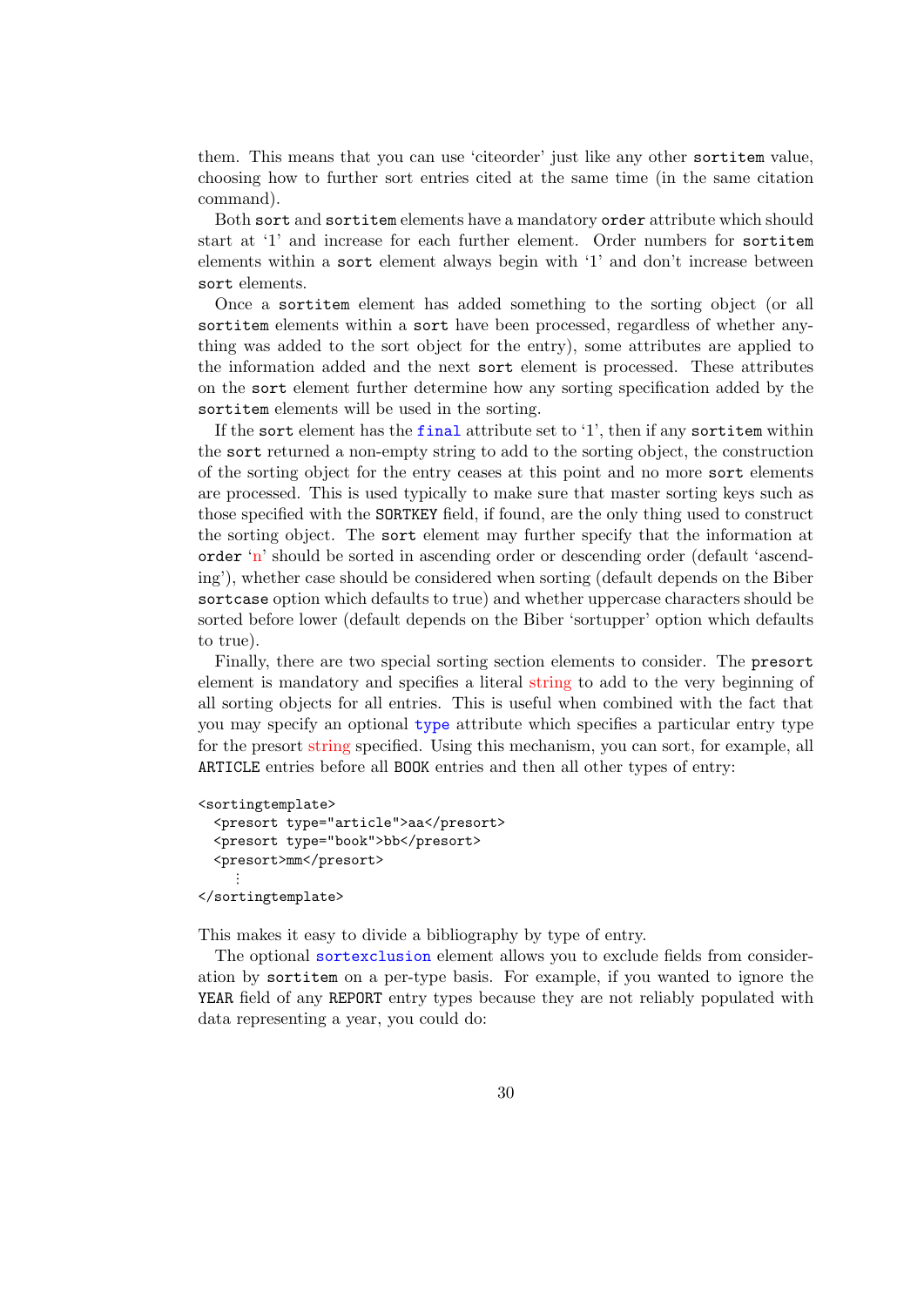```
<sortingtemplate>
      ⋮
  <sortexclusion type="report">year</sortexclusion>
     \ddot{\phantom{a}}</sortingtemplate>
```
It is much easier to see how intuitive this all is if you look at a standard sorting scheme definition. Below is the default Biblatex sorting scheme which appears in the .bcf when you run Biblatex with no sorting option. This is fully documented and described in the Biblatex manual along with the LaTeX macros which generate this XML in the .bcf:

```
<sortingtemplate>
 <presort>mm</presort>
 <sort order="1">
   <sortitem order="1">presort</sortitem>
 </sort>
 <sort order="2" final="1">
   <sortitem order="1">sortkey</sortitem>
 </sort>
  <sort order="3">
   <sortitem order="1">sortname</sortitem>
   <sortitem order="2">author</sortitem>
   <sortitem order="3">editor</sortitem>
   <sortitem order="4">translator</sortitem>
   <sortitem order="5">sorttitle</sortitem>
   <sortitem order="6">title</sortitem>
 </sort>
  <sort order="4">
   <sortitem order="1">sortyear</sortitem>
   <sortitem order="2">year</sortitem>
 </sort>
 <sort order="5">
   <sortitem order="1">sorttitle</sortitem>
   <sortitem order="2">title</sortitem>
 </sort>
 <sort order="6">
   <sortitem order="1" pad_side="left" pad_width="4" pad_char="0">volume</sortitem>
   <sortitem order="2">0000</sortitem>
  </sort>
</sortingtemplate>
```
## **3.1.8. The nosort option**

The value of the nosort option can only be set in the config file and not on the command line. This is because the values are Perl regular expressions and would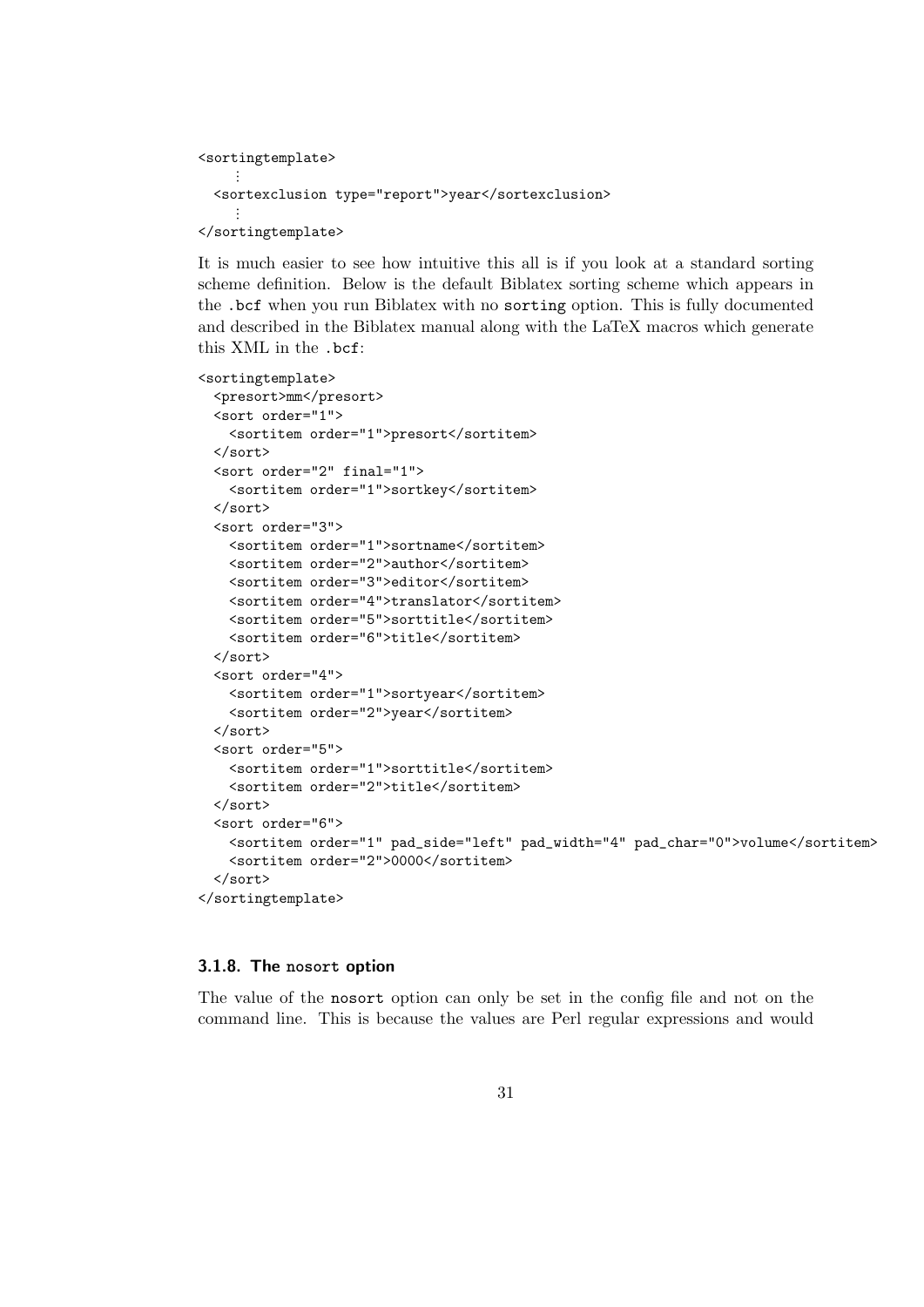<span id="page-31-0"></span>

| Set       | Fields                        |
|-----------|-------------------------------|
| setnames  | author                        |
|           | afterword                     |
|           | annotator                     |
|           | bookauthor                    |
|           | commentator                   |
|           | editor                        |
|           | $_{\rm editora}$              |
|           | editorb                       |
|           | editorc                       |
|           | foreword                      |
|           | holder                        |
|           | introduction                  |
|           | namea                         |
|           | $\mathop{\rm nameb}\nolimits$ |
|           | namec                         |
|           | short author                  |
|           | shorteditor                   |
|           | translator                    |
| settitles | booktitle                     |
|           | $\rm event title$             |
|           | issuetitle                    |
|           | journaltitle                  |
|           | maintitle                     |
|           | origtitle                     |
|           | $_{\rm title}$                |

Table 3: Default Biblatex datafield sets

need special quoting to set on the command line. This can get a bit tricky on some OSes (like Windows) so it's safer to set them in the config file. In any case, it's unlikely you would want to set them for particular Biber runs; they would more likely be set as your personal default and thus they would naturally be set in the config file anyway. nosort allows you to ignore parts of a field for sorting. This is done using Perl regular expressions which specify what to ignore in a field. You can specify as many patterns as you like for a specific field. Datasource field sets defined using \DeclareDatafieldSet in Biblatex are also recognised as valid values and so it is possible to specify nosort regular expressions for arbitrary sets of fields. Biblatex defines as standard two sets as shown in Table 3.

For example, this option can be used to ignore some diacritic marks and prefices in names which should not be considered when sorting. Given (the default):

<nosort>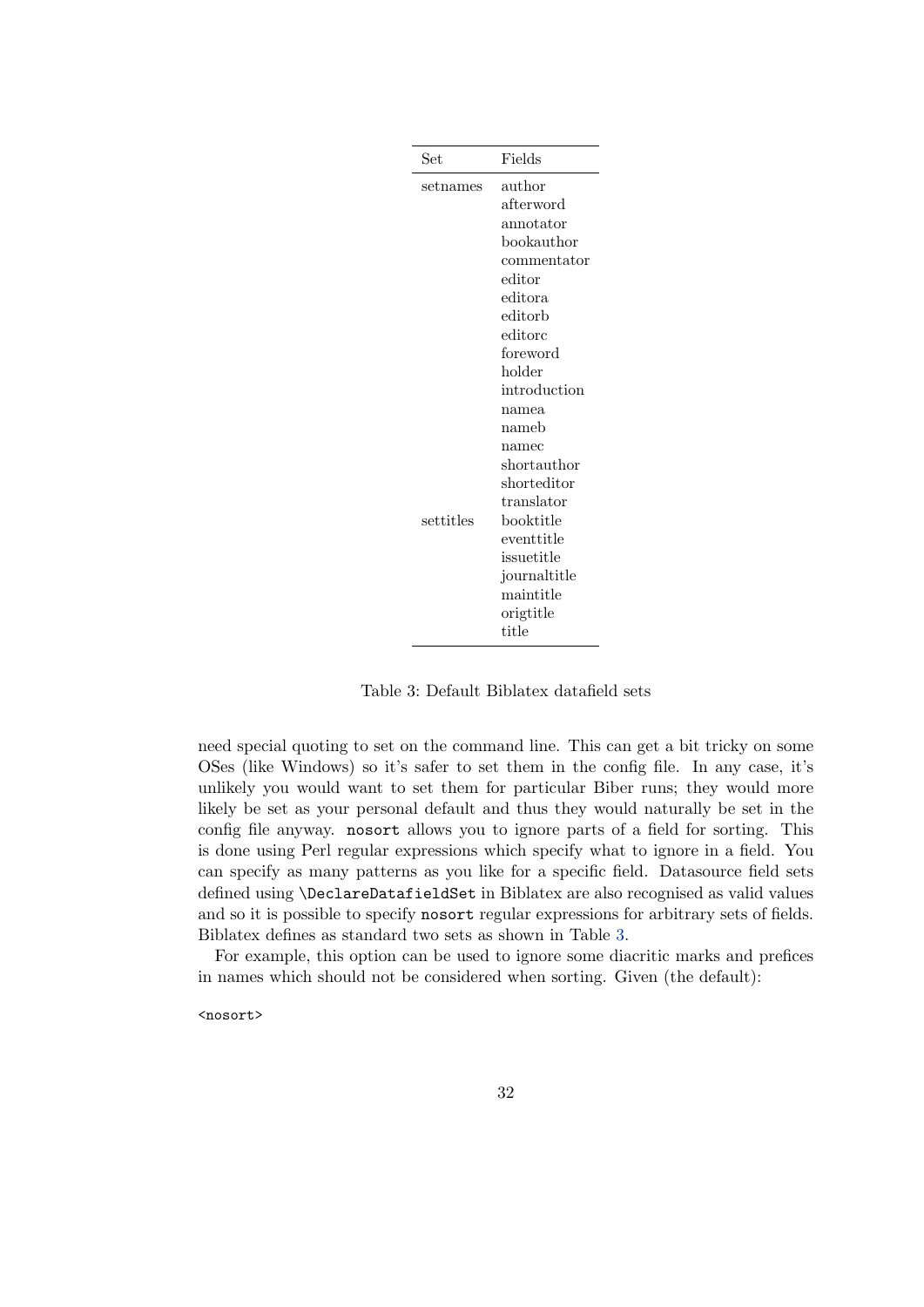```
<!-- strip prefices like 'al-' when sorting names -->
 <option name="setnames" value="\A\p{L}{2}\p{Pd}(?=\S)"/>
 <!-- strip diacritics when sorting names -->
  \check{\mathrm{option}} name="setnames" value="[\x{2bf}\x{2018}]"/>
</nosort>
```
and the BIBTEX datasource entry:

```
AUTHOR = \{\{\text{al-Hasan}\}, \{\text{all}\},\}
```
the prefix 'al-' and the diacritic ' $\cdot$ ' will not be considered when sorting. See the Perl regular expression manual page for details of the regular expression syntax $^{13}$ .

You may specify any number of option elements. If a nosort option is found for a specific field, it will override any option for a type which also covers that field.

Here is another example. Suppose you wanted to ignore 'The' at the beginning of a TITLE field when sorting, you could add this to your biber.conf:

```
<nosort>
 <option name="title" value="\AThe\s+"/>
</nosort>
```
If you wanted to do this for all title fields listed in Table [3,](#page-31-0) then you would do this:

```
<nosort>
 <option name="settitles" value="\AThe\s+"/>
</nosort>
```
**Note:** nosort can be specified for most fields but not for things like dates and special fields as that wouldn't make much sense.

#### **3.1.9. The nonamestring option**

The value of the nonamestring option can only be set in the config file and not on the command line. nonamestring allows you to ignore parts of a name field when generating hashes and uniquename information. This is done using Perl regular expressions which specify what to ignore in a field. You can specify as many patterns as you like for a specific name field. Datasource field sets defined using \DeclareDatafieldSet in Biblatex are also recognised as valid values, see \DeclareNosort above. However, only sets of name list fields are valid for this command as it only applies to name fields.

For example, this option can be used to ignore square brackets when authors are given in variations like 'D[onald] Knuth' as well as 'Donald Knuth':

<sup>13</sup><http://perldoc.perl.org/perlre.html>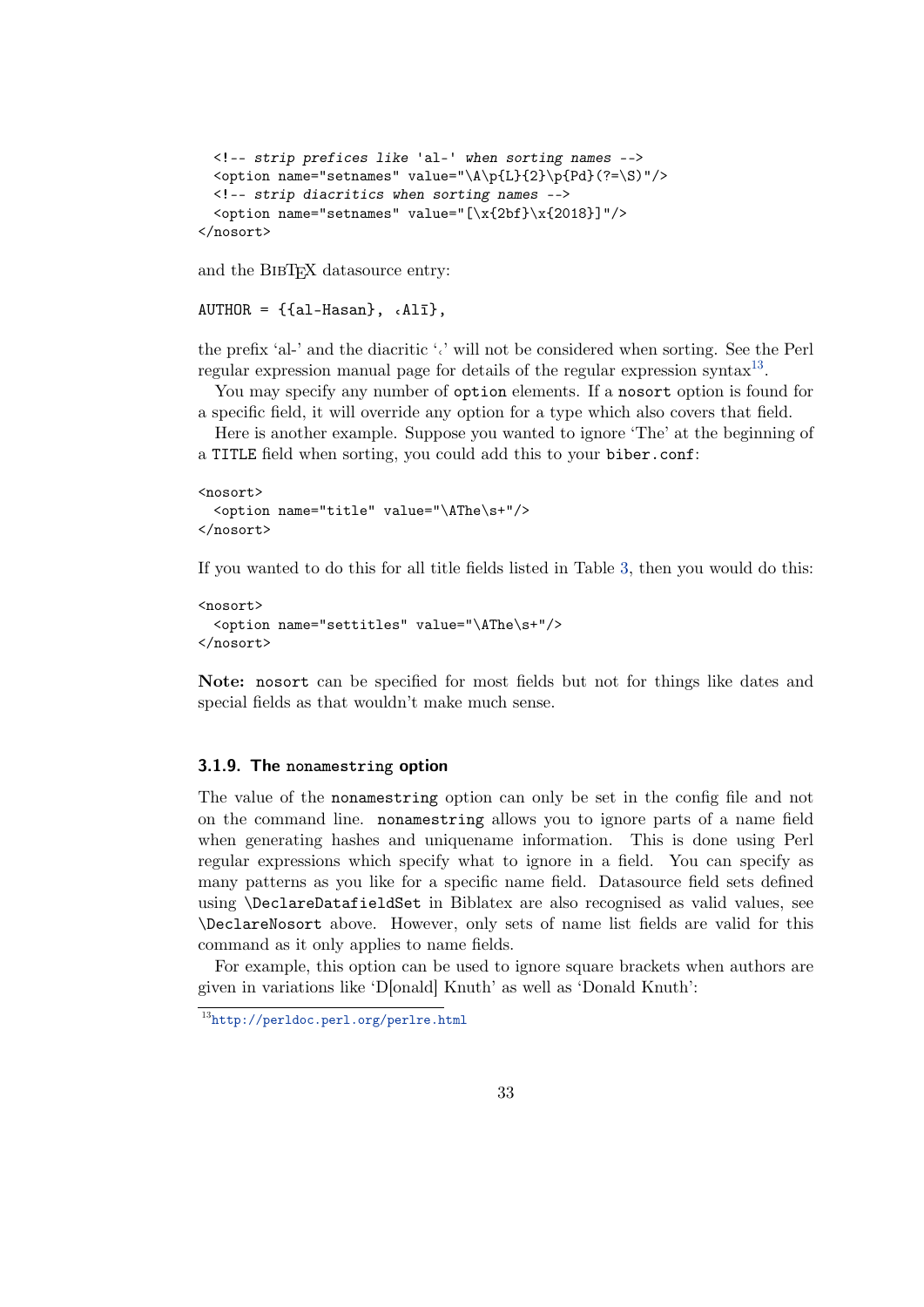```
<nonamestring>
  <option name="author" value="[[]]"/>
</nonamestring>
```
This will strip square brackets from author names so that the name variants will count as the same for hashing and uniqueness generation. It will often be useful to apply the same regular expression in nonamstring for consistency. You may specify any number of option elements.

## **3.1.10. The collate-options option**

The collate-options option has format similar to nosort. See Section [3.5](#page-34-0) for details about the option, here is an example of a config file setting:

```
<collate_options>
 <option name="level" value="3"/>
  <option name="table" value="/home/user/data/otherkeys.txt"/>
</collate_options>
```
## **3.2. Unicode**

Biber uses NFD UTF-8 internally. All data is converted to NFD UTF-8 when read. If UTF-8 output is requested (to .bbl for example), the UTF-8 will always be NFC.

## **3.3. Input/Output File Locations**

## **3.3.1. Control file**

The control file is normally passed as the only argument to Biber. It is searched for in the following locations, in decreasing order of priority:

```
Absolute filename \rightarrow
```
In the --input-directory, if specified $\rightarrow$ 

In the --output-directory, if specified and --input-directory is not specified $\rightarrow$ Relative to current directory→

Using kpsewhich, if available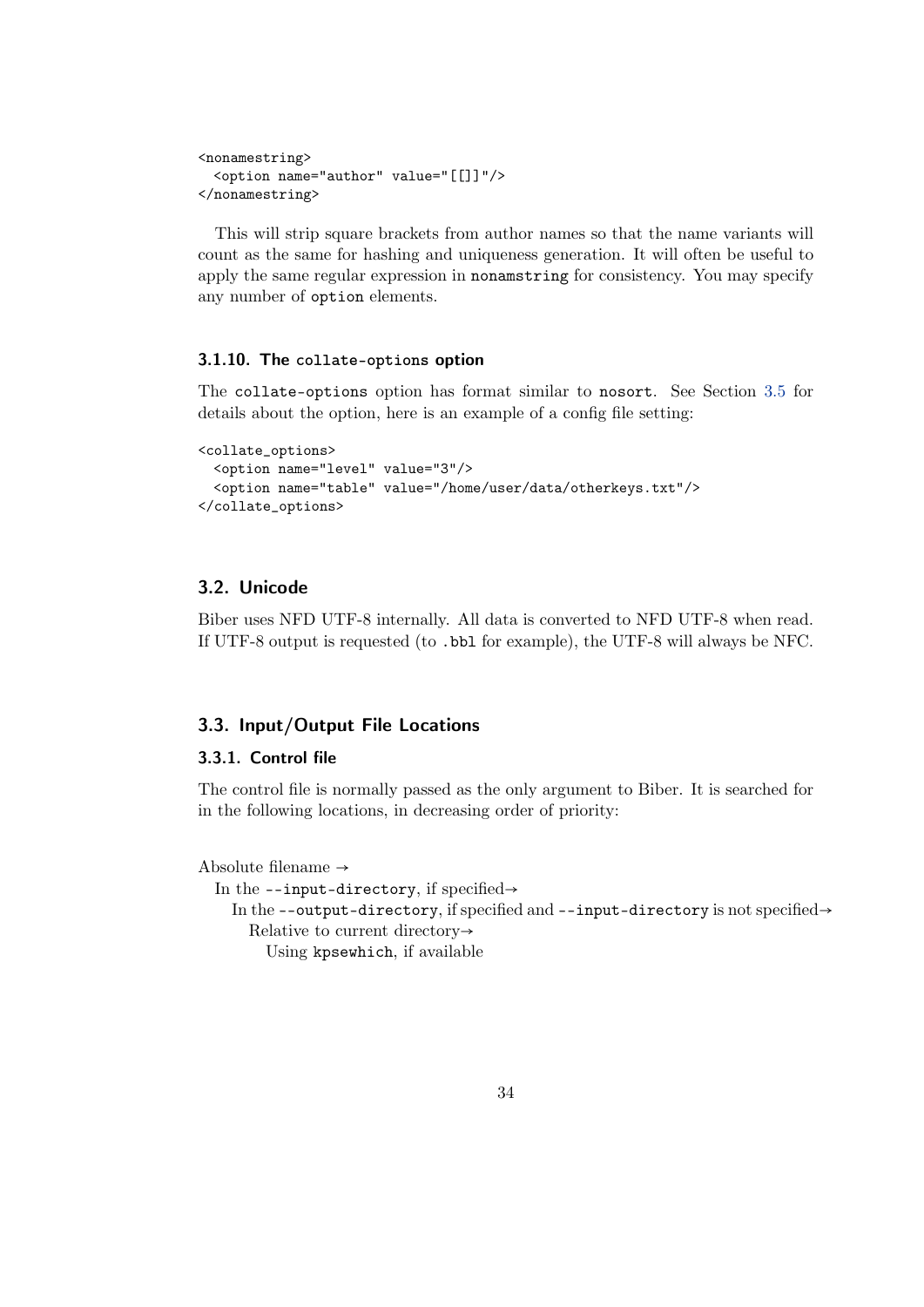#### <span id="page-34-0"></span>**3.3.2. Data sources**

Local datasources of type 'file' are searched for in the following locations, in decreasing order of priority:

```
Absolute filename \rightarrowIn the --input-directory, if specified\rightarrowIn the --output-directory, if specified and \text{-}\text{input-directory} is not specified\rightarrowRelative to current directory→
          In the same directory as the control file\rightarrowUsing kpsewhich for supported formats, if available
```
Remote file datasources (beginning with  $http://http://orfty://orfty://)$  are retrieved to a temp file and processed as normal. Users do not specify explicitly the bibliography database files; they are passed in the .bcf control file, which is constructed from the Biblatex '\addbibresource{}' macros.

## **3.4. Logfile**

By default, the logfile for Biber will be named \jobname.blg, so, if you run

biber <options> test.bcf

then the logfile will be called 'test.blg'. Like the .bbl output file, it will be created in the  $-\text{output-directory}$   $\vert$  -c, if this option is defined. You can override the logfile name by using the --logfile option:

biber --logfile=lfname test.bcf

results in a logfile called 'lfname.blg'.

**Warning**: be careful if you are expecting Biber to write to directories which you don't have appropriate permissions to. This is more commonly an issue on non-Windows OSes. For example, if you rely on kpsewhich to find your database files which are in system T<sub>EX</sub> directories, you may well not have write permission there so Biber will not be able to write the .bbl. Use the --output-file|-O option to specify the location to write the .bbl to in such cases.

## **3.5. Collation and Localisation**

Biber takes care of collating the bibliography for Biblatex. It writes entries to the .bbl file sorted by a completely customisable set of rules which are passed in the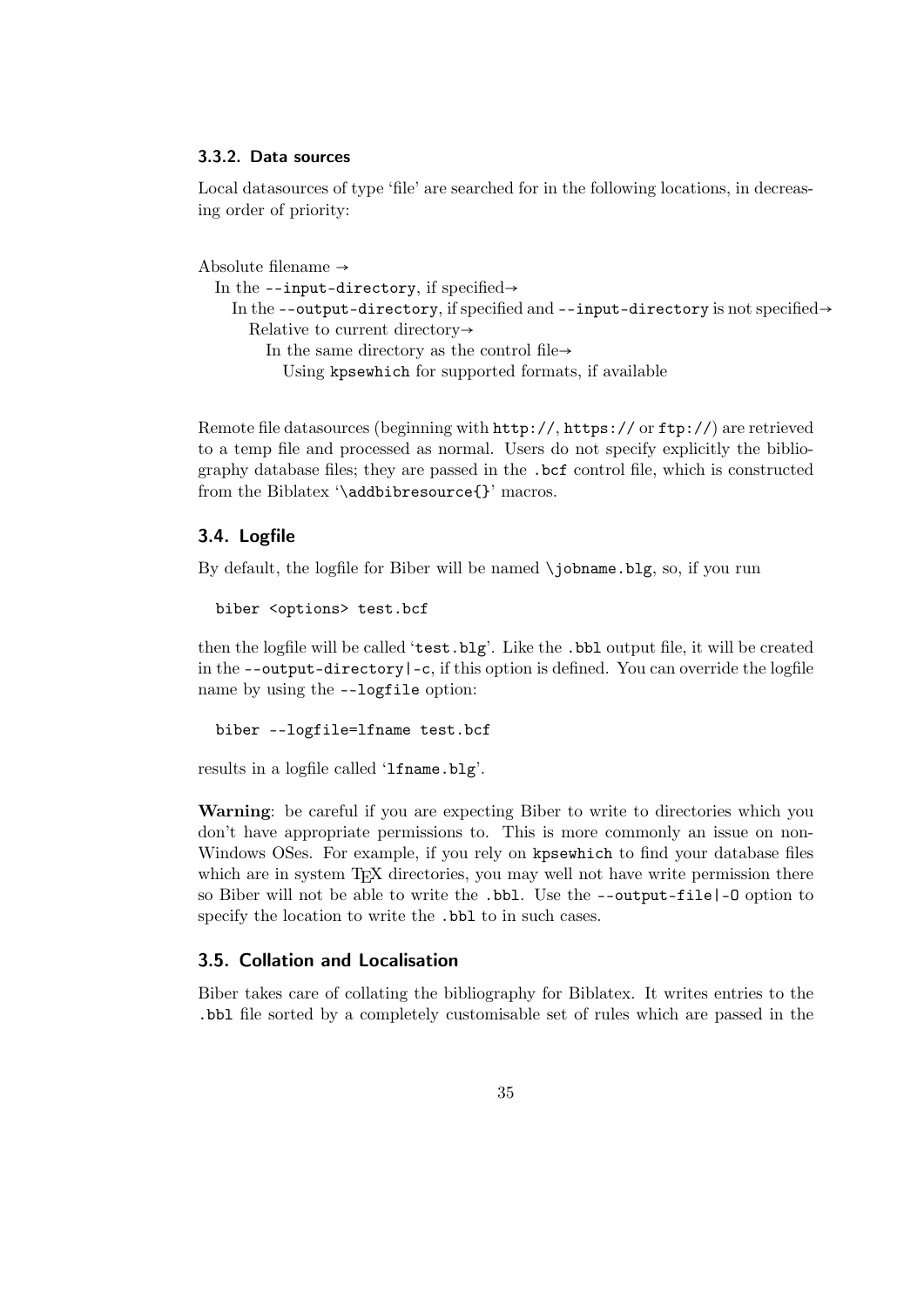.bcf file by Biblatex. Biber uses the Perl Unicode::Collate module for collation which implements the full UCA (Unicode Collation Algorithm). It also has CLDR (Common Locale Data Repository) tailoring to deal with cases which are not covered by the UCA.

The locale used for collating a particular field in the bibliography is determined by the following resource chain which is given in decreasing precedence order:

```
--collate-options|-c (e.g. -c 'locale => "de_DE"') \rightarrow--sortlocale|-l →
    Biblatex per-sortset locale option \rightarrowBiblatex per-sortscheme locale option→
         Biblatex global sortlocale option
```
The locale will be used to look for a collation tailoring for that locale. It will generate an informational warning if it finds none. This is not a problem as most standard collation cases are covered by the standard UCA and many locales neither have nor need any special collation tailoring.

Biblatex passes sortscheme-specific sorting locales and its global sorting locale in the .bcf. Biber uses these locales automatically to tailor sorting at various levels of granularity (see Biblatex docs for the \DeclareSortingScheme macro). Biblatex can be configured to automatically pass as locale the language setting from Babel or Polyglossia in which case Biber tries to match this to a sensible locale. See the Appendix, section [A.1](#page-56-0) for the mapping. If you want to sort using a specific locale not listed in [A.1,](#page-56-0) specify this locale exactly in your LaTeX source as the Biblatex sortlocale option, as the optional argument to \DeclareSortingScheme macro or as an optional argument to the Biblatex \sort macro according to the desired granularity. For example, if you want to use traditional Spanish for sorting a reference list, you need to specify es\_ES\_trad directly instead of using the 'spanish' string because the Babel/Polyglossia 'spanish' language identifier by default maps to the modern es\_ES locale (which doesn't include sort tailoring for 'ch' in Spanish).

Collation is by default case sensitive. You can turn this off globally using the Biber option --sortcase=false or from Biblatex using its option sortcase=false. The option can also be defined per-field so you can sort some fields case sensitively and others case insensitively. See the Biblatex manual.

By default, Biber collates uppercase before lower. You can reverse this globally for all sorting using the Biber option --sortupper=false or from Biblatex by using its option sortupper=false. The option can also be defined per-field so you can sort some fields uppercase before lower and others lower before upper. See the Biblatex manual. Be aware though that some locales rightly enforce a particular setting for this (for example, Danish). You will be able to override it but Biber will warn you if you do.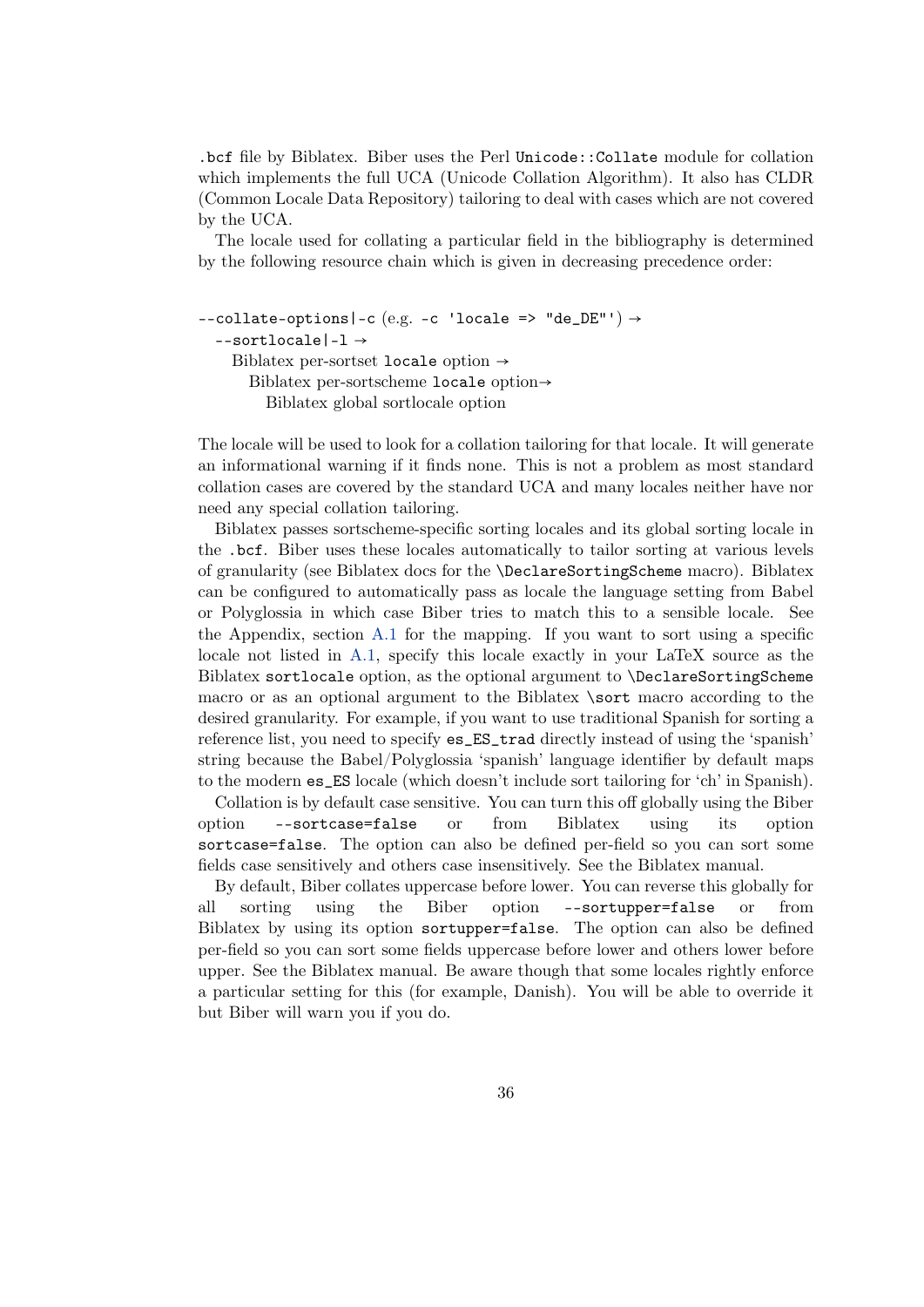<span id="page-36-0"></span>There are in fact many options to Unicode::Collate which can tailor the collation in various ways in addition to the locale tailoring which is automatically performed. Users should see the the documentation to the module for the various options, most of which the vast majority of users will never need<sup>14</sup>. Options are passed using the --collate-options|-c option as a single quoted string, each option separated by comma, each key and value separated by '=>'. See examples.

**Note:** Biber sets the Unicode collation option 'variable' to 'non-ignorable'. Effectively, this means that punctuation is not ignored when sorting. The default setting is to ignore such 'variable weight' elements. Sorting bibliographies is slightly more specialised than collating general text and punctuation often matters. In case you want the UCA default behaviour, see examples. Since Biber always normalises into NFD when reading data in, no normalisation is requested with Unicode collation ('normalization' option is set to 'prenormalized' by default) as this saves some time.

#### **3.5.1. Examples**

biber

Call Biber using all settings from the .bcf generated from the LaTeX run. Case sensitive UCA sorting is performed taking the locale for tailoring from the .bcf if Biber's sortlocale option is not used to override the .bcf

biber --sortlocale=de\_DE\_phonebook

Override any locale setting in the .bcf

biber --sortcase=false

Case insensitive sorting.

```
biber --sortupper=false --collate-options="backwards => 2"
```
Collate lowercase before upper and collate French accents in reverse order at UCA level 2.

```
biber --collate-options="variable => 'shifted'"
```
Use the UCA default setting for variable weight punctuation (which is to ignore it for sorting, effectively).

## **3.6. Encoding of files**

Biber takes care of re-encoding the datasource data as necessary. In normal use, Biblatex passes its bibencoding option value to Biber via the .bcf file and this corresponds to the Biber --input-encoding|e option. Biblatex also passes the value of its texencoding option (which maps to Biber's --output-encoding|-E option) the default value of which depends on which TEX engine and encoding packages you are using (see Biblatex manual for details).

<sup>14</sup>For details on the various options, see [http://search.cpan.org/search?query=Unicode%3A%](http://search.cpan.org/search?query=Unicode%3A%3ACollate&mode=all) [3ACollate&mode=all](http://search.cpan.org/search?query=Unicode%3A%3ACollate&mode=all)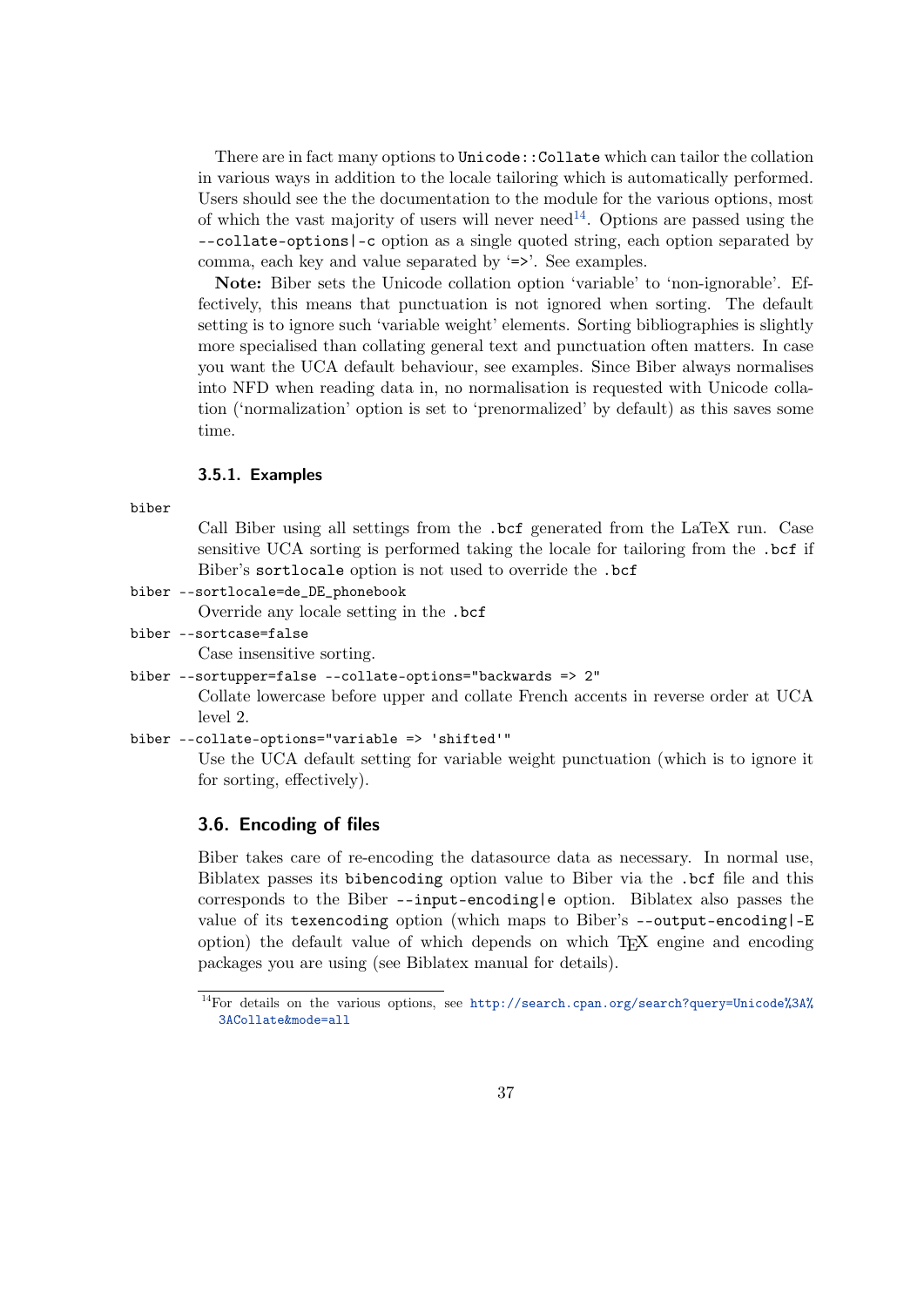<span id="page-37-0"></span>Biber performs the following tasks:

- 1. Decodes the datasource into UTF-8 if it is not UTF-8 already
- 2. Decodes LaTeX character macros in the datasource into UTF-8
- 3. Encodes the output so that the .bbl is in the encoding that --output-encoding|-E specifies
- 4. Warns if it is asked to output to the .bbl any UTF-8 decoded LaTeX character macros which are not in the --output-encoding|-E encoding. Replaces with a suitable LaTeX macro

Normally, you do not need to set the encoding options on the Biber command line as they are passed in the .bcf via the information in your Biblatex environment. However, you can override the .bcf settings with the command line. The resource chain for encoding settings is, in decreasing order of preference:

```
--input-encoding|-e and --output-encoding|-E →
  Biber config file \rightarrow.bcf control file
```
## **3.6.1. LaTeX macro decoding**

As mentioned above, Biber always converts as much as possible, including LaTeX character macros, into UTF-8. This is important for two main reasons. Firstly, this allows you to have, for example:

```
@BOOK{key1,
    Author = {\{\n \}'{0}leg Smith}
}
@BOOK{key2,
    Author = {Öleg Smith}
}
```
Here, because Biber decodes the macros into UTF-8, it knows that both books are by the same author because it's clear that the names are now the same. Secondly, this allows Biber to output normalised latex macros when a user selects --output-encoding=ascii etc. This means that the many Biblatex comparison macros used in styles can deal with comparisons of fields containing macros reliably. The macro to UTF-8 conversion uses the decoding set specified with the --decodecharsset, see below. To disable all macro to UTF-8 conversion, you can specify the virtual 'null' set as a value for --decodecharsset or output-safecharsset. This effectively turns off macro to UTF-8 decoding or encoding respectively.

If you are using PDFLaTeX and \usepackage[utf8]{inputenc}, it is possible that the UTF-8 characters resulting from Biber's internal LaTeX character macro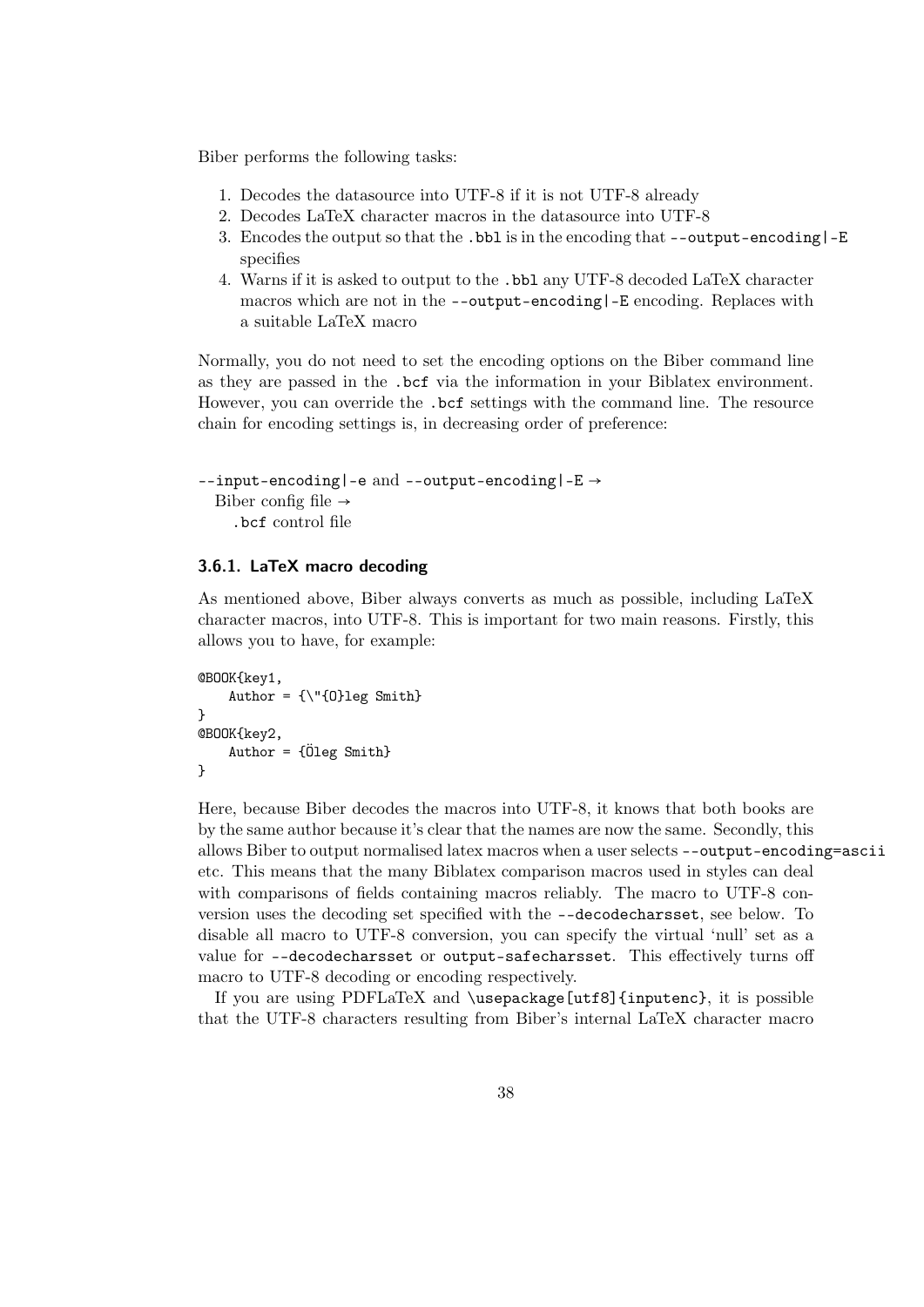decoding break inputenc. This is because inputenc does not implement all of UTF-8, only a commonly used subset.

An example–if you had \DJ in your .bib datasource, Biber decodes this correctly to 'Đ' and this breaks inputenc because it doesn't understand that UTF-8 character. The real solution here is to switch to a T<sub>EX</sub> engine with full UTF-8 support like X<sub>T</sub>T<sub>E</sub>X or LuaT<sub>E</sub>X as these don't use or need inputenc. However, you can also try the --output-safechars option which will try to convert any UTF-8 chars into LaTeX macros on output. For information on the --output-safechars option, see section 3.6.2.

#### **3.6.2. LaTeX macro encoding**

The opposite of decoding; converting UTF-8 characters into LaTeX macros. You can force this with the --output-safechars option which will do a generally good job of making your .bbl plain ASCII. It can be useful in certain edge cases where your bibliography introduces characters which can't be handled by your main document. See section [3.6.1](#page-37-0) above for an example of such a case.

A common use case for LaTeX macro encoding is when the bibliography datasource is not ASCII but the .tex file is and so this case is automated for you: if the Biblatex option 'texencoding' (which corresponds to the Biber option '--output-encoding|-E') is set to an ASCII encoding ('ascii' or 'x-ascii') and '--input-encoding $|-e$ ' is not ASCII, Biber will automatically set --output-safechars.

Since Biber always decodes into UTF-8 internally, if the --output-encoding|-E option is not set to UTF-8, Biber will automatically replace any characters which will not encode in the output encoding with equivalent TeX macros. You will also receive a warning about this.

See also the biber --help output for the --output-safecharsset and --decodecharsset options which can customise the set of conversion rules to use. The builtin sets of characters and macros which Biber maps during encoding and decoding are documented<sup>15</sup>.

It is possible to provide a customised encode/decode mapping file using the --recodedata option. It must adhere to the format of the default data file for reencoding which is recode\_data.xml located in the same Perl install directory as Biber's Recode.pm module. Of course it is easier to find this in the Biber source tree. It is most likely that if you want to use a custom mapping file, you would copy the default file and edit it, removing some things and perhaps defining some custom recoding sets for use with --output-safecharsset and --decodecharsset.

Be careful to classify the entries using the correct 'type' attribute in the XML file as this determines how the macro is treated by the code that does the replacement.

 $^{15}\mathrm{https://sourceforge.net/projects/biblatex-biber/files/biblatex-biber/current/}$  $^{15}\mathrm{https://sourceforge.net/projects/biblatex-biber/files/biblatex-biber/current/}$  $^{15}\mathrm{https://sourceforge.net/projects/biblatex-biber/files/biblatex-biber/current/}$ [documentation/utf8-macro-map.html](https://sourceforge.net/projects/biblatex-biber/files/biblatex-biber/current/documentation/utf8-macro-map.html)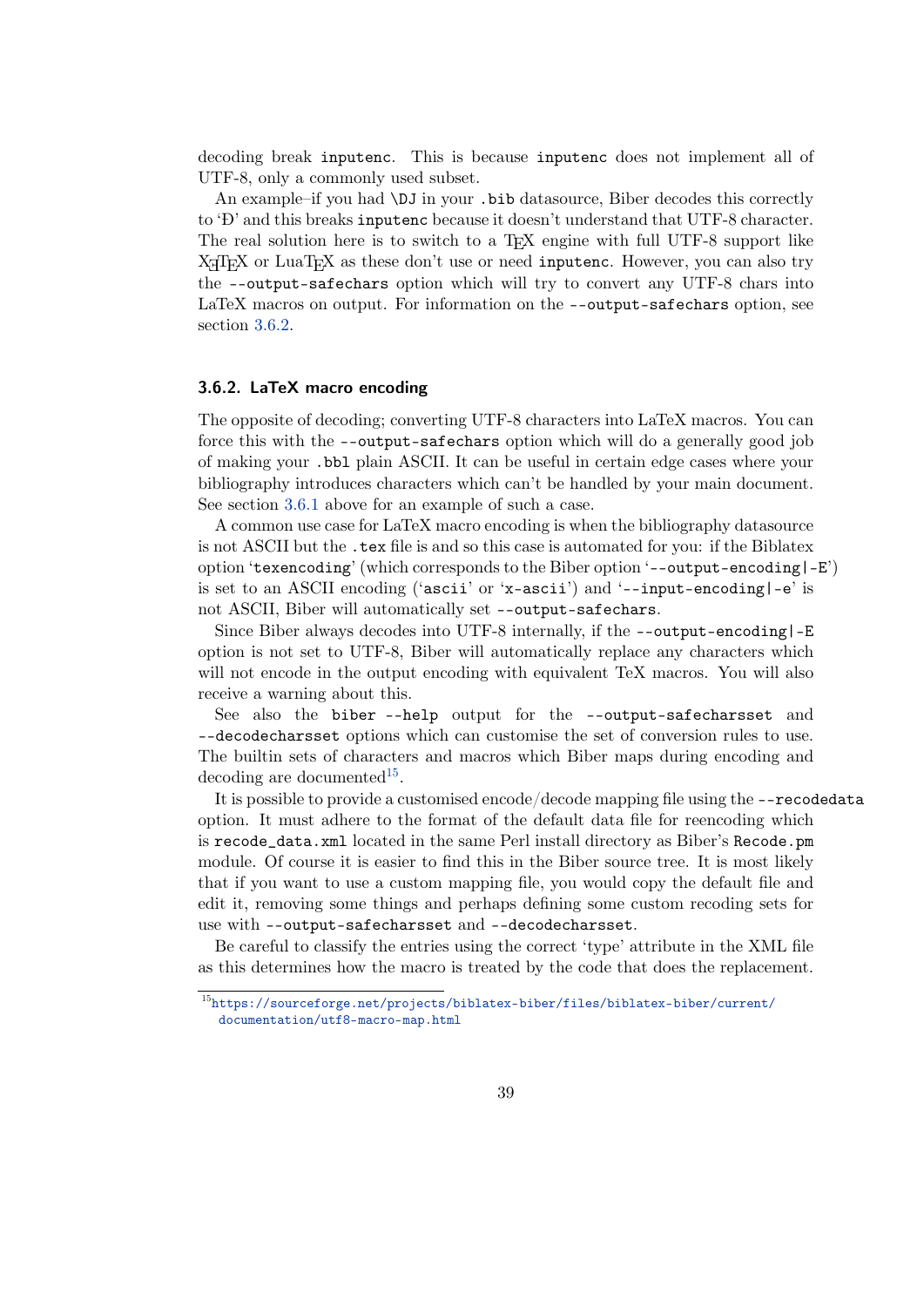<span id="page-39-0"></span>Just copy a similar type of macro from the default recoding data file if you are adding new entries, which is unlikely as the file is quite comprehensive. There is only one other thing to note. The 'preferred' attribute tells Biber to use a specific LaTeX macro when mapping from UTF-8, just in case there is more than one mapping from UTF-8 for a particular character. It's unlikely you will need to use this.

#### **3.6.3. Examples**

| Set input-encoding and output-encoding from the config file or .bcf                                                                                                                                                                        |
|--------------------------------------------------------------------------------------------------------------------------------------------------------------------------------------------------------------------------------------------|
| biber --output-encoding=latin2                                                                                                                                                                                                             |
| Encode the .bbl as latin2, overriding the .bcf                                                                                                                                                                                             |
| biber --output-safechars                                                                                                                                                                                                                   |
| Set input-encoding and output-encoding from the config file or .bcf. Force<br>encoding of UTF-8 chars to LaTeX macros using default conversion set                                                                                         |
| biber --output-encoding=ascii                                                                                                                                                                                                              |
| Encode the .bbl as ascii, overriding the .bcf. Automatically sets --output-safechars<br>to force UTF-8 to LaTeX macro conversion                                                                                                           |
| biber --output-encoding=ascii --output-safecharsset=full                                                                                                                                                                                   |
| Encode the .bb1 as ascii, overriding the .bcf. Automatically sets --output-safechars<br>to force UTF-8 to LaTeX macro conversion using the full set of conversions                                                                         |
| biber --decodecharsset=full                                                                                                                                                                                                                |
| Set input-encoding and output-encoding from the config file or .bcf. Use the<br>full LaTeX macro to UTF-8 conversion set because you have some more obscure<br>character macros in your . bib data source which you want to sort correctly |
| biber --recodedata=/tmp/recode.xml --decodecharsset=special                                                                                                                                                                                |
| Specify a user-defined reencoding data file which defines a new reencoding set 'spe-<br>cial' and use this set for decoding LaTeX macros to UTF-8.                                                                                         |
| المحامل المحاملة والمتحاملة                                                                                                                                                                                                                |

biber -u

Shortcut alias for biber --input-encoding=UTF-8

biber -U

Shortcut alias for biber --output-encoding=UTF-8

### **3.7. List and Name Separators**

With traditional BibTeX, the name and list field separator 'and' is hard-coded. The btparse C library and therefore Biber allows the use of any fixed string, subject to the same rules as 'and' (not at the beginning or end of the name/list, whitespace must surround the string etc.). This is settable using the options listsep and namesep, both of which default to the usual 'and'. You can also change the default final name in a list which implies 'et al'. In BibTeX, this is by default the English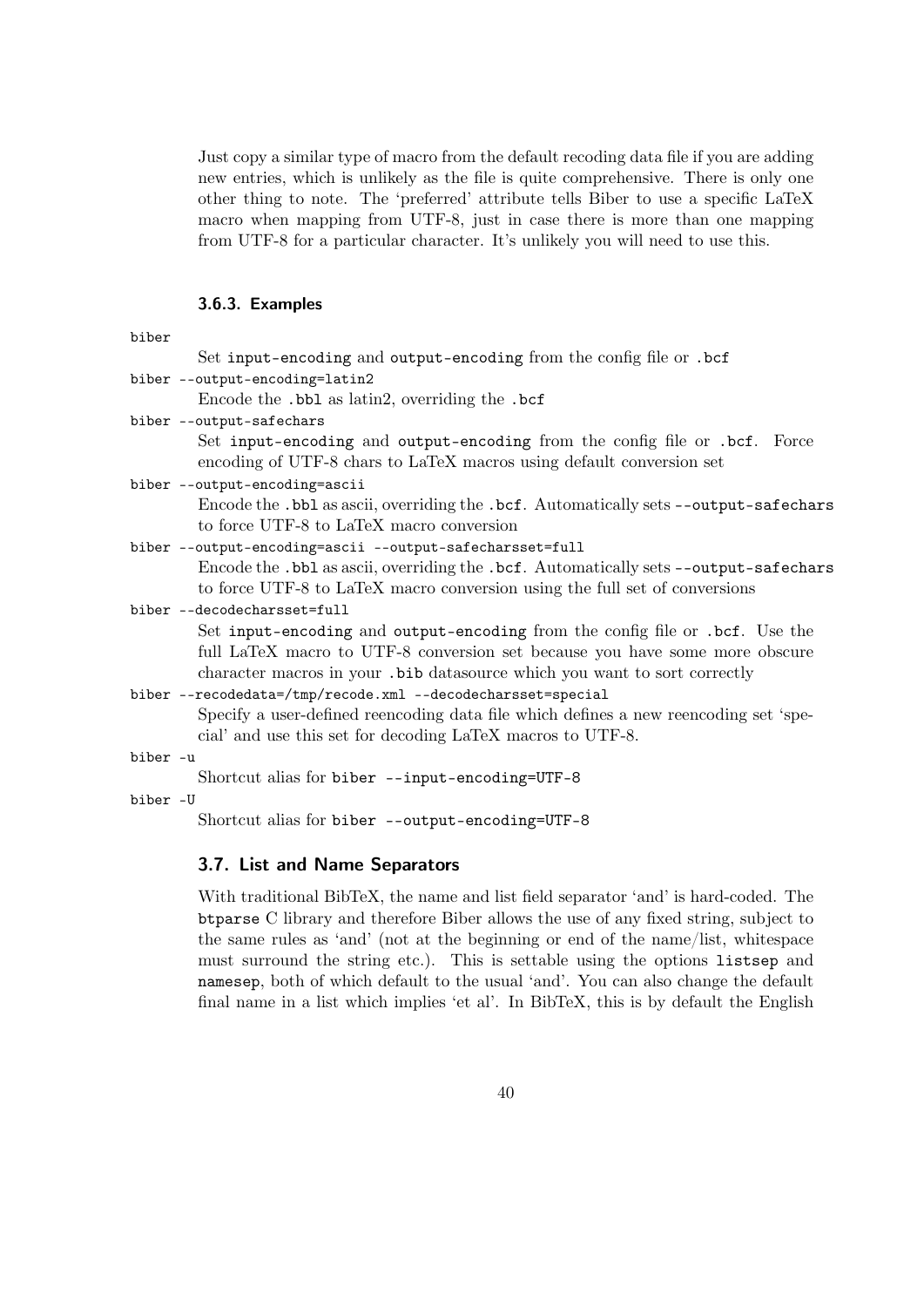<span id="page-40-0"></span>'others' which is the Biber default also. Don't try to put any whitespace in these strings, this is ignored by btparse anyway. Perhaps you prefer your .bib in more obvious German—set --namesep=und and --others-string=andere and then you can do:

```
@BOOK{key,
  AUTHOR = {Hans Harman und Barbara Blaupunkt und andere},
}
```
Bear in mind that these are global settings and apply to all entries in the BibTeX data format read by Biber. Also bear in mind that this is very unportable as all BibTeX input/output programs rely on the hard-coded 'and' and 'others'. Hopefully this will change as these two hard-coded English terms look really rather bad in the context of multilingual bibliographies.

## **3.8. Extended Name Format**

The parsing rules for BibTeX names are rather archaic and not suited to many international name formats. Biber supports an extended name format which allows explicit specification of the parts of names. This allows the use of custom name parts apart from the four standard BibTeX parts. Extended name formats are supported in all name fields and can be used along with the usual BibTeX name format. Recognition of extended name format can be disabled with the Biber option --noxname in case you do not need the extended format and the auto-detection causes problems with normal name parsing. The separator = which comes between the namepart names and values is customisable with the Biber option --xnamesep. Here is an example:

```
AUTHOR = {Hans Harman and Simon de Beumont}
AUTHOR = {given=Hans, family=Harman and given=Simon, prefix=de, family=Beumont}
```
These two name specifications are equivalent but the extended format explicitly names the parts. The supported parts are those specified by the Biblatex data mode constant nameparts, the default value of which is:

```
\DeclareDatamodelConstant[type=list]{nameparts}{prefix,family,suffix,given}
```
As with traditional BibTeX name parsing, initials are automatically generated but it is also possible to specify these explicitly:

```
AUTHOR = {given=Jean, prefix=de la, prefix-i=d, family=Rousse}
AUTHOR = {given={Jean Pierre Simon}, given-i=JPS}
```
Initials are specified by adding the suffix  $-i$  to the namepart name. Compound parts may be protected with braces: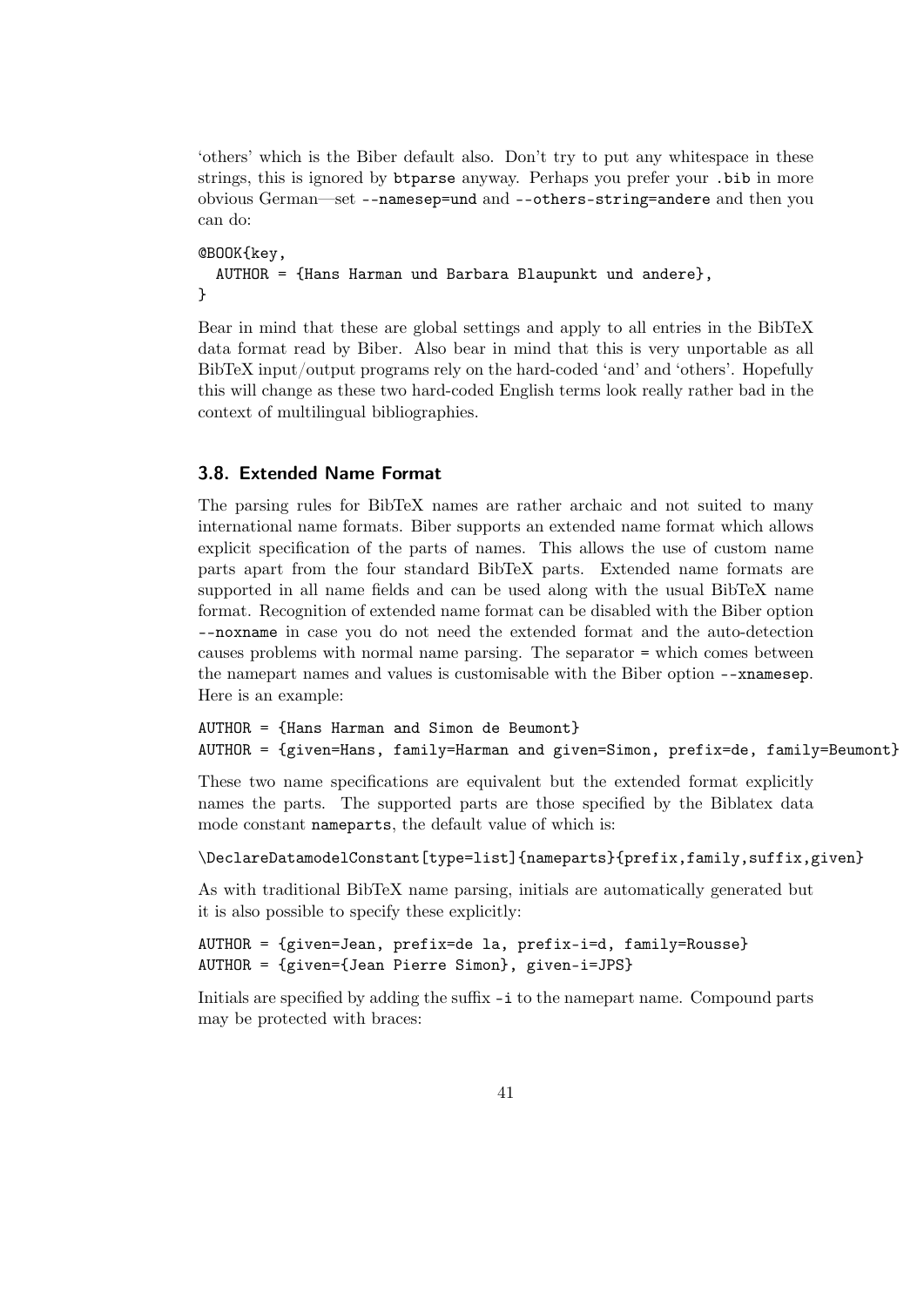#### <span id="page-41-0"></span>AUTHOR = {given={Jean Pierre}}

If a namepart contains a comma, the whole namepart should be protected with quotes:

AUTHOR = {"family={Robert and Sons, Inc.}"}

Traditional BibTeX name formats and the extended form may be used together:

AUTHOR = {Hans Harman and given=Simon, prefix=de, family=Beumont}

Per-namelist and per-name options may be specified in the extended name format:

```
AUTHOR = {namelistopt=true and Hans Harman and
          given=Simon, family=Beumont, nameopt=true}
```
#### **3.9. Editor Integration**

Visit <http://tex.stackexchange.com/questions/154751/> for a comprehensive overview on Biber integration in most editors.

## **3.10. BibTeX macros and the MONTH field**

BIBTEX defines macros for month abbreviations like 'jan', 'feb' etc. Biber also does this, defining them as numbers since that is what Biblatex wants. In case you are also defining these yourself (although if you are only using Biblatex, there isn't much point), you will get macro redefinition warnings from the btparse library. You can turn off Biber's macro definitions to avoid this by using the option --nostdmacros.

Biber will look at any MONTH field in a BIBTEX data source and if it's not a number as Biblatex expects (because it wasn't one of the macros as mentioned above or these macros were disabled by --nostdmacros), it will try to turn it into the right number in the .bbl. If you only use Biblatex with your BIBTEX datasource files, you should probably make any MONTH fields be the numbers which Biblatex expects.

## **3.11. Biber datasource drivers**

Biber uses a modular datasource driver model to provide access to supported datasources. The drivers are responsible for mapping driver entrytypes and fields to the Biblatex data model according to a data model specification in the Biblatex file blx-dm.def. The data model can be changed using Biblatex macros in case you would like to, for example, use your own entrytype or field names or perhaps have Biber do some validation on your datasources (see the Biblatex manual).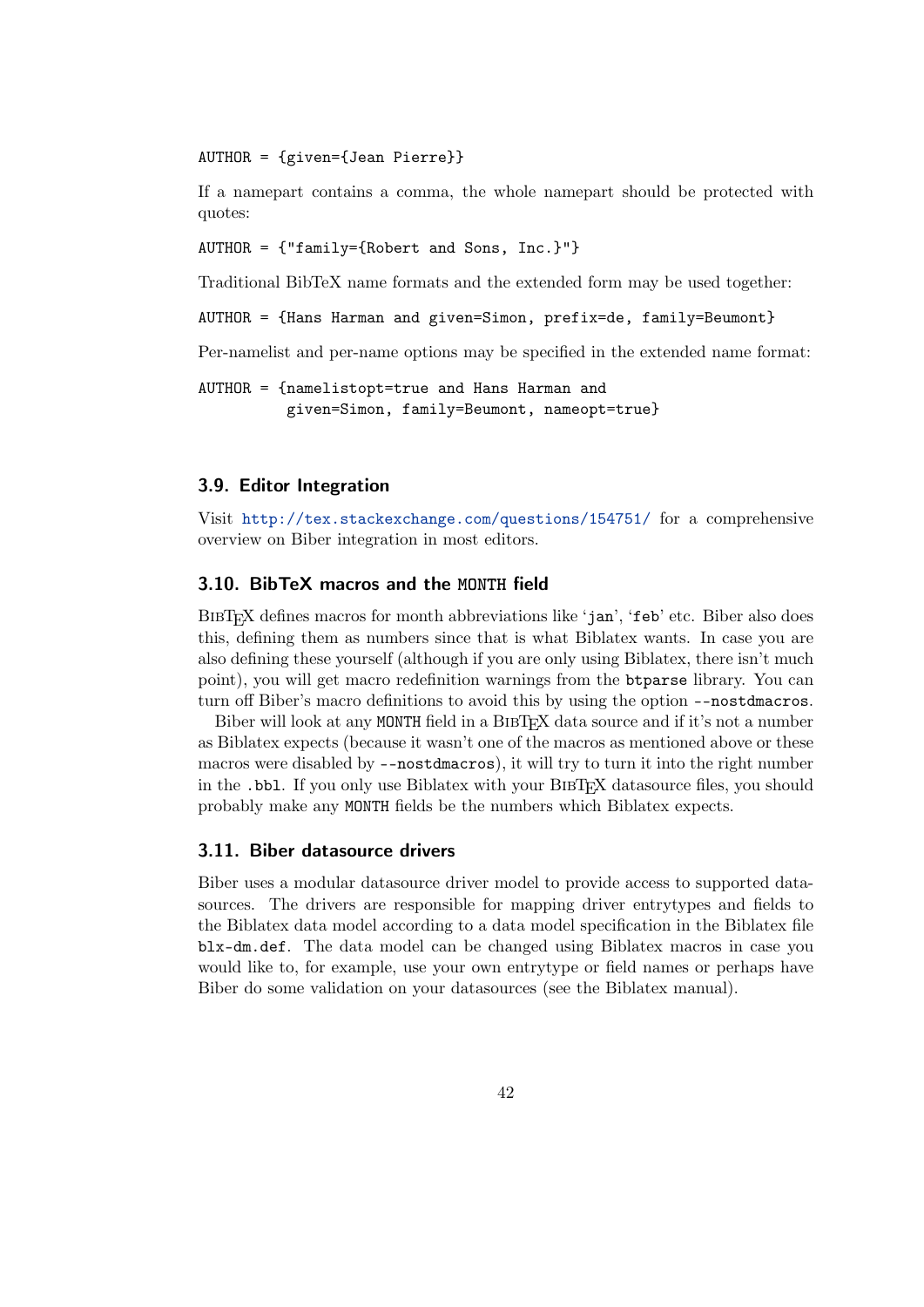<span id="page-42-0"></span>Data model mapping is an imprecise art and the drivers are the necessarily the most messy parts of Biber. Most datasource models are not designed with typesetting in mind and are usually not fine-grained enough to provide the sorts of information that Biblatex needs. Biber does its best to obtain as much meaningful information from a datasource as possible. Currently supported datasources drivers are:

- $BIBTFX$   $BIBTFX$  data files
- biblatexml Experimental Biblatex XML format

## **3.12. Visualising the Output**

The option --output-format=dot will cause Biber to write a  $GraphViz^{16}$  .dot file instead of a .bbl. This file graphs the bibliographic data as it exists after all processing. You can transform this file using the dot program from GraphViz to generate a high quality graphical representation of the data in a format of your choice. A good output format choice with dot is  $SFG^{17}$  which can be viewed in any modern web browser. This format has the advantage of tooltips and Biber uses these to give you more information on connections between entries: hover the cursor on an arrow in the output and it will tell you what it means. To output in SVG, use this command after installing GraphViz:

dot -Tsvg <file>.dot -o <file>.svg

The --dot-include option takes a comma delimited string as argument. The elements of this string define the information to include in the .dot output graph. The valid sub-options are shown in Table [4.](#page-43-0) If the --dot-include option is not given then the default setting is implicitly used, which is:

--dot-include=crossref,section,xdata,xref

#### **3.13. Tool Mode**

Biber can run in 'tool' mode which is enabled with the --tool command-line only option. In this mode, Biber is called: biber --tool <datasource>. Tool mode is a datasource rather than document oriented mode intended for transformations and modifications of datasources. It does not read a .bcf but instead, it reads all entries from the file 'datasource', applies any changes specified in the command-line options and Biber config file and writes the resulting datasource out to a new file, defaulting

<sup>16</sup><http://www.graphviz.org>

<sup>&</sup>lt;sup>17</sup>Scalable Vector Graphics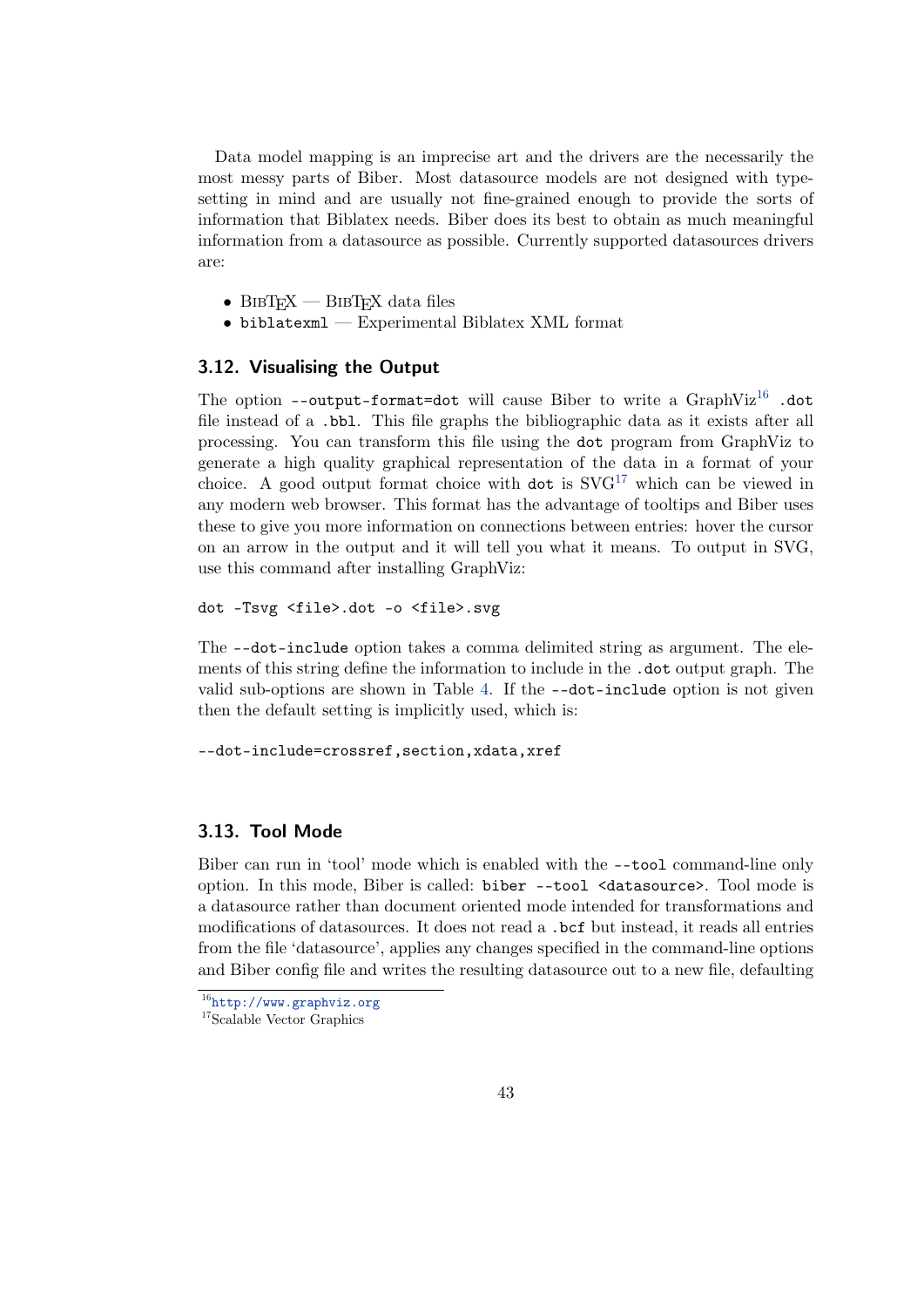<span id="page-43-0"></span>

|          | Sub-option Description             |
|----------|------------------------------------|
| crossref | Show cross reference relationships |
| field    | Show fields within entries         |
| related  | Show related entries and clones    |
| section  | Show sections                      |
| xdata    | Show XDATA relationships           |
| xref     | Show XREF relationships            |

Table 4: Valid sub-options for the dot-include option



Figure 3: Key to .dot output format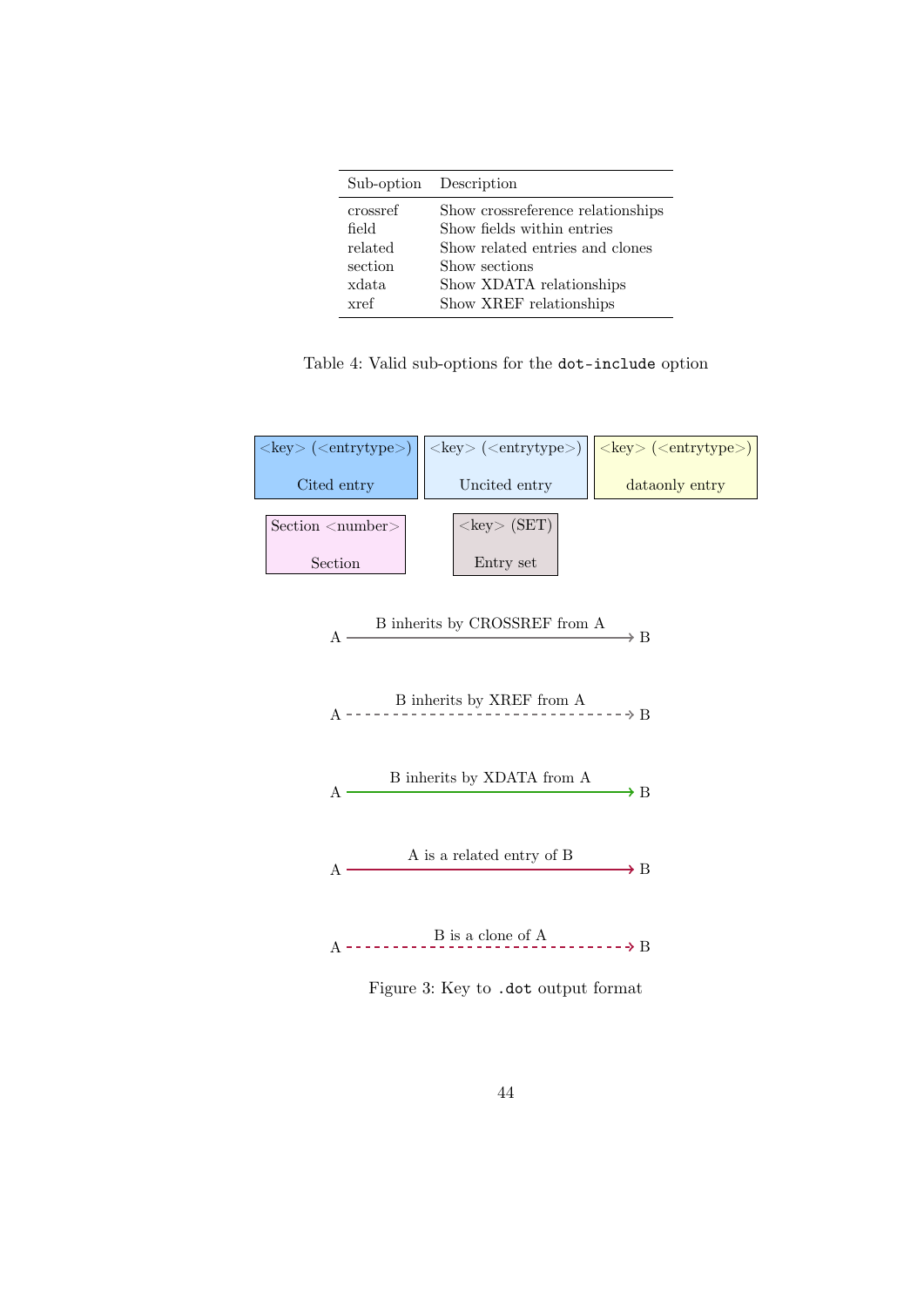to a BibTeX file called '<datasource>\_bibertool.bib' if the options output-file and output-format are not specified.

Tool mode is useful if you need to programatically change your datasource using the semantics provided by Biber or if you would like to convert your data to a different format. For example, you could choose to reencode your datasource by turning all UTF-8 characters into LaTeX macros:

```
biber --tool --output-encoding=ascii file.bib
```
This would output a copy of file.bib called file\_bibertool.bib with all UTF-8 chars changed to LaTeX macros (because when the output is ASCII and the input encoding is not (it is by default UTF-8), then the --output-safechars option is automatically enabled). If you utilise the Biber config file, you can set up a complex set of mappings to transform your datasource however you wish in a semantic manner much more robust than just textual search/replace. You can also use the --output-resolve meta-option which will process any XDATA fields/entries, entry aliases and inheritance rules mentioned in the config file (see below).

Sometimes, you might wish to output fields which are BibTeX macros, that is, you might want this:

```
@Entrytype{key,
    Field = something,
}
instead of this:
@Entrytype{key,
    Field = {something},
}
```
That is, you might not want the output field in braces or quotes as this prevents BibTeX interpreting the field value as a macro. Use the --output-macro-fields option to specify a comma-separated list of fields whose values you wish to output without any BibTeX quoting. You can have spaces between the items in the field list but then you must enclose the whole option value in quotes. For example, these two will do the same thing:

```
biber --tool --output-macro_fields=month,publisher
biber --tool --output-macro_fields='month, publisher'
```
Tool mode also allows some reformatting of the .bib file. The option --output-fieldcase can be used to force the entrytype and fieldnames to upper, lower or title case. The option --tool-indent can be used to customise the indentation of fields. The option output-align can be used to align all field values neatly. See the Biber --help output for documentation and defaults. For example, the command: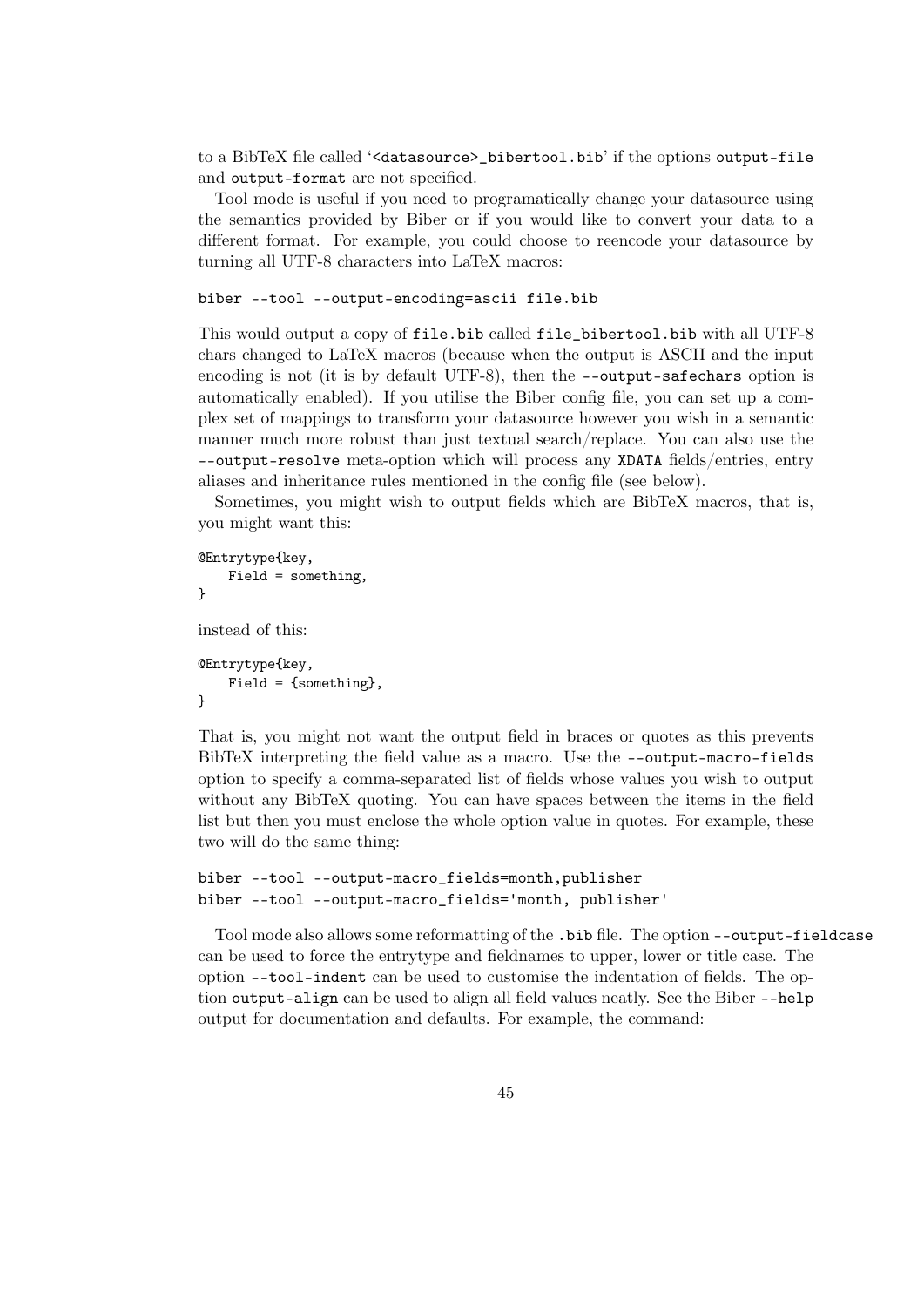```
biber --tool --output-fieldcase=title --output-indent=4 \
      --output-align file.bib
```
results in .bib entries which look like this:

```
@Entrytype{key,
    Author = \{ \ldots \},\Title = \{ \ldots \},\Publisher = \{ \ldots \},Year = \{ \ldots \},
}
```
another example:

```
biber --tool --output-fieldcase=upper --output-indent=2 file.bib
```
results in entries like this:

```
@ENTRYTYPE{key,
  AUTHOR = \{ \ldots \},
  TITLE = \{ \ldots \},PUBLISHER = {...},
  YEAR = \{ \ldots \},}
```
Here is an example using the Biber config file to specify all options. This example uses tool mode to reformat the .bib and also to do some transformations using the source map functionality. Suppose test.bib contains the following:

```
@book{book1,
 author = \{Doc, J.P.\},title = {Ökologische Enterprises},
 year = {2013}
}
```
Further suppose that the biber-tool.conf contains the following:

```
<?xml version="1.0" encoding="UTF-8"?>
<config>
 <output_fieldcase>title</output_fieldcase>
 <output_encoding>ascii</output_encoding>
 <output_safechars>1</output_safechars>
 <sourcemap>
   <maps datatype="bibtex" map_overwrite="1">
     <map map_overwrite="1">
       <map_step map_field_source="AUTHOR" map_match="Doe," map_final="1"/>
       <map_step map_field_source="AUTHOR"
```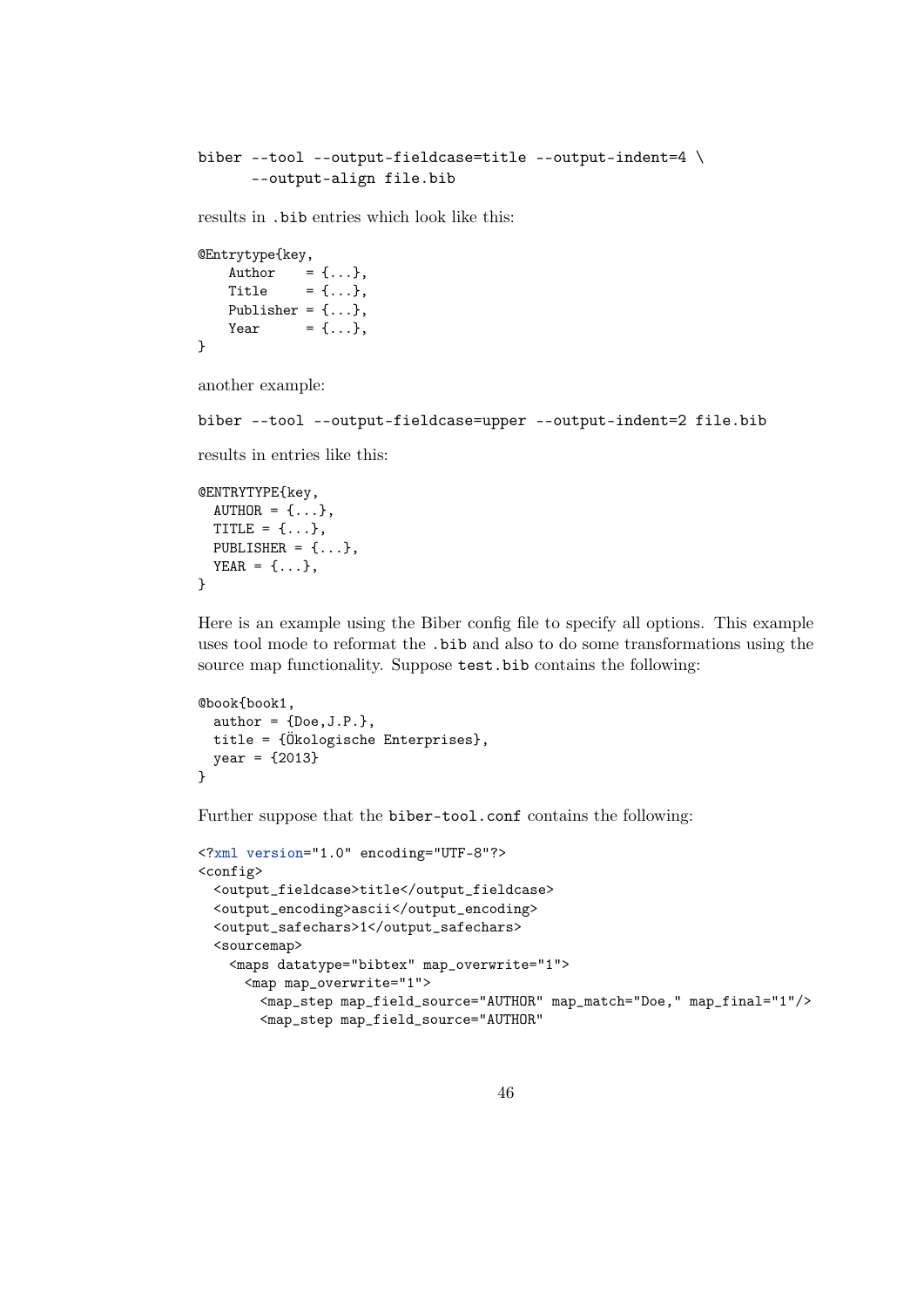```
map_match="Doe,\s*J(?:\).|ohn)(?:[-]*)(?:P\).|Paul)*"
              map_replace="Doe, John Paul"/>
      </map>
    </maps>
  </sourcemap>
</config>
```
Now you can run Biber like this:

biber --tool --configfile=biber-tool.conf test.bib

The result will be in test\_bibertool.bib and will look like this:

```
@Book{book1,
 Author = {Doe, John Paul},
 Title = {\"{O}kologische Enterprises},
 Year = {2013},
}
```
Tool mode is a versatile way of performing many different operations on a .bib file. By using the config file and tool mode, we have:

- Consistently indented and aligned the entry, normalising fields and entrytype to title case
- Normalised the AUTHOR field name using regular expressions
- Converted UTF-8 characters to LaTeX macros, and made the output pure ASCII

If you do not specify any configuration file to use in tool mode, Biber will by default look for a config file in the usual way (see section [3.1\)](#page-9-0) with the only difference that if no config file is found, it will use the default biber-tool.conf which is located in the Biber install tree in the same location as the Config.pm file. This default config file contains the default Biblatex source mappings for BibTeX datasources and also the default inheritance rules for CROSSREF processing. This means that when you use the --output-resolve meta-option, inheritance processing is performed on the entries and the results of this are 'materialised' in the output. For example, consider a test.bib file:

```
@BOOK{xd1,
 AUTHOR = {Edward Ellington},
 \text{DATE} = \{2007\},\XDATA = {maximum}
```
@XDATA{macmillan,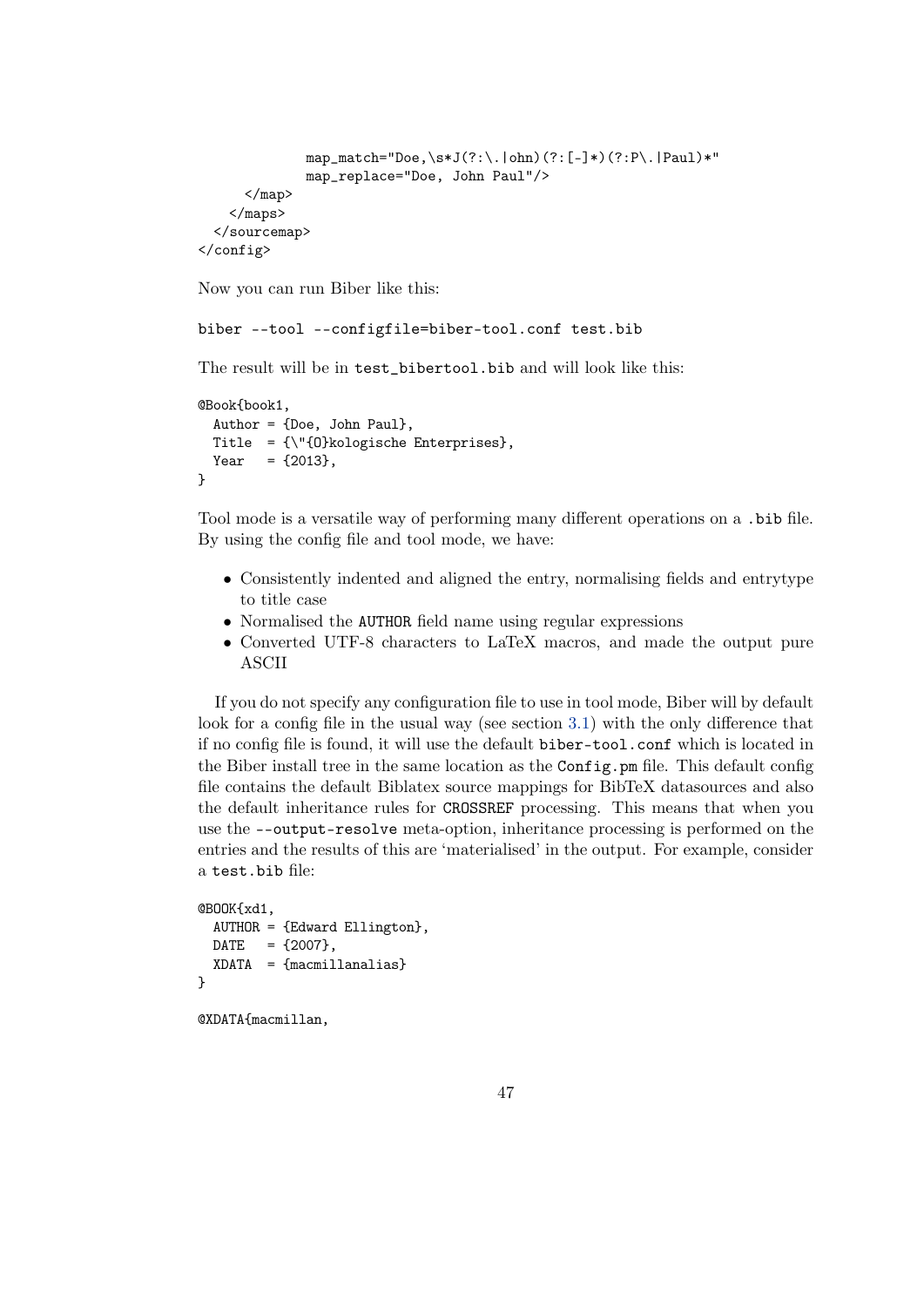```
IDS = {macmillanalias},
 XDATA = {macmillan:pubALIAS, macmillan:loc}
}
@XDATA{macmillan:pub,
 IDS = {macmillan:pubALIAS},
 PUBLISHER = {Macmillan}
}
@XDATA{macmillan:loc,
 LOCATION = {New York and London},
 NOTE = {A Note}
}
@BOOK{b1,
 TITLE = {Booktitle},
 CROSSREF = {mvalias}
}
@MVBOOK{mv1,
 IDS = {mvalias},
 TITLE = {Maintitle},
 SUBTITLE = {Mainsubtitle},
 TITLEADDON = {Maintitleaddon}
}
Running Biber as:
biber --tool --output-resolve test.bib
The result of this would be a file test_bibertool.bib with contents:
@BOOK{xd1,
 AUTHOR = {Edward Ellington},
 \text{DATE} = \{2007\},\LOGATION = {New York and London},
 NOTE = {A Note},
 PUBLISHER = {Macmillan},
}
@XDATA{macmillan,
 LOCATION = {New York and London},
 NOTE = {A Note},
 PUBLISHER = {Macmillan},
}
@XDATA{macmillan:pub,
```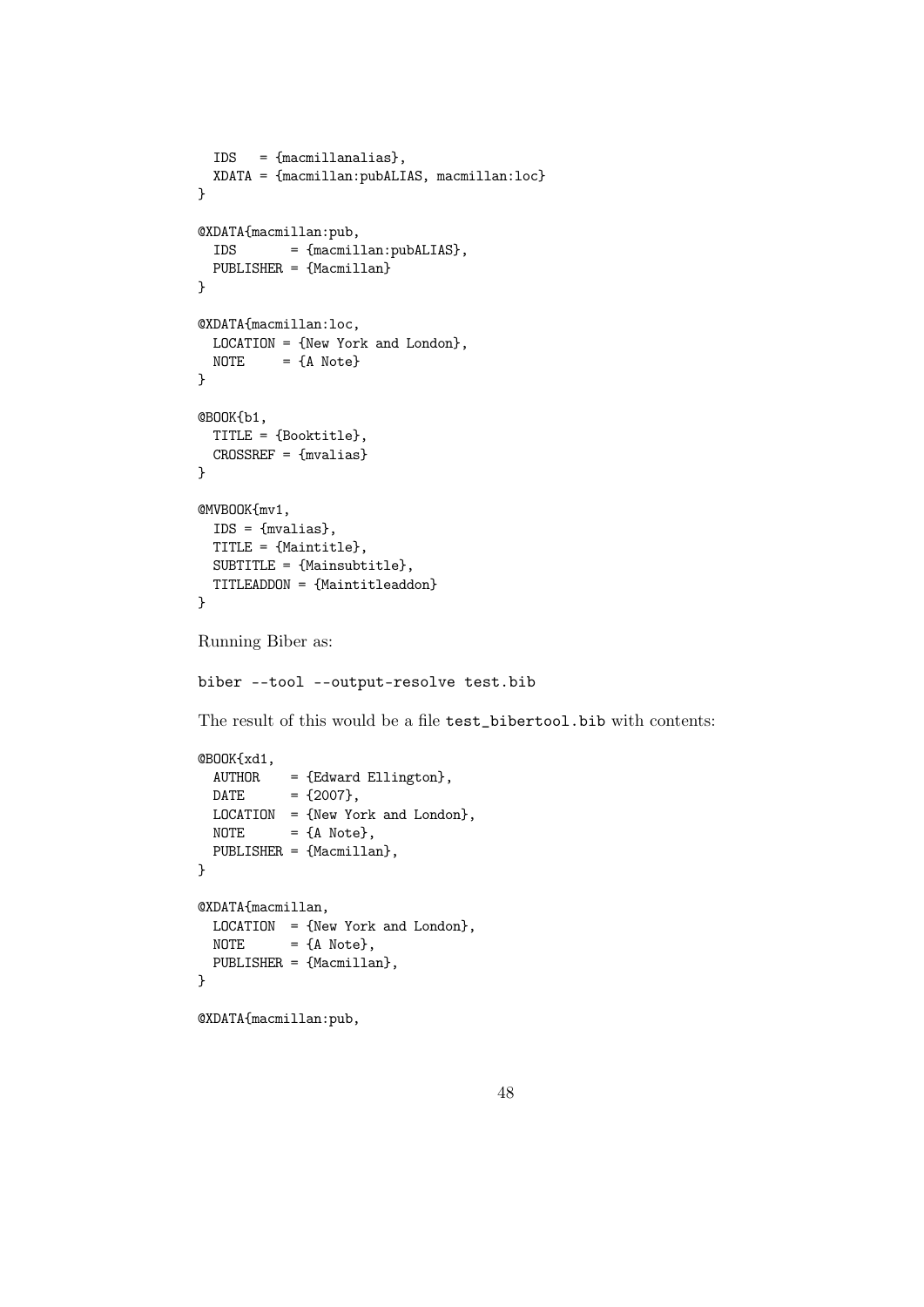```
PUBLISHER = {Macmillan},
}
@XDATA{macmillan:loc,
 LOCATION = {New York and London},
 NOTE = {A Note},
}
@BOOK{b1,
 MAINSUBTIME = {Mainsubtitle},
 MATNTITE = {Maintitle},
 MAINTITLEADDON = {Maintitleaddon},
  \begin{aligned}\n\text{TIME} \quad &= \{\text{Booktitle}\},\n\end{aligned}}
@MVBOOK{mv1,
  SUBTIME = {Mainsubtitle},
 TITLE = {Maintitle},
  TITLEADDON = {Maintitleaddon},
}
```
Notice here that:

- XDATA references have been resolved completely for entry xd1
- CROSSREF inheritance has been resolved according to the default Biblatex inheritance rules for entry b1
- Entry key aliases have been resolved as required in order to perform these tasks

Tool mode can also be used to convert between datasource formats. For example, if you wish to covert a BibTeX format data file to the experimental biblatexml XML format, you can do:

```
biber --tool --output-format=biblatexml file.bib
```
This will output a file file\_bibertool.bltxml by default. The applicability of the various output options depends on the output format as shown in table [5](#page-49-0) where dash means that the options has no relevance for the output format.

The order of the fields when writing BibTeX data is controlled by the --output-field-order option. This is a comma-separated list of fields or field classes and fields will be output to entries in the order specified. Any unspecified fields will be output in sorted order after the specified fields. The field classes are:

**names** All name fields **lists** All non-name list fields **dates** All date fields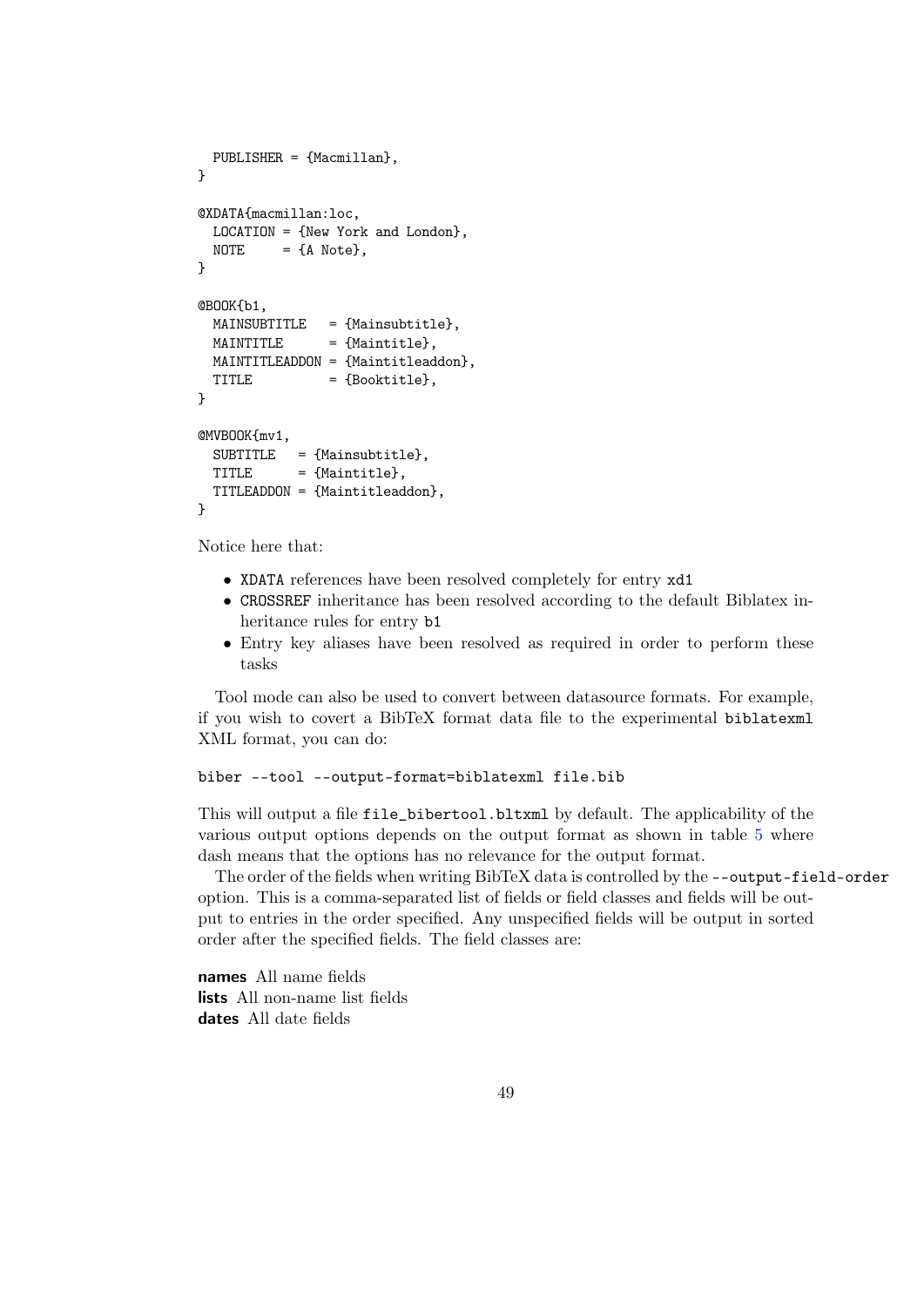<span id="page-49-0"></span>

|                                |        | Output format |     |     |
|--------------------------------|--------|---------------|-----|-----|
| Option                         | bibtex | biblatexml    | bbl | dot |
| output-align                   |        |               |     |     |
| output-annotation-marker       |        |               |     |     |
| output-named-annotation-marker |        |               |     |     |
| output-indent                  |        |               |     |     |
| output-field-order             |        |               |     |     |
| output-fieldcase               |        |               |     |     |
| output-listsep                 |        |               |     |     |
| output-macro-fields            |        |               |     |     |
| output-namesep                 |        |               |     |     |
| output-resolve-xdata           |        |               |     |     |
| output-resolve-crossrefs       |        |               |     |     |
| output-resolve-sets            |        |               |     |     |
| output-xdatamarker             |        |               |     |     |
| output-xdatasep                |        |               |     |     |
| output-xname                   |        |               |     |     |
| output-xnamesep                |        |               |     |     |

Table 5: Applicability of the output options

For the default value, run Biber with the --help option and see the documentation for the option. --output-listsep, output-namesep and output-xnamesep can be used to customise separators on output and their default values are the same as their input option counterparts --listsep, --namesep and --xnamesep. The option --output-xname can be used to specify that the extended name format (see section [3.8\)](#page-40-0) is to be used to output names. --output-annotation-marker and --output-named-annotation-marker can be used to specify the annotation markers to write for annotated fields on output. See the Data Annotation feature documentation in the Biblatex manual.

#### **3.13.1. Customising the Tool Mode Data Model**

The default biber-tool.conf contains the default data model specification. You may add to or override the default data model by using your own config file via the --configfile|-g option. The data model in the default biber-tool.conf will be read and then any datamodel section in your config file will be read, taking precedence over the default settings. There is no need to include a complete data model in your own config file–the biber-tool.conf provides a base. Naturally, for complex changes to the the default data model, then you may wish to include a complete data model in your config file.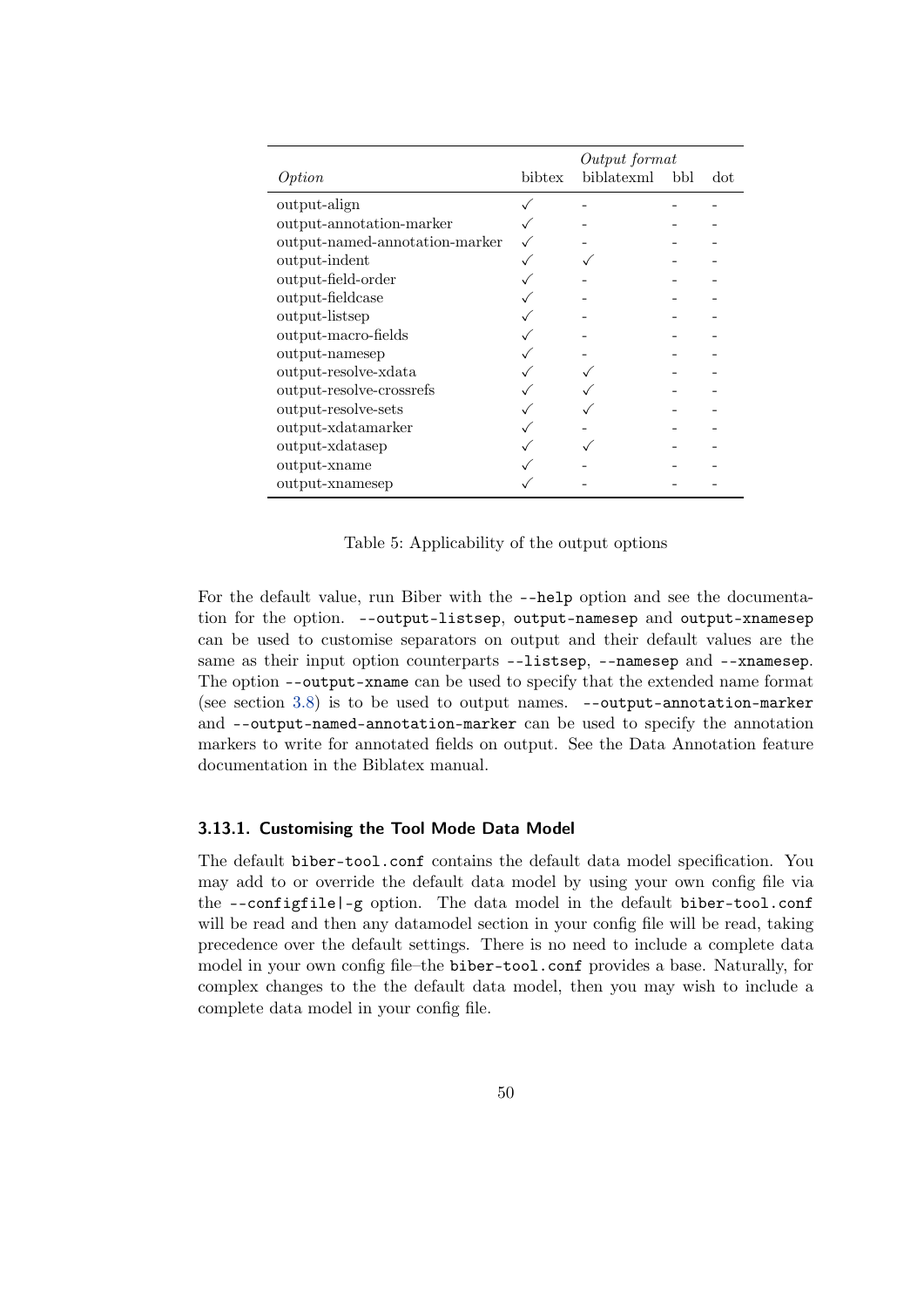#### <span id="page-50-0"></span>**3.13.2. Customising Tool Mode Inheritance Resolution**

The default biber-tool.conf contains, as mentioned above, the default Biblatex CROSSREF inheritance setup and BibTeX source mappings so that tool mode resolution works as expected. Of course it is possible to customise these. In Biblatex, this is accomplished by the \DeclareDataInheritance macros which write appropriate XML into the .bcf file. Since no .bcf file is used in tool mode, the desired configuration must be put into a Biber config file. The source mapping XML specification is given in section [3.1.2.](#page-14-0) The inheritance XML specification is given in section [3.1.3.](#page-22-0) It is recommended to copy the default biber-tool.conf file, modify this and then use it as your own biber.conf file or pass it explicitly using the  $--$ configfile $|-g$ option. You can determine the location of the default tool mode config file by using the --tool-config option which will show you the location of the config file and exit.

#### **3.13.3. Customising Tool Mode Sorting**

A sorting scheme called 'tool' can be defined in the config file in order to sort the entries in tool mode output. See section [3.1.7](#page-26-0) for the format of the config file sorting specification. By default, in tool mode the sorting scheme is the same as the Biblatex none scheme, that is, no sorting is performed. The sorting locale in tool mode defaults to 'en\_US' if you do not use Biber's sortlocale option.

## **4. Binaries**

Biber is a Perl application which relies heavily on quite a few modules. It is packaged as a stand-alone binary using the excellent PAR::Packer module which can pack an entire Perl tree plus dependencies into one file which acts as a stand-alone binary and is indistinguishable from such to the end user. You can also simply download the Perl source and run it as a normal Perl program which requires you to have a working Perl 5.24+ installation and the ability to install the pre-requisite modules. You would typically only do this if you wanted to keep up with all the bleedingedge git commits before they had been packaged as a binary. Almost all users will not want to do this and should use the binaries from their TEX distribution or downloaded directly from SourceForge in case they need to use a more recent binary than is included in their TEX distribution.

The binary distributions of Biber are made using the Perl PAR:: Packer module. They can be used as a normal binary but have some behaviour which is worth noting:

• Don't be worried by the size of the binaries. PAR::Packer essentially constructs a self-extracting archive which unpacks the needed files first.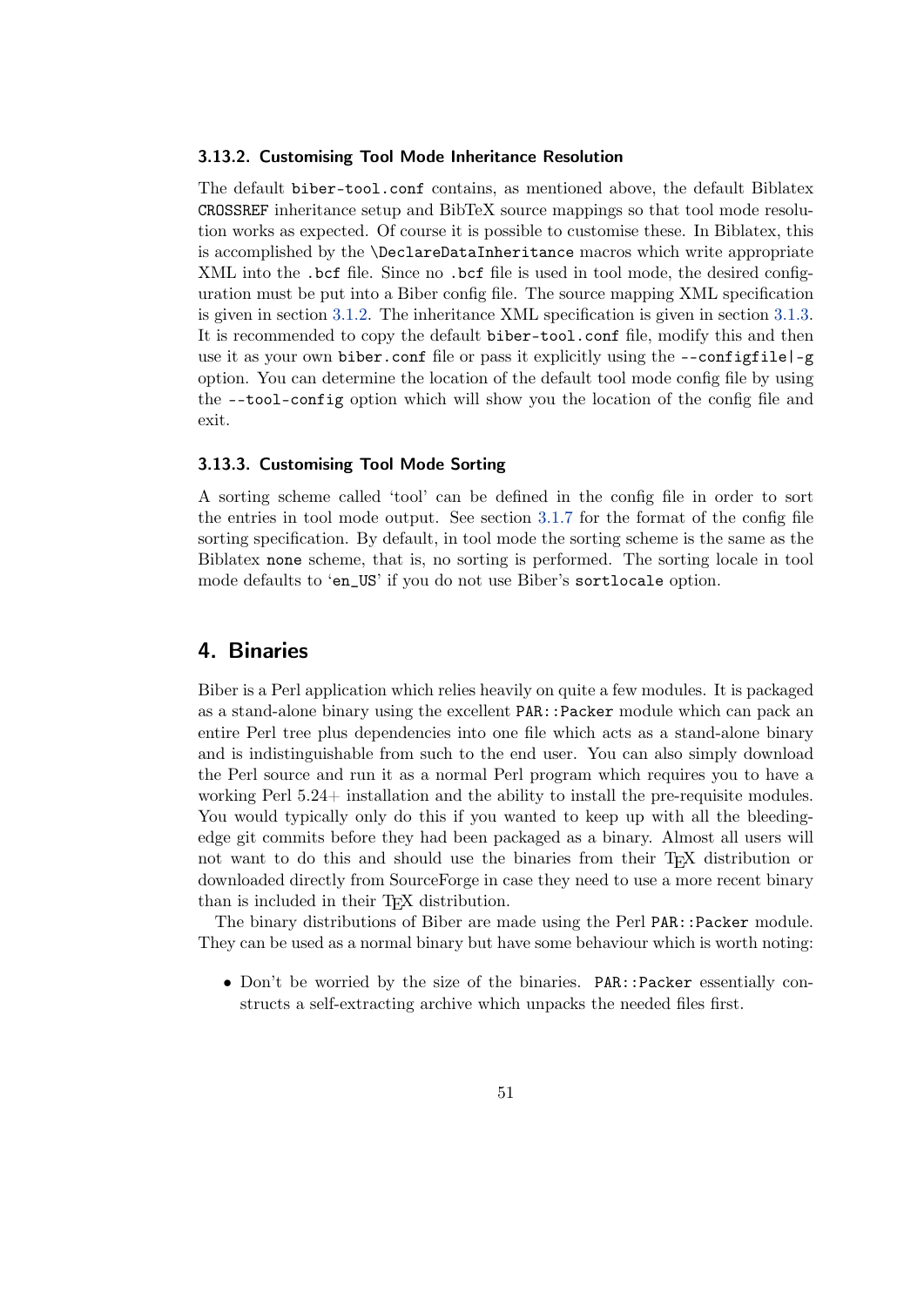<span id="page-51-0"></span>• On the first run of a new version (that is, with a specific hash), they actually unpack themselves to a temporary location which varies by operating system. This unpacking can take a little while and only happens on the first run of a new version. **Please don't kill the process if it seems to take some time to do anything on the first run of a new binary**. If you do, it will not unpack everything and it will almost certainly break Biber. You will then have to delete your binary cache (see section 4.1 below) and re-run the Biber executable again for the first time to allow it to unpack properly.

## **4.1. Binary Caches**

PAR::Packer works by unpacking the required files to a cache location. It only does this on the first run of a binary by computing a hash of the binary and comparing it with the cache directory name which contains the hash. So, if you run several versions of a binary, you will end up with several cached trees which are never used. This is particularly true if you are regularly testing new versions of the Biber binary. It is a good idea to delete the caches for older binaries as they are not needed and can take up a fair bit of space. The caches are located in a temporary location which varies from OS to OS. The cache name is:

```
par-<hex_encoded_username>/cache-<hash> (Linux/Unix/OSX)
par-<hex_encoded_username>\cache-<hash> (Windows)
```
The temp location is not always obvious but these are sensible places to look (where \* can vary depending on username):

- /var/folders/\*/\*/\*/ (OSX, local GUI login shell)
- /var/tmp/ (OSX (remote ssh login shell), Unix)
- $/\text{tmp}/(\text{Linux})$
- C:\Documents and Settings\<username>\Local Settings\Temp (Windows/Cygwin)
- C:\Windows\Temp (Windows)

To clean up, you can just remove the whole par- $\epsilon$ hex\_encoded\_username> directory/folder and then run the current binary again. You can see the active cache by running biber with the --cache option which will print the current cache location and exit.

## **4.2. Binary Architectures**

Binaries are available for many architectures, directly on SourceForge. If you want to run development versions, they are usually only regularly updated for the core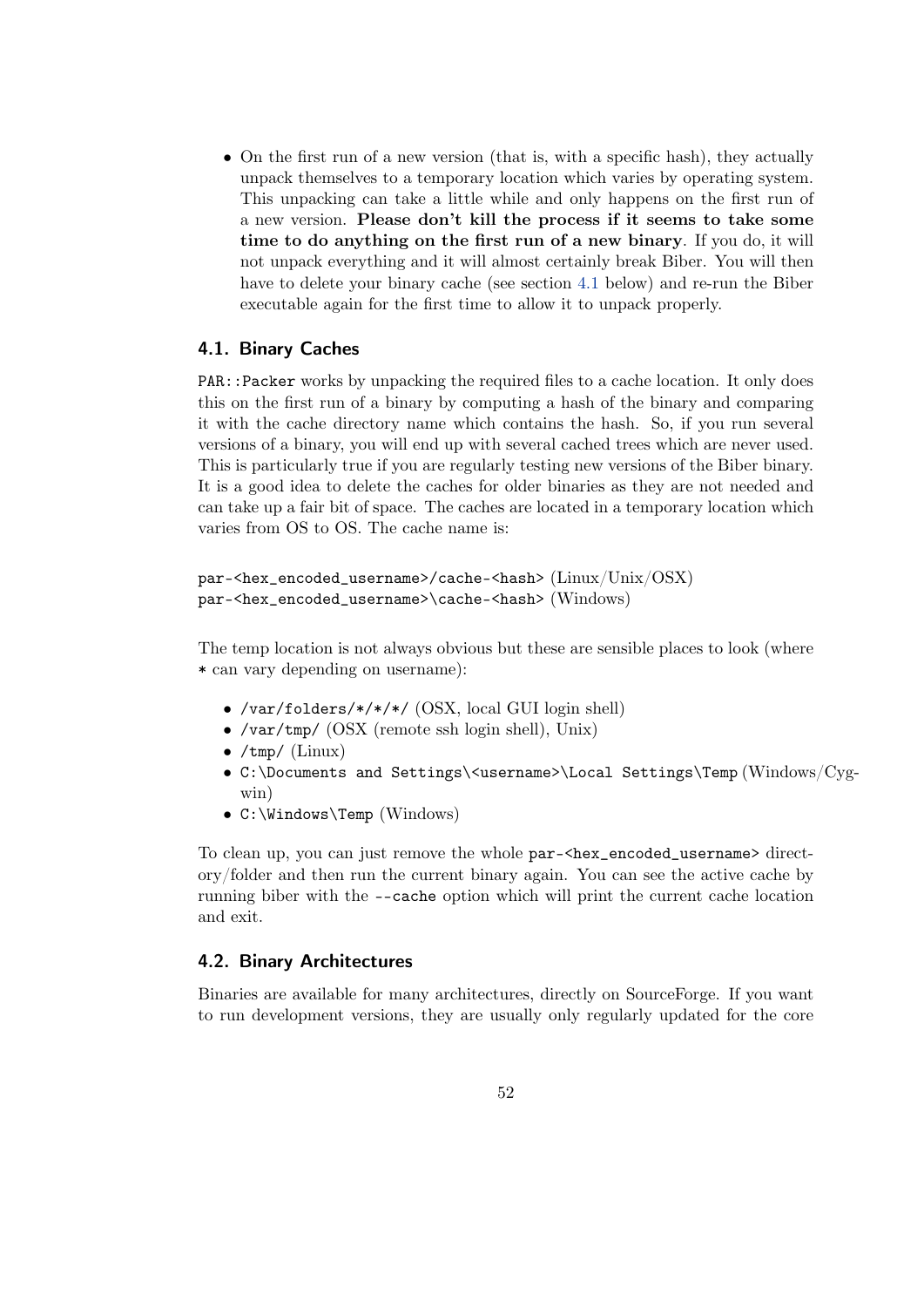<span id="page-52-0"></span>architectures which are not flagged as third-party built above. If you want to regularly run the latest development version, you should probably git clone the relevant branch and run Biber as a pure Perl program directly.

## **4.3. Installing**

These instructions only apply to manually downloaded binaries. If Biber came with your T<sub>E</sub>X distribution just use it as normal.

Download the binary appropriate to you  $OS/arch^{18}$ . Below I assume it's on your desktop.

You have to move the binary to somewhere in you command-line or T<sub>EX</sub> utility path so that it can be found. If you know how to do this, just ignore the rest of this section which contains some instructions for users who are not sure about this.

#### **4.3.1. OSX**

If you are using the TEXLive MacTEX distribution:

```
sudo mv ~/Desktop/biber /usr/texbin/
sudo chmod +x /usr/texbin/biber
```
If you are using the MacPorts TEXLive distribution:

```
sudo mv ~/Desktop/biber /opt/local/bin/
sudo chmod +x /opt/local/bin/biber
```
The 'sudo' commands will prompt you for your password.

#### **4.3.2. Windows**

The easiest way is to just move the executable into your  $C:\W$  indows directory since that is always in your path. A more elegant way is to put it somewhere in your TFX distribution that is already in your path. For example if you are using  $M_i$ KT<sub>EX</sub>:

C:\Program Files\MiKTeX 2.9\miktex\bin\

#### **4.3.3. Unix/Linux**

sudo mv ~/Desktop/biber /usr/local/bin/biber sudo chmod +x /usr/local/bin/biber

Make sure /usr/local/bin is in your PATH. Search Google for 'set PATH linux' if unsure about this. There are many pages about this, for example: [http://www.](http://www.cyberciti.biz/faq/unix-linux-adding-path/) [cyberciti.biz/faq/unix-linux-adding-path/](http://www.cyberciti.biz/faq/unix-linux-adding-path/)

<sup>18</sup><https://sourceforge.net/projects/biblatex-biber>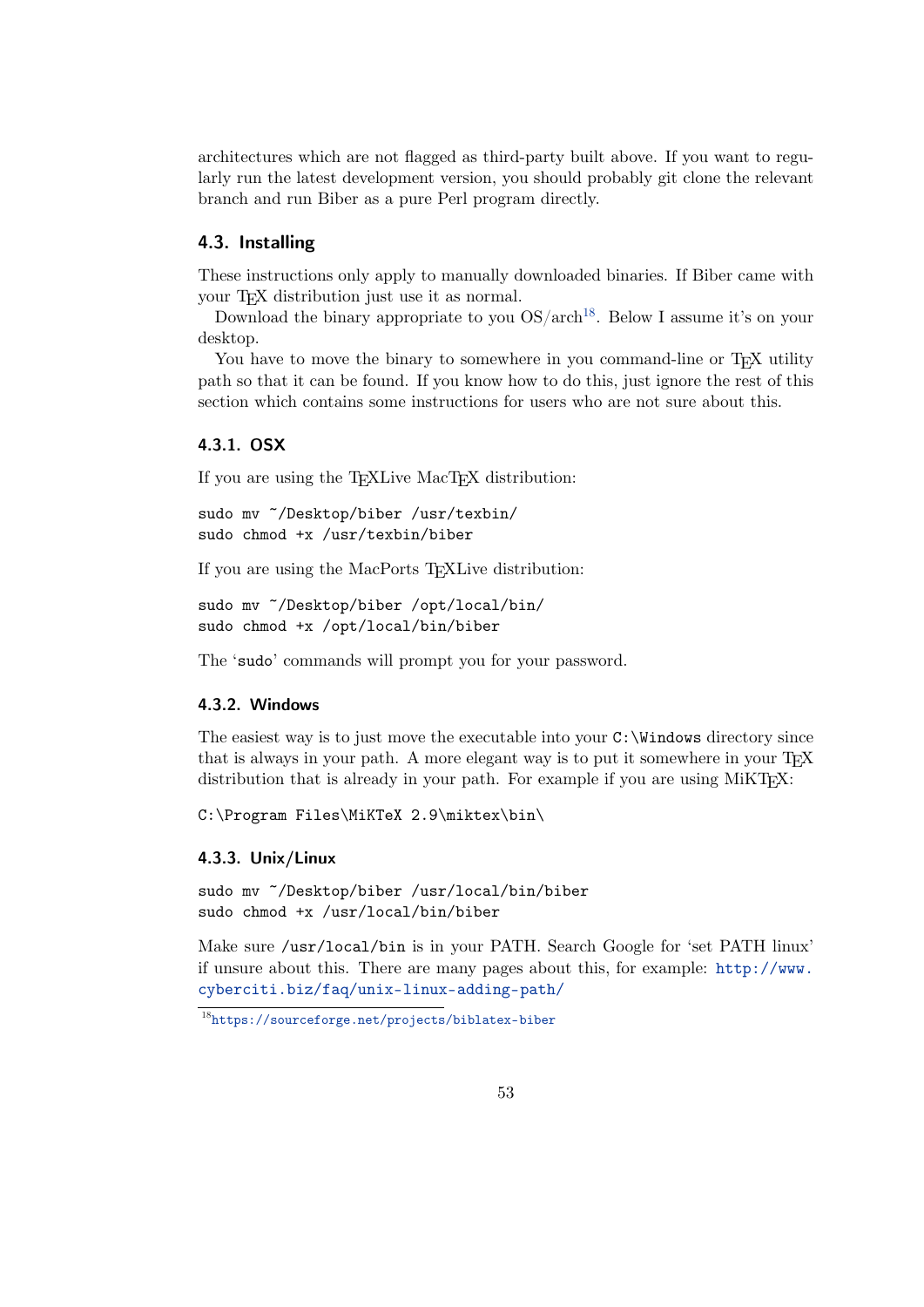## <span id="page-53-0"></span>**4.4. Building**

Instructions for those who want/need to build an executable from the Perl version. For this, you will need to have the required Perl minimum version (running perl Build.PL below will tell you if your version is not enough) and the following modules (best installed in this order):

- Module::Build and all dependencies
- All Biber pre-requisites
- PAR::Packer and all dependencies

Biber is very specific in some cases about module versions and sometimes depends on recent fixes. You can see if you have the Biber Perl dependencies by the usual Module::Build command:

perl ./Build.PL

run at the root of the Biber Perl distribution directory. Normally, the build procedure for the binaries is as follows<sup>19</sup>:

- Get the Biber source tree from Github and put it on the architecture you are building for
- cd to the root of the source tree
- perl Build.PL (this will check your module dependencies)
- If you are missing dependencies, you will be informed and then you should run Build installdeps (may need to run this with sudo on Unix-like systems)
- Run the test suite with Build test
- Install with Build install (may need to run this with sudo on Unix-like systems)
- cd dist/<arch>
- build.sh (build.bat on Windows)

This leaves a binary called 'biber- $\langle$ arch>' (also with a '.exe' extension on Windows/Cygwin) in your current directory. The important part is constructing the information for the build script. There are two things that need to be configured, both of which are required by the PAR::Packer module:

- 1. A list of modules/libraries to include in the binary which are not automatically detected by the PAR::Packer dependency scanner
- 2. A list of extra files to include in the binary which are not automatically detected by the PAR:: Packer dependency scanner

 $19$ On Unix-like systems, you may need to specify a full path to the scripts e.g.  $\cdot$ /Build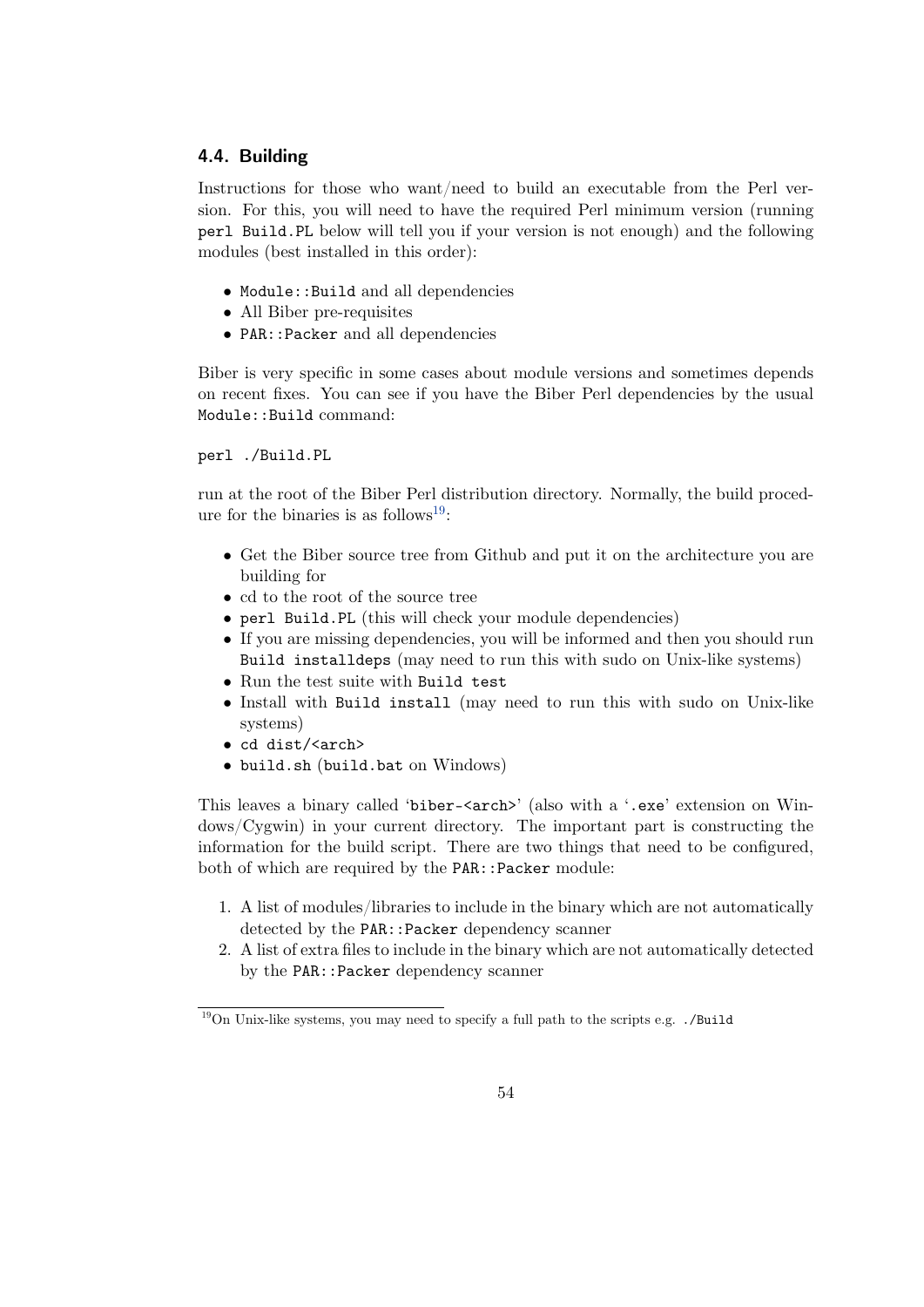To build Biber for a new architecture you need to define these two things as part of constructing new build scripts:

- Make a new sub-folder in the dist directory named after the architecture you are building for.
- Copy the biber.files file from an existing build architecture into this directory.
- For all of the files with absolute pathnames in there (that is, ones we are not pulling from the Biber tree itself), locate these files in your Perl installation tree and put the correct path in the file.
- Copy the build script from a similar architecture (i.e. Windows/non-Windows …) to your new architecture directory.
- Change the --link options to point to where the required libraries reside on your system.
- Change the --output option to name the resulting binary for your architecture.
- Run the build script

The --link options can be a little tricky sometimes. It is usually best to build without them once and then run  $1d^{20}$  on the binary to see which version/location of a library you should link to. You can also try just running the binary and it should complain about missing libraries and where it expected to find them. Put missing library paths into --link options. The --module options are the same for all architectures and do not need to be modified. On architectures which have or can have case-insensitive file systems, you should use the build script from either Windows or OSX as a reference as these include a step to copy the main Biber script to a new name before packing the binary. This is required as otherwise a spurious error is reported to the user on first run of the binary due to a name collision when it unpacks itself.

See the PAR wiki page<sup>21</sup> for FAQs and help on building with PAR::Packer. Take special note of the FAQs on including libraries with the packed binary<sup>22</sup>.

#### **4.4.1. Testing a binary build**

You can test a binary that you have created by copying it to a machine which preferably doesn't have perl at all on it. Running the binary with no arguments will unpack it in the background and display the help. To really test it without

 $^{20}$ otool on OSX and depends.exe on Windows

<sup>21</sup>[http://par.perl.org/wiki/Main\\_Page](http://par.perl.org/wiki/Main_Page)

<sup>22</sup><http://par.perl.org/wiki/FAQ>, section entitled 'My PAR executable needs some dynamic librar $i_{\alpha}$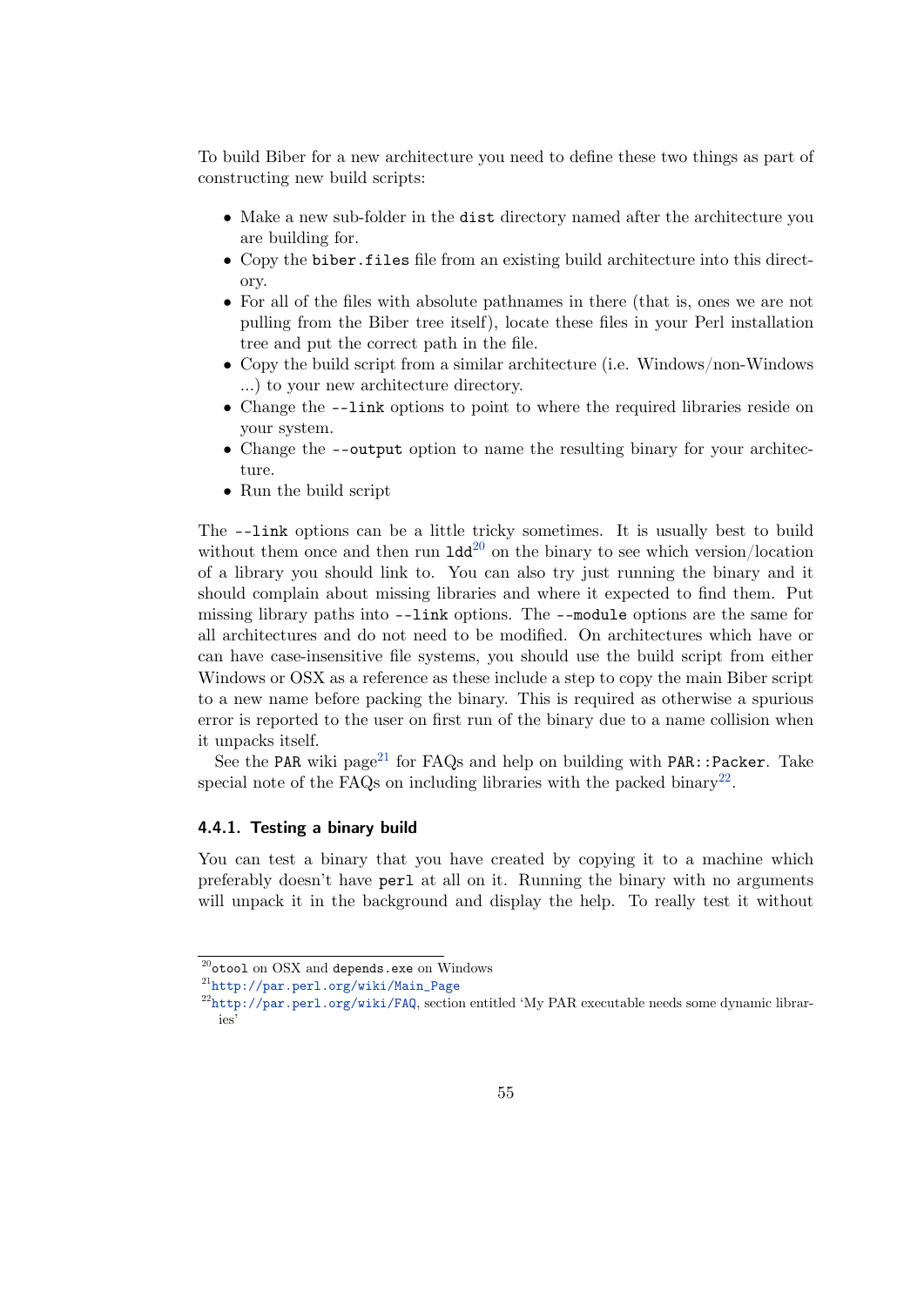having LaTeX available, get the two quick test files from SourceForge<sup>23</sup>, put them in a directory and run Biber in that directory like this:

biber --validate-control --convert-control test

This will run Biber normally on the test files plus it will also perform an XSLT transform on the .bcf and leave an HTML representation of it in the same directory thus testing the links to the XML and XSLT libraries as well as the BIBT<sub>EX</sub> parsing libraries. The output should look something like this (may be differences of Biber version and locale of course but there should be no errors or warnings).

```
INFO - This is Biber 2.17
INFO - Logfile is 'test.blg'
INFO - BibLaTeX control file 'test.bcf' validates
INFO - Converted BibLaTeX control file 'test.bcf' to 'test.bcf.html'
INFO - Reading 'test.bcf'
INFO - Found 1 citekeys in bib section 0
INFO - Processing bib section 0
INFO - Looking for BibTeX format file 'test.bib' for section 0
INFO - Found BibTeX data file 'test.bib'
INFO - Decoding LaTeX character macros into UTF-8
INFO - Sorting list 'nyt/global' keys
INFO - No sort tailoring available for locale 'en_GB.UTF-8'
INFO - Sorting list 'shorthands/global' keys
INFO - No sort tailoring available for locale 'en_GB.UTF-8'
INFO - Writing 'test.bbl' with encoding 'UTF-8'
INFO - Output to test.bbl
```
There should now be these new files in the directory:

test.bcf.html test.blg test.bbl

 $^{23}{\rm https://source forge.net/projects/biblatex-biber/files/biblatex-biber/testfiles}$